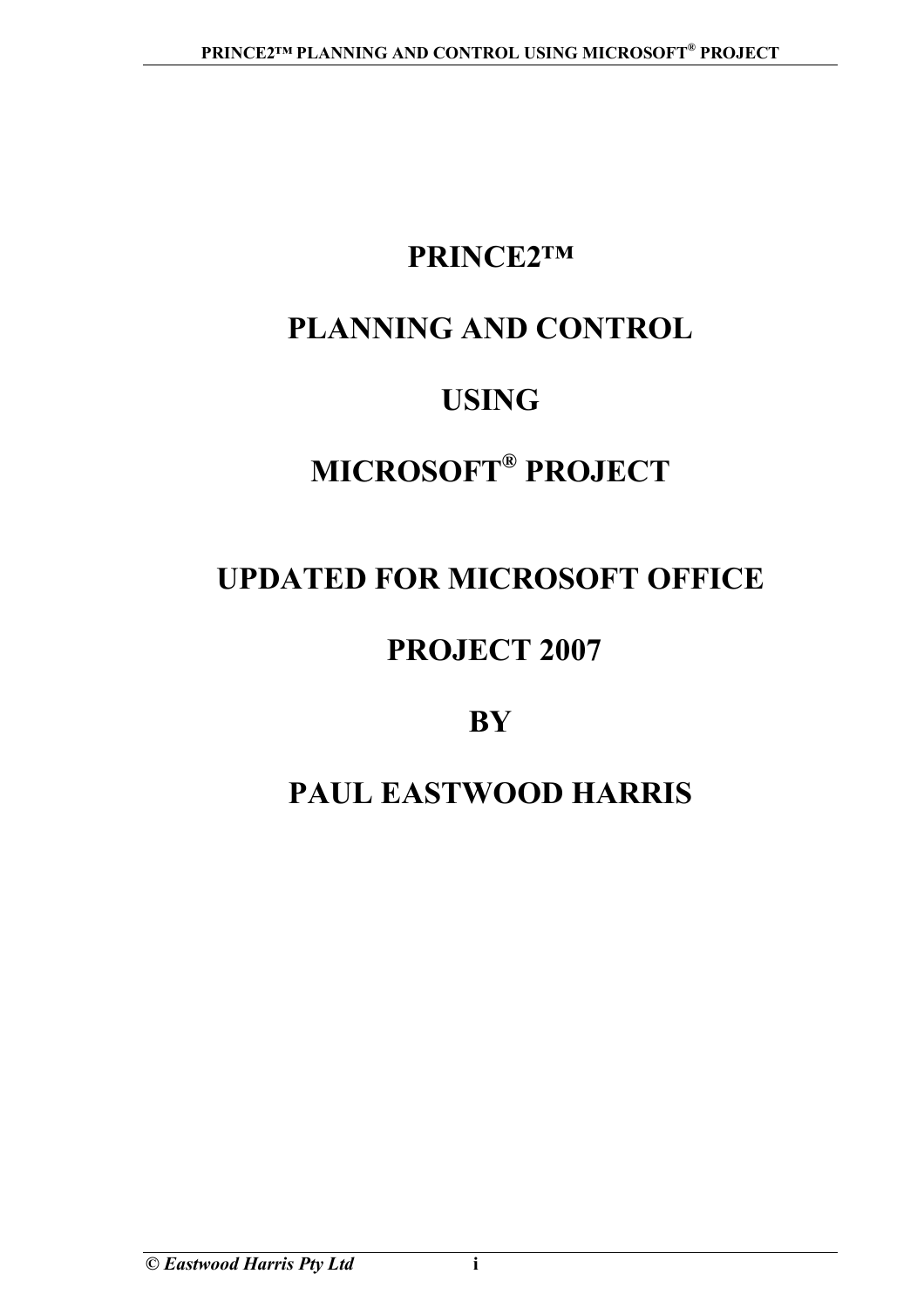Copyright 1999-2004 by Eastwood Harris Pty Ltd. No part of this publication may be reproduced or used in any form or by any method without the written permission of the author.

Windows, XP, Microsoft<sup>®</sup> Project 2000, Microsoft<sup>®</sup> Project Standard 2002, Microsoft<sup>®</sup> Project Professional 2002, Microsoft Project Standard 2003, Microsoft<sup>®</sup> Project Professional 2003, Microsoft<sup>®</sup> Office Project 2007, PowerPoint, Word, Visio and Excel are registered trademarks of Microsoft Corporation. Primavera Project Planner, P3, SureTrak Project Manager, SureTrak, Primavera Enterprise, TeamPlay, P3e and P3e/c are registered trademarks of Primavera Systems, Incorporated.

 $\text{Adobe}^{\circledast}$  and  $\text{Acrobat}^{\circledast}$  are registered trademarks of  $\text{Adobe}$  Systems Incorporated.

All other company or product names may be trademarks of their respective owners.

PRINCE2™ is a project management methodology developed, owned and published by the UK Office of Government Commerce (OGC), an office of H M Treasury. PRINCE2™ products published by the Office of Government Commerce (OGC) are © Crown Copyright, and have the status of Value Added Products which falls outside the scope of the HMSO Click Use Core Licence. PRINCE<sup>®</sup> is a Registered Trade Mark and a Registered Community Trade Mark of the Office of Government Commerce and is Registered in the US patent and Trademark office. PRINCE2™ is a Trade Mark of the Office of Government Commerce (OGC) and is used here under licence and with the kind permission of OGC.

There is no endorsement implied or association between the author of this book and the Office of Government Commerce the owners of the Trade Mark PRINCE2.

Screen captures were reprinted with authorization from Microsoft Corporation.

This publication was created by Eastwood Harris Pty Ltd (ABN 18 133 912 173) and is not a product of Microsoft Corporation or the Office of Government Commerce.

#### **DISCLAIMER**

The information contained in this book is to the best of the author's knowledge true and correct. The author has made every effort to ensure accuracy of this publication, but cannot be held responsible for any loss or damage arising from any information in this book.

#### **PUBLISHER, AUTHOR AND DISTRIBUTOR**

Paul E Harris Eastwood Harris Pty Ltd PO Box 4032 Doncaster Heights 3109 Victoria, Australia Email: harrispe@eh.com.au Website: http://www.eh.com.au Tel: +61 (0)4 1118 7701 Fax:  $+61(0)398467700$ 

19 April 2007

ISBN 978-1-921059-17-9 - B5 Perfect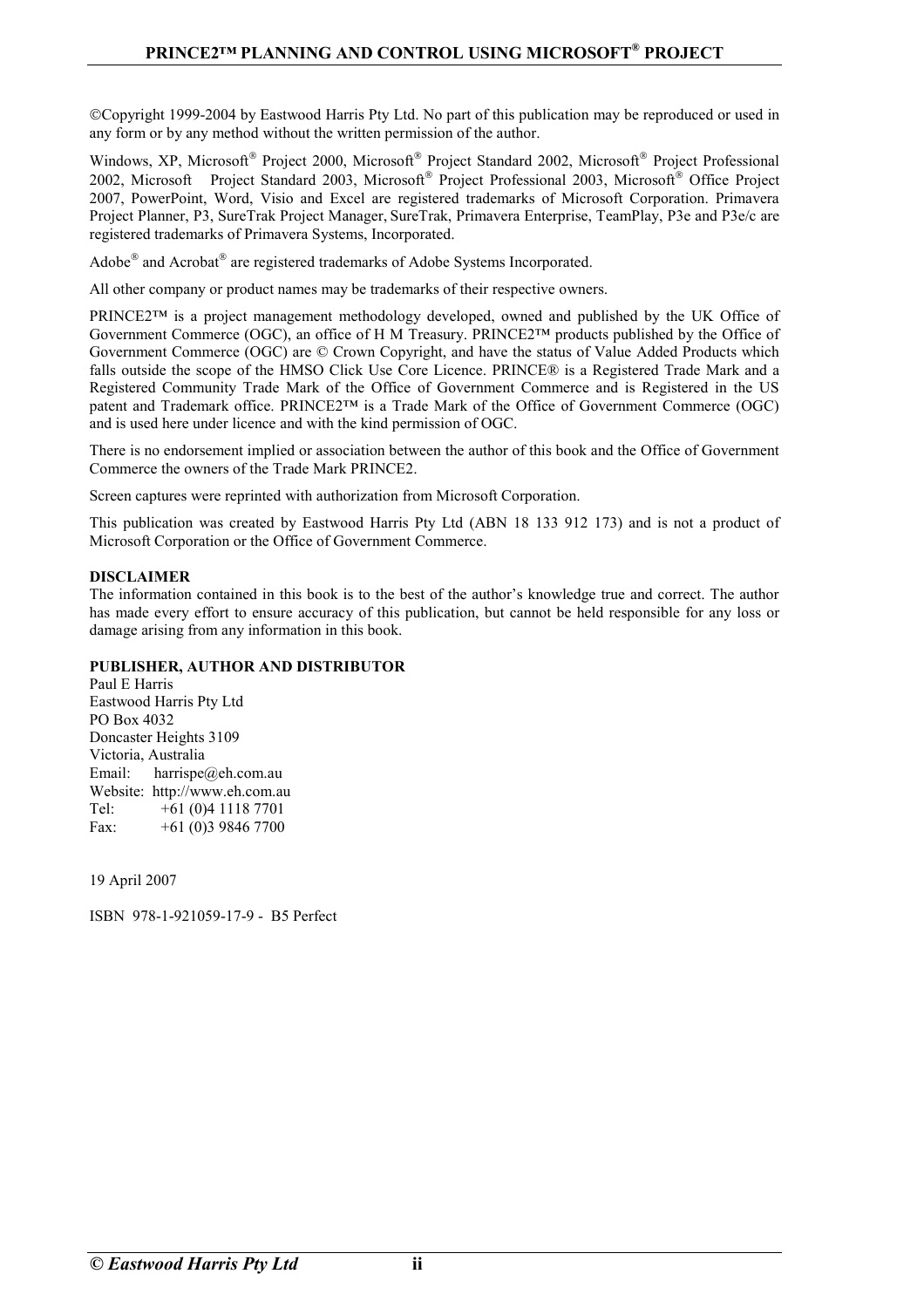# **SUMMARY**

The book is an update of my  $PRINCE2^{TM}$  Planning and Control Using Microsoft® Project book and has been written so it may be used as:

- $\triangleright$  A training manual for a two-day training course,
- $\triangleright$  A self teach book, or
- $\triangleright$  A reference manual

The screen shots for the book are taken from Microsoft Project Standard 2007 but the book may be used to learn Microsoft Project Professional 2007 and all versions of Microsoft Project 2003, 2002 and 2000 as the differences between the versions is described in this book

The book has been written to be used as the basis for a two-day training course and includes exercises for the students to complete at the end of each chapter. Unlike many training course publications this book may be used by the students as a reference book after the course.

This publication is ideal for people who would like to quickly gain an understanding of how the software operates and explains how the software differs from Primavera P3 and SureTrak, thus making it ideal for people who wish to convert from these products.

#### **SPELLING**

This book is written in US English to be compatible with the software menu. PRINCE2 terms have been spelt in British English spelling so not to contradict the British spelling of PRINCE2 terms.

### **AUTHOR'S COMMENT**

As a professional project planner and scheduler and an Approved PRINCE2 Trainer I have used a number of planning and scheduling software packages for the management of a range of project types and sizes. There appeared to be very little literature aimed at the professional who understands how to run projects, however require a practical guide on how to use Microsoft Project in a PRINCE2 project environment. The first books I published were user guides/training manuals for Primavera SureTrak and P3 users. These were well received by professional project managers and schedulers, so I decided to turn my attention to Microsoft Project 2000, 2002 and 2003. To produce this book I edited my Microsoft Project 2003 book to explain how Microsoft Project may be used with PRINCE2. I trust this book will assist you in understanding how to use Microsoft Project on your PRINCE2 projects. Please contact me if you have any comments on this book.

I would like thank my daughter Samantha Harris and Peter Whitelaw of Rational Management Pty Ltd, Victoria, Australia for their assistance in the production of this publication.

#### **COVER PHOTOGRAPHS**

| Top right    | Photograph of the Endeavour Replica in Melbourne Docklands, Australia. |  |  |
|--------------|------------------------------------------------------------------------|--|--|
| Middle right | Iron bridge at Lower Landing on the West Coast Wilderness Railway      |  |  |
|              | Tasmania, Australia.                                                   |  |  |
| Bottom right | ConocoPhillips Ltd, Humber Refinery, UK.                               |  |  |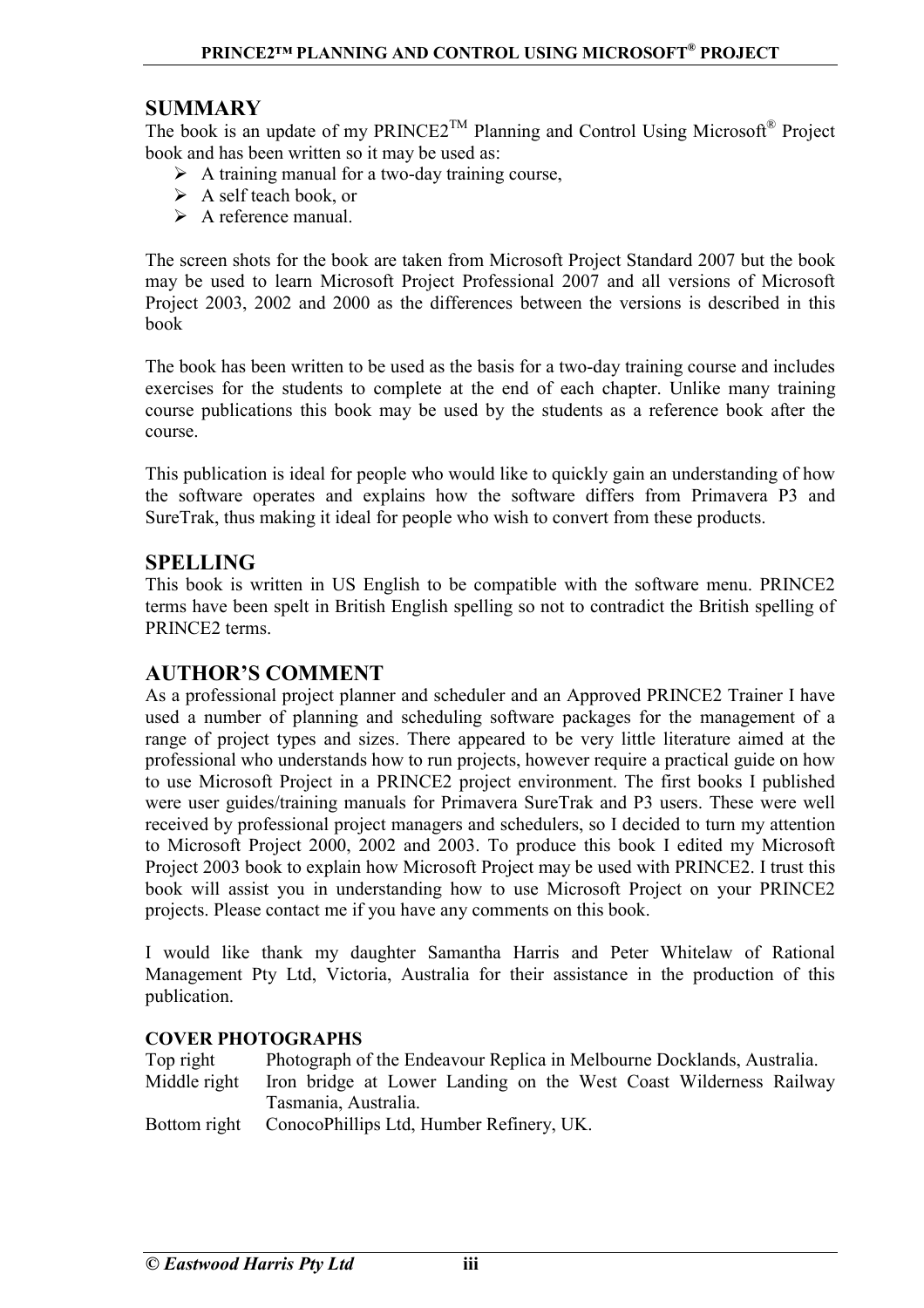#### **CURRENT BOOKS PUBLISHED BY EASTWOOD HARRIS**

Planning Using Primavera® Project Planner P3® Version 3.1 Revised 2006 ISBN 1-921059-13-3 Spiral Bound First Published March 2000

Planning Using Primavera® SureTrak Project Manager Version 3.0 Revised 2006 ISBN 1-921059-14-1 A4 Spiral Bound First Published June 2000

Project Planning and Scheduling Using Primavera® Contractor Version 4.1 For the Construction Industry ISBN 1-921059-04-4 A4 Paperback ISBN 1-921059-05-2 A4 Spiral Bound First Published January 05

Planning and Scheduling Using Microsoft® Project 2003 Including Microsoft Project 2000 to 2003 ISBN 978-1-921059-15-5 B5 Paperback ISBN 978-1-921059-16-2 A4 Spiral Bound First Published May 2005 Revised for Version 2007 planned for early 2007

Planning and Control Using Microsoft® Project and PMBOK® Guide Third Edition ISBN 1-921059-08-7 B5 Paperback ISBN 1-921059-07-9 A4 Spiral Bound First Published June 2005 Revised for Version 2007 planned for early 2007

Planning and Scheduling Using Primavera<sup>®</sup> Version 5.0 for Engineering & Construction ISBN 1-921059-09-5 A4 Paperback ISBN 1-921059-10-9 A4 Spiral Bound First Published December 05

Planning and Scheduling Using Primavera® Version 5.0 for IT Project Office ISBN 1-921059-11-7 A4 Paperback ISBN 1-921059-12-5 A4 Spiral Bound First Published December 05

#### **SUPERSEDED BOOKS BY THE AUTHOR**

Planning and Scheduling Using Microsoft® Project 2000 Planning and Scheduling Using Microsoft® Project 2002 Planning and Scheduling Using Microsoft® Project 2003 PRINCE2<sup>TM</sup> Planning and Control Using Microsoft<sup>®</sup> Project Project Planning and Scheduling Using Primavera Enterprise - Team Play Version 3.5 Project Planning and Scheduling Using Primavera Enterprise - P3e & P3e/c Version 3.5 Project Planning and Scheduling Using Primavera® Version 4.1 for IT Project Project Planning and Scheduling Using Primavera® Version 4.1 or E&C Planning Using Primavera Project Planner® P3® Version 2.0 Planning Using Primavera Project Planner® P3® Version 3.0 Planning Using Primavera Project Planner® P3® Version 3.1 Planning Using Primavera® SureTrak® Project Manager Version 3.0 Project Planning Using SureTrak® for Windows Version 2.0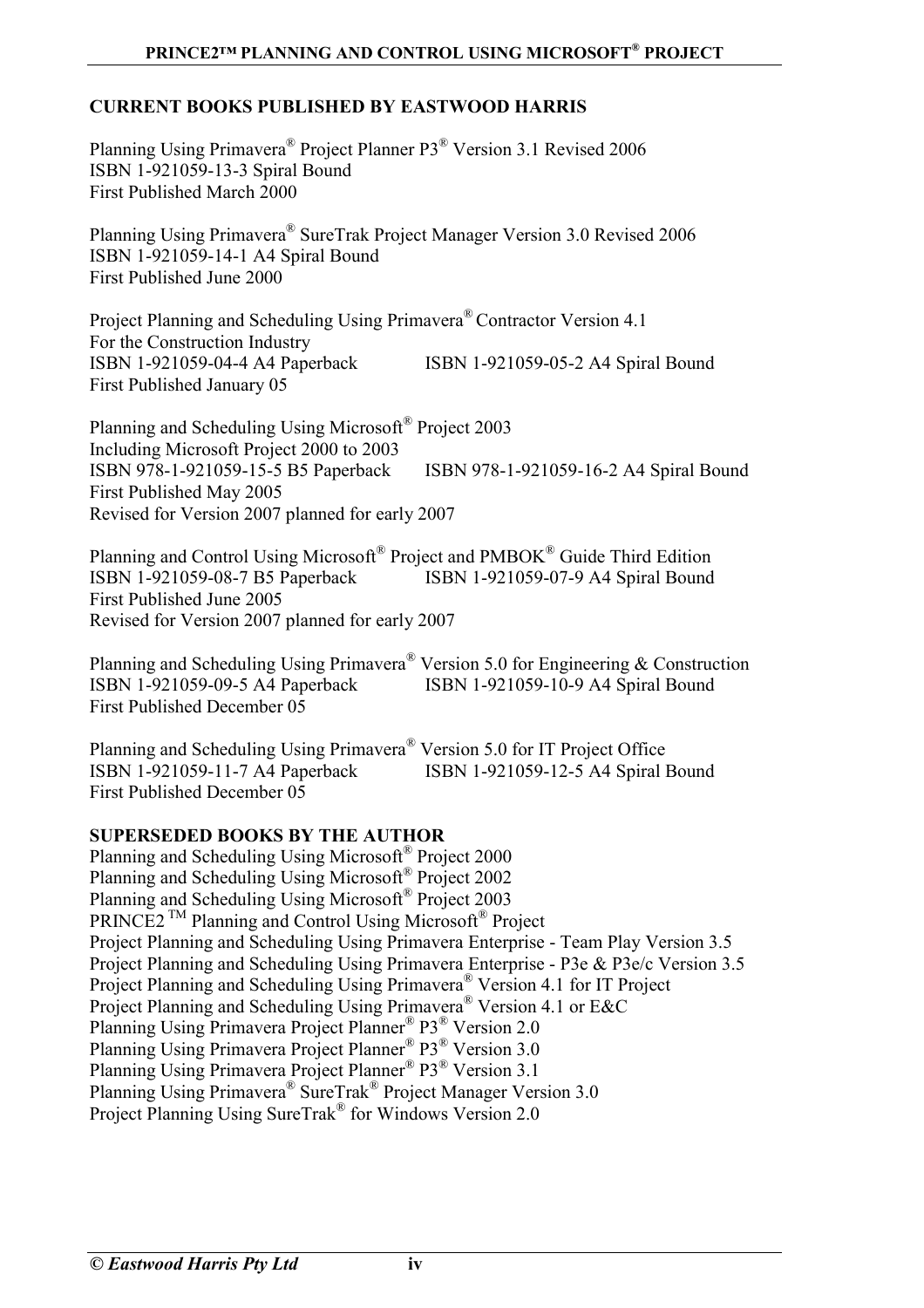| $\mathbf{1}$                                             | <b>INTRODUCTION</b>                                   | $1-1$    |
|----------------------------------------------------------|-------------------------------------------------------|----------|
| 1.1                                                      | Purpose                                               | $1-1$    |
| 1.2                                                      | Required Background Knowledge                         |          |
| 1.3<br>Purpose of Planning                               |                                                       | $1 - 2$  |
| Definition of a Plan<br>1.4                              |                                                       | $1 - 3$  |
| 1.5                                                      | Elements of a Plan                                    | $1 - 3$  |
| 1.6                                                      | Plan Levels                                           | $1 - 5$  |
| 1.6.1                                                    | Programme Plan                                        | $1-5$    |
| 1.6.2                                                    | Project Plan                                          | $1-7$    |
| 1.6.3                                                    | <b>Stage Plan</b>                                     | $1-7$    |
| 1.6.4                                                    | <b>Exception Plan</b>                                 | $1-7$    |
| 1.6.5                                                    | Team Plan                                             | $1-8$    |
| 1.7                                                      | Controlling a Project                                 | $1 - 8$  |
| 1.7.1                                                    | <b>Project Board Controls</b>                         | $1-9$    |
| 1.7.2                                                    | <b>Project Manager Controls</b>                       | $1-9$    |
| 1.8                                                      | <b>Project Planning Metrics</b>                       | $1 - 10$ |
| 1.9                                                      | Planning Cycle<br>$1 - 11$                            |          |
| 1.10<br>PRINCE2 Planning Component and Microsoft Project |                                                       | $1 - 12$ |
| $\boldsymbol{2}$                                         | <b>CREATING A PROJECT SCHEDULE</b>                    | $2 - 1$  |
| 2.1                                                      | <b>Understanding Planning and Scheduling Software</b> | $2 - 1$  |
| 2.2                                                      | <b>Understanding Your Project</b>                     | $2 - 2$  |
| 2.3                                                      | Level 1 – Planning Without Resources                  | $2 - 3$  |
| 2.3.1                                                    | <b>Creating Projects</b>                              | $2 - 3$  |
| 2.3.2                                                    | Defining the Calendars                                | $2 - 3$  |
| 2.3.3                                                    | <b>Product Based Planning with Microsoft Project</b>  | $2 - 4$  |
| 2.3.4                                                    | Defining Project Breakdown Structures                 | $2 - 5$  |
| 2.3.5                                                    | <b>Adding Tasks</b>                                   | $2 - 6$  |
| 2.3.6                                                    | Adding the Logic Links                                | $2 - 8$  |
| 2.3.7                                                    | Constraints                                           | $2 - 9$  |
| 2.3.8                                                    | Risk Analysis                                         | $2 - 10$ |
| 2.3.9                                                    | Scheduling the Project                                | $2 - 10$ |
| 2.3.10                                                   | Tolerances                                            | $2 - 11$ |
| 2.3.11                                                   | Formatting the Display – Views, Tables and Filters    | $2-11$   |
| 2.3.12                                                   | <b>Printing and Reports</b>                           | $2 - 11$ |
| 2.3.13                                                   | Issuing the Plan                                      | $2-11$   |
| 2.4                                                      | Level 2 – Monitoring Progress Without Resources       | $2 - 12$ |
| 2.4.1                                                    | Setting the Baseline                                  | $2 - 12$ |
| 2.4.2                                                    | <b>Tracking Progress</b>                              | $2 - 12$ |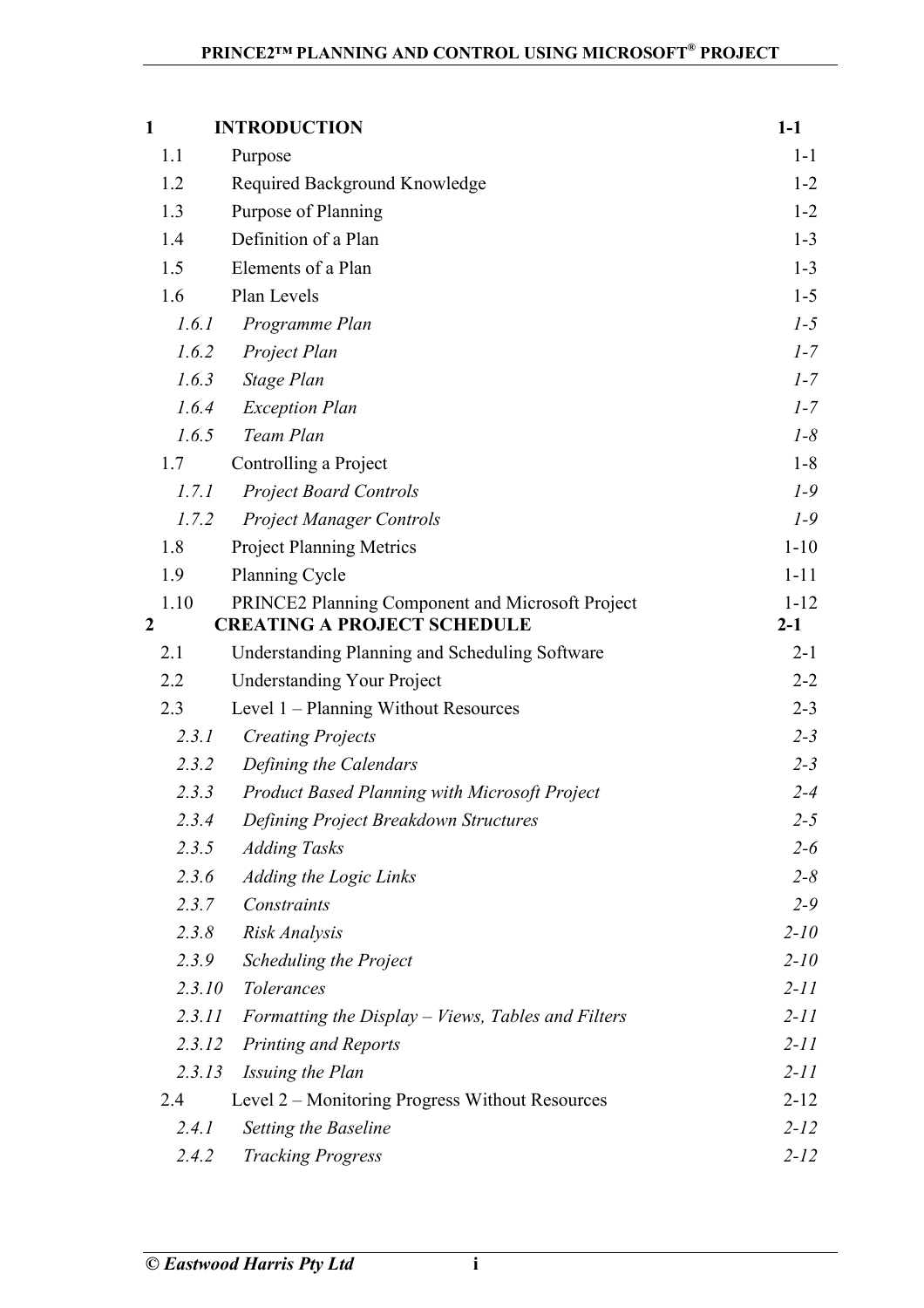|                         | 2.5                                                               | Level 3 – Planning With Resources                                            | $2 - 14$           |  |
|-------------------------|-------------------------------------------------------------------|------------------------------------------------------------------------------|--------------------|--|
|                         | 2.5.1                                                             | <b>Estimating or Planning for Control</b>                                    | $2 - 14$           |  |
|                         | 2.5.2                                                             | The Balance Between the Number of Activities and Resources                   |                    |  |
|                         | 2.5.3<br>Creating and Using Resources                             |                                                                              | $2 - 15$           |  |
|                         | 2.5.4<br>Resource Calendars, Activity Types and Driving Resources |                                                                              | $2 - 15$           |  |
|                         | 2.5.5                                                             | Task Types                                                                   | $2 - 15$           |  |
|                         | 2.5.6                                                             | Resource Graphs and Usage Tables                                             | $2 - 15$           |  |
|                         | 2.5.7                                                             | Resource Leveling                                                            | $2 - 15$           |  |
|                         | 2.6                                                               | Level 4 – Monitoring Progress of a Resourced Schedule                        | $2 - 16$           |  |
|                         | 2.6.1                                                             | <b>Statusing Projects with Resources</b>                                     | $2 - 16$           |  |
|                         | 2.7                                                               | Managing PRINCE2 Project, Stage and Work Package Plans                       | $2 - 16$           |  |
| $\overline{\mathbf{3}}$ |                                                                   | <b>CREATING PROJECTS AND SETTING UP THE SOFTWARE</b>                         | $3-1$              |  |
|                         | 3.1                                                               | File Types                                                                   | $3 - 1$            |  |
|                         | 3.2                                                               | Starting Microsoft Project 2000 – 2003                                       | $3 - 2$            |  |
|                         | 3.3                                                               | <b>Starting Microsoft Office Project 2007</b>                                | $3 - 3$            |  |
|                         | 3.4                                                               | Creating a Blank Project                                                     | $3 - 3$            |  |
|                         | 3.5                                                               | Opening an Existing Project                                                  | $3 - 5$            |  |
|                         | 3.6                                                               | Creating a New Project from a Template                                       | $3 - 6$            |  |
|                         | 3.7                                                               | Creating a Project Template                                                  | $3 - 7$            |  |
| $\overline{\mathbf{4}}$ | 3.8                                                               | Saving Additional Project Information<br><b>NAVIGATING AROUND THE SCREEN</b> | $3 - 7$<br>$4 - 1$ |  |
|                         | 4.1                                                               | Identify the Parts of the Project Screen                                     | $4 - 1$            |  |
|                         | 4.2                                                               | Customizing the Screen                                                       | $4 - 2$            |  |
|                         | 4.2.1                                                             | Toolbars                                                                     | $4 - 2$            |  |
|                         | 4.2.2                                                             | Menu Bar                                                                     | $4 - 2$            |  |
|                         |                                                                   | 4.3 Setting up the Options                                                   | $4 - 3$            |  |
|                         | 4.4                                                               | Splitting the Screen Views and Details Forms                                 | $4 - 5$            |  |
|                         | 4.5                                                               | Right-clicking with the Mouse                                                | $4 - 6$            |  |
| 5                       |                                                                   | <b>DEFINING CALENDARS</b>                                                    | $5-1$              |  |
|                         | 5.1                                                               | Assigning a Calendar to a Project                                            | $5 - 2$            |  |
|                         | 5.2                                                               | Editing Calendars in Microsoft Office Project 2007                           | $5 - 3$            |  |
|                         | 5.2.1                                                             | <b>Editing Working Days</b>                                                  | $5 - 3$            |  |
|                         | 5.2.2                                                             | <b>Adjusting Calendar Default Working Hours</b>                              | $5 - 5$            |  |
|                         | 5.2.3                                                             | Creating Calendar Periods with Alternate Working Hours                       | $5 - 6$            |  |
|                         | 5.3                                                               | Editing Calendars in Microsoft Project 2000 – 2003                           | $5 - 7$            |  |
|                         | 5.3.1                                                             | <b>Editing Working Days</b>                                                  | $5 - 7$            |  |
|                         | 5.3.2                                                             | <b>Adjusting Working Hours</b>                                               | $5 - 7$            |  |
|                         | 5.4                                                               | Creating a New Calendar - All Versions                                       | $5 - 8$            |  |
|                         | 5.5                                                               | Calculation of Durations in Days                                             | $5-9$              |  |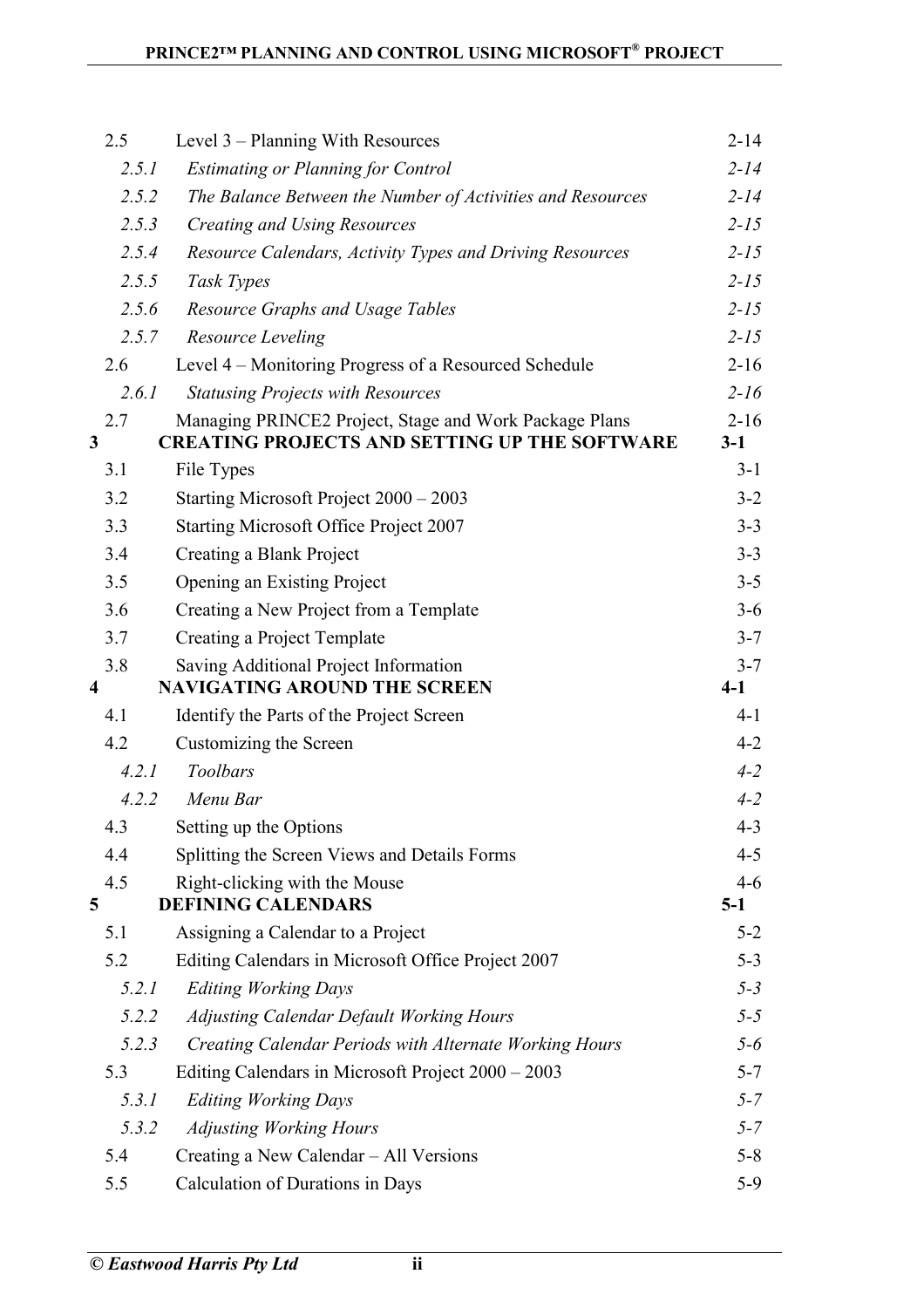| 5.6         | <b>Understanding Default Start and Default End Time</b>                 | $5 - 11$          |
|-------------|-------------------------------------------------------------------------|-------------------|
| 5.7         | Effect on 2007 Calendars When Saving to $2000 - 2003$                   |                   |
| 5.8         | Renaming a Calendar                                                     | $5 - 12$          |
| 5.9         | Deleting a Calendar                                                     |                   |
| 5.10        | Copying Calendars between Projects                                      |                   |
| 5.11        | <b>Resource Calendars</b>                                               |                   |
| 5.12        | Copying a Base Calendar to Global mpt for Use in Future Projects        | $5 - 13$          |
| 5.13        | <b>Selecting Dates</b>                                                  | $5 - 13$          |
| 5.13.1      | Selecting Calendar Dates in Microsoft Office Project 2007               | $5 - 13$          |
| 5.13.2      | Selecting Calendar Dates in Microsoft Project 2000 – 2003               | $5 - 14$          |
| 5.14<br>6   | Printing the Calendar<br><b>ADDING TASKS</b>                            | $5 - 14$<br>$6-1$ |
| 6.1         | <b>Adding New Tasks</b>                                                 | $6 - 2$           |
| 6.2         | Reordering Tasks by Dragging                                            | $6 - 3$           |
| 6.3         | Copying and Pasting Tasks                                               | $6 - 3$           |
| 6.4         | Copying Tasks from Other Programs                                       | $6 - 4$           |
| 6.5         | Dynamically Linking Cells to Other Programs                             | 6-4               |
| 6.6         | <b>Task Information Form</b>                                            | $6-5$             |
| 6.7         | <b>Indicators Column</b>                                                | $6 - 5$           |
| 6.8         | <b>Elapsed Durations</b>                                                | 6-6               |
| 6.9         | Milestones                                                              | 6-6               |
| 6.10        | Assigning Calendars to Tasks                                            | $6 - 7$           |
| 6.10.1      | Assigning a Calendar Using the Task Information Form                    | $6 - 7$           |
| 6.10.2<br>7 | Assigning a Calendar Using a Column<br>ORGANIZING TASKS USING OUTLINING | $6 - 7$<br>$7-1$  |
| 7.1         | Creating an Outline                                                     | $7 - 1$           |
| 7.2         | Promoting and Demoting Tasks                                            | $7 - 2$           |
| 7.3         | <b>Summary Task Duration Calculation</b>                                | $7 - 3$           |
| 7.4         | <b>Summarizing Tasks</b>                                                | $7 - 3$           |
| 7.4.1       | To Roll Up Summary Tasks and Show Tasks                                 | $7 - 3$           |
| 7.4.2       | Roll Up All Tasks to an Outline Level                                   | $7 - 4$           |
| 7.4.3       | Show All Tasks                                                          | $7 - 4$           |
| 7.5         | <b>Project Summary Task</b>                                             | $7 - 4$           |
| 8           | <b>FORMATTING THE DISPLAY</b>                                           | $8-1$             |
| 8.1         | Formatting the Columns                                                  | $8 - 2$           |
| 8.1.1       | Formatting Columns Using the Table Function                             | $8 - 2$           |
| 8.1.2       | <b>Formatting Time Units</b>                                            | $8 - 3$           |
| 8.1.3       | Formatting Columns Using the Column Definition Form                     | 8-4               |
| 8.1.4       | Deleting and Inserting Columns                                          | 8-4               |
| 8.1.5       | Adjusting the Width of Columns                                          | $8 - 4$           |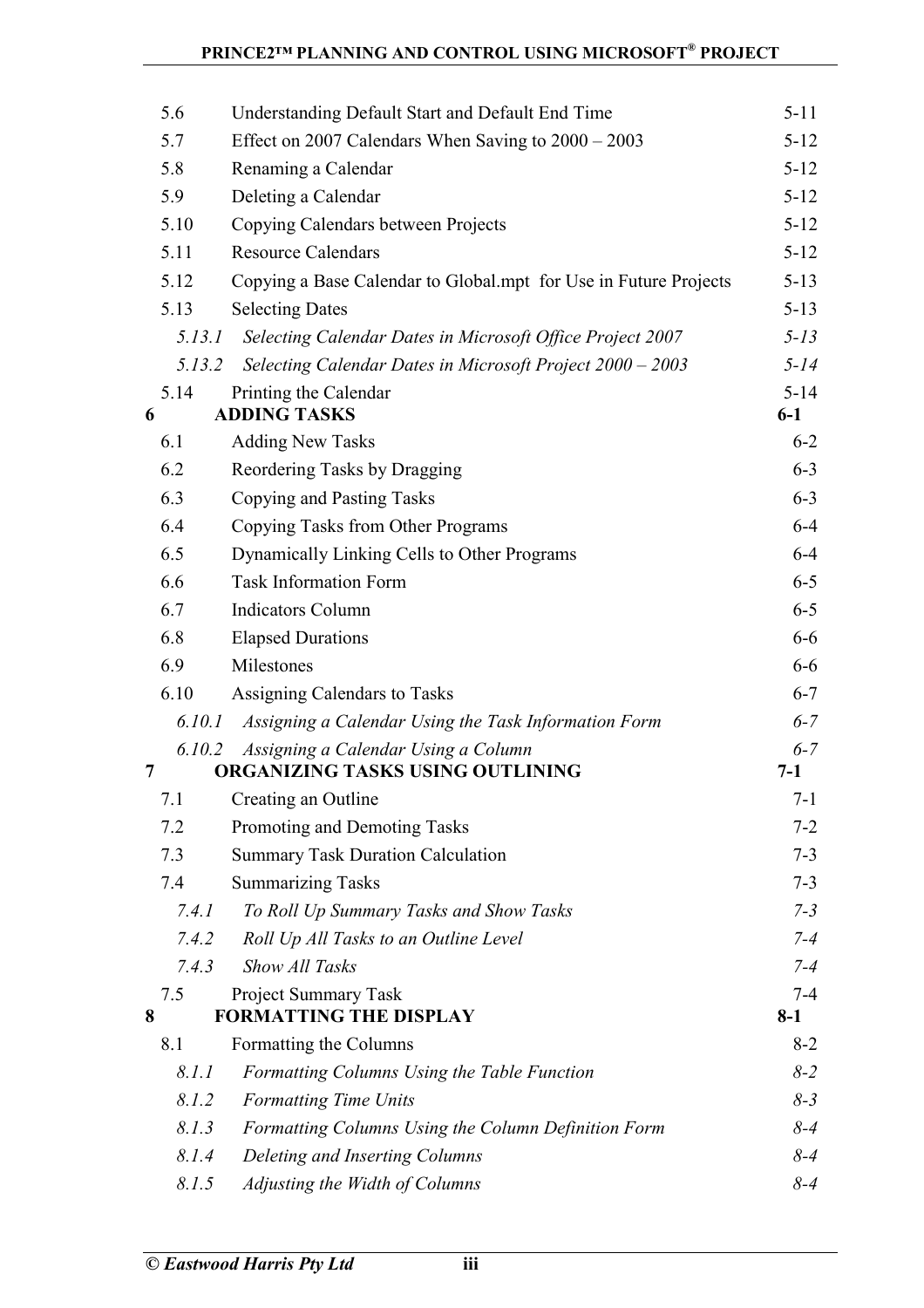|     | 8.1.6                                          | <b>Moving Columns</b>                                            | $8 - 4$  |
|-----|------------------------------------------------|------------------------------------------------------------------|----------|
|     | 8.2<br>Formatting the Bars                     |                                                                  | $8 - 5$  |
|     | 8.2.1                                          | Formatting Bars Using the Gantt Chart Wizard                     | $8 - 5$  |
|     | 8.2.2                                          | Formatting All Task Bars Using the Bar Styles Form               | $8 - 5$  |
|     | 8.2.3<br>Format One or More Specific Task Bars |                                                                  | $8 - 7$  |
|     | 8.2.4<br>Layout Form – Format Bars Options     |                                                                  | $8-8$    |
|     | 8.3<br>Row Height                              |                                                                  | $8 - 10$ |
|     | <b>Format Fonts</b><br>8.4                     |                                                                  | $8 - 10$ |
|     | 8.4.1                                          | <b>Format Font Command</b>                                       | $8 - 10$ |
|     | 8.4.2                                          | <b>Format Text Style</b>                                         | $8 - 11$ |
|     | 8.5                                            | Format Colors                                                    | $8 - 11$ |
|     | 8.6                                            | Format Timescale                                                 | $8 - 12$ |
|     | 8.6.1                                          | <b>Format Timescale Command</b>                                  | $8 - 12$ |
|     | 8.6.2                                          | View Zoom                                                        | $8 - 13$ |
|     | 8.6.3                                          | <b>Format Timescale Font</b>                                     | $8 - 13$ |
|     | 8.7                                            | <b>Format Gridlines</b>                                          | $8 - 14$ |
|     | 8.8                                            | Format Links, Dependencies, Relationships, or Logic Lines        | $8 - 15$ |
| 9   |                                                | <b>ADDING TASK DEPENDENCIES</b>                                  | $9-1$    |
|     | 9.1                                            | <b>Understanding Dependencies</b>                                | $9 - 3$  |
|     | 9.2                                            | Understanding Lags and Leads                                     | $9 - 4$  |
| 9.3 |                                                | <b>Restrictions on Summary Task Dependencies</b>                 | $9 - 5$  |
|     | 9.4                                            | Displaying the Dependencies on the Gantt Chart                   | $9 - 5$  |
|     | 9.4.1                                          | Graphically Adding a Dependency                                  | $9 - 6$  |
|     | 9.4.2                                          | Using the Link and Unlink Icon on the Standard Toolbar           | $9 - 6$  |
|     | 9.4.3                                          | Linking Using the Menu Command                                   | $9 - 6$  |
|     | 9.4.4                                          | Adding and Deleting Predecessors with the Task Information Form  | $9 - 7$  |
|     | 9.4.5                                          | <b>Predecessor and Successor Details Forms</b>                   | $9 - 8$  |
|     | 9.4.6                                          | Editing or Deleting Dependencies Using the Task Dependency Form  | $9 - 8$  |
|     | 9.4.7                                          | <b>Autolink New Inserted Tasks or Moved Tasks</b>                | $9 - 9$  |
|     | 9.4.8                                          | Editing Relationships Using the Predecessor or Successor Columns | $9 - 9$  |
|     | 9.4.9                                          | Unique ID Predecessor or Unique ID Successor Columns             | $9 - 9$  |
|     | 9.4.10                                         | Editing Relationships Using WBS Predecessor or Successor Columns | $9 - 9$  |
|     | 9.5                                            | Scheduling the Project                                           | $9 - 10$ |
|     | 9.6                                            | <b>Task Drivers</b>                                              | $9 - 11$ |
|     | 10                                             | <b>NETWORK DIAGRAM VIEW</b>                                      | $10-1$   |
|     | 10.1                                           | PRINCE2 Product Flow Diagram                                     | $10-2$   |
|     | 10.2                                           | Understanding the Network Diagram View                           | $10-3$   |
|     | 10.3                                           | Adding and Deleting Tasks in the Network Diagramming View        | $10-3$   |
|     | 10.4                                           | Adding, Editing and Deleting Dependencies                        | $10 - 4$ |
|     | 10.5                                           | Formatting the Task Boxes                                        | $10 - 4$ |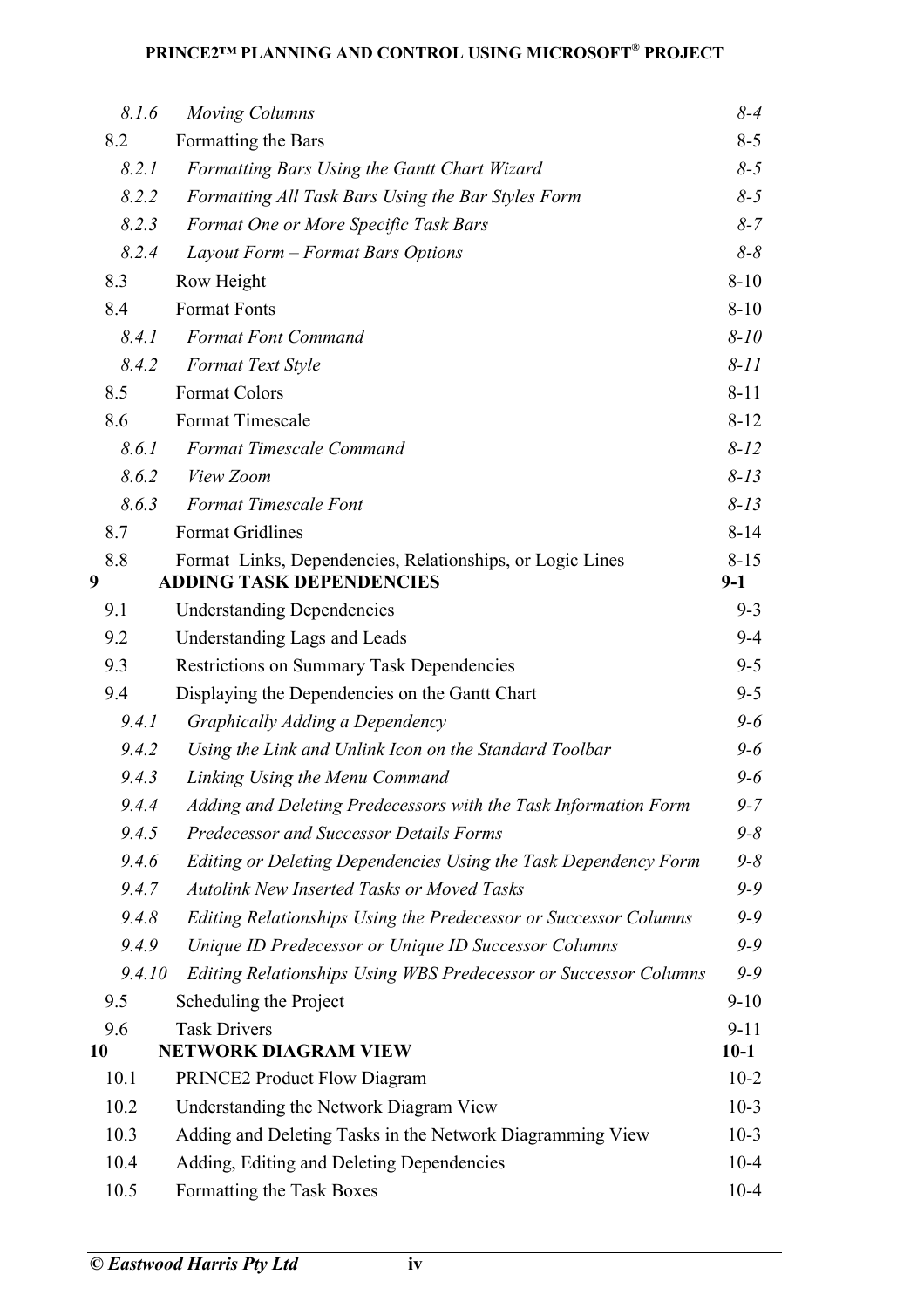| 10.6   | Formatting Individual Boxes                                     | $10-5$    |
|--------|-----------------------------------------------------------------|-----------|
| 10.7   | Formatting the Display and Relationship Lines                   |           |
| 10.8   | $10-7$<br>Early Date, Late Date and Float/Slack Calculations    |           |
| 11     | <b>CONSTRAINTS</b>                                              | $11 - 1$  |
| 11.1   | <b>Assigning Constraints</b>                                    | $11 - 3$  |
| 11.1.1 | Open the Task Information Form                                  | $11-3$    |
| 11.1.2 | Displaying the Constraint Type and Constraint Date Column       | $11-3$    |
|        | 11.1.3 Typing a Date into the Task Information or Details Form  | $11-4$    |
|        | 11.1.4 Display a Combination View through the Task Details Form | $11-4$    |
| 11.2   | Deadline Date                                                   | $11 - 4$  |
| 11.3   | Schedule From Project Finish Date                               | $11 - 5$  |
| 11.4   | <b>Task Notes</b>                                               | $11-6$    |
| 12     | <b>FILTERS</b>                                                  | $12 - 1$  |
| 12.1   | <b>Understanding Filters</b>                                    | $12 - 1$  |
| 12.2   | Applying an Existing Filter                                     | $12 - 2$  |
| 12.3   | Creating and Modifying Filters                                  | $12 - 4$  |
| 12.4   | Defining Filter Criteria                                        | $12 - 5$  |
| 12.4.1 | Simple Filters, Operator and Wild Cards                         | $12 - 5$  |
|        | 12.4.2 And/Or Filters                                           | $12 - 7$  |
|        | 12.4.3 Multiple And/Or                                          | $12 - 8$  |
|        | 12.4.4 Interactive Filter                                       | $12 - 8$  |
| 12.5   | AutoFilters                                                     | $12-9$    |
| 12.6   | PRINCE2 Product Activity Customized Field & Filter              | $12 - 10$ |
| 13     | <b>VIEWS, TABLES AND DETAILS</b>                                | $13-1$    |
| 13.1   | <b>Understanding Views</b>                                      | $13 - 2$  |
| 13.2   | Applying a View                                                 | $13 - 3$  |
| 13.3   | Creating a New View                                             | $13-4$    |
| 13.3.1 | Creating a New Single View                                      | $13 - 4$  |
| 13.3.2 | Creating a Combination View                                     | $13 - 5$  |
| 13.3.3 | Copying and Editing a View                                      | $13-6$    |
| 13.3.4 | Copying a View to and from Another Project                      | $13-6$    |
| 13.4   | Tables                                                          | $13 - 7$  |
| 13.4.1 | Applying a Table to a View                                      | $13 - 7$  |
| 13.4.2 | Creating and Editing a Table                                    | $13 - 8$  |
| 13.5   | Details Form                                                    | $13-9$    |
| 13.6   | PRINCE2 Product Flow Diagram View                               | $13 - 10$ |
| 14     | PRINTING AND REPORTS                                            | $14-1$    |
| 14.1   | Printing                                                        | $14 - 1$  |
| 14.2   | <b>Print Preview</b>                                            | $14 - 2$  |
| 14.3   | Page Set-up                                                     | $14 - 3$  |
| 14.3.1 | Page Tab                                                        | $14 - 4$  |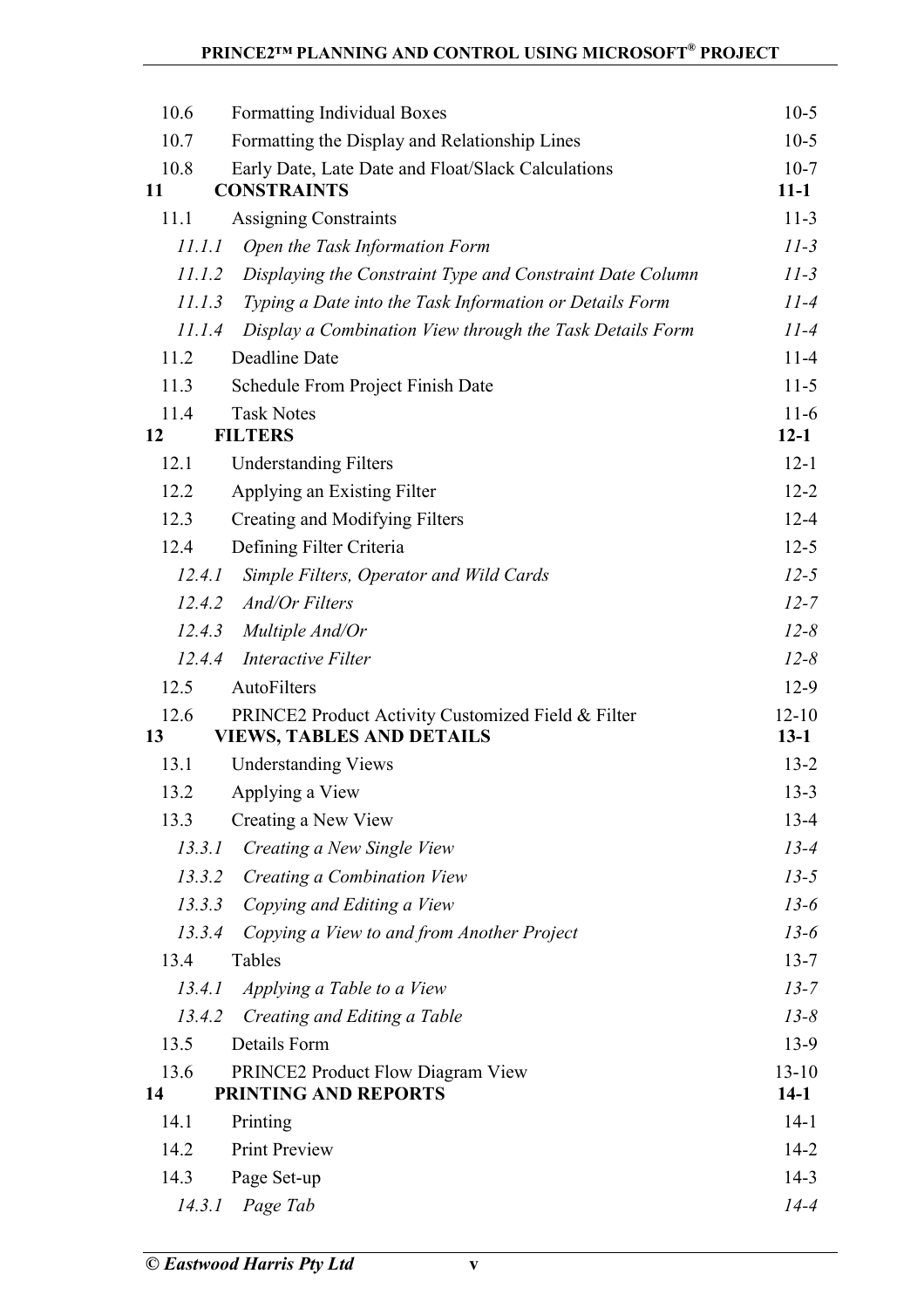| 14.3.2 | Margins Tab                                                              | $14 - 5$  |
|--------|--------------------------------------------------------------------------|-----------|
|        | 14.3.3 Header and Footer Tabs                                            | $14-6$    |
|        | 14.3.4 Legend Tab                                                        | $14 - 7$  |
|        | $14.3.5$ View Tab                                                        | $14 - 8$  |
| 14.4   | Print Form and Manual Page Breaks                                        | $14-9$    |
| 14.5   | Reports                                                                  | $14 - 10$ |
| 14.5.1 | <i>Visual Reports</i>                                                    | $14 - 10$ |
| 14.5.2 | Reports                                                                  | $14 - 11$ |
| 15     | <b>TRACKING PROGRESS</b>                                                 | $15-1$    |
| 15.1   | Setting the Baseline                                                     | $15 - 2$  |
| 15.1.1 | <b>Setting Baseline Dates</b>                                            | $15 - 2$  |
| 15.1.2 | Setting an Interim Baseline                                              | $15 - 3$  |
| 15.1.3 | Clearing and Resetting the Baseline                                      | $15 - 4$  |
| 15.1.4 | Resetting the Baseline Using "Roll Up Baselines"                         | $15 - 4$  |
| 15.1.5 | Displaying the Baseline Data                                             | $15 - 7$  |
| 15.2   | <b>Practical Methods of Recording Progress</b>                           | $15 - 8$  |
| 15.3   | <b>Understanding Tracking Progress Concepts</b>                          | $15 - 10$ |
| 15.3.1 | Task Lifecycle                                                           | $15 - 10$ |
| 15.3.2 | Actual Start Date Assignment of an In-Progress Task                      | $15 - 10$ |
| 15.3.3 | Calculation of Actual & Remaining Durations of an In-Progress Task 15-10 |           |
| 15.3.4 | Calculating the Early Finish Date of an In-Progress Task                 | $15 - 11$ |
| 15.3.5 | <b>Summary Bars Progress Calculation</b>                                 | $15 - 13$ |
| 15.3.6 | Understanding the Current Date, Status Date & Update Project Date        | $15 - 13$ |
| 15.4   | <b>Updating the Schedule</b>                                             | $15 - 14$ |
| 15.4.1 | <b>Using Update Project</b>                                              | $15 - 15$ |
| 15.4.2 | <b>Update Tasks</b>                                                      | $15 - 16$ |
| 15.4.3 | Updating Tasks Using the Task Information Form                           | $15 - 16$ |
| 15.4.4 | Updating Tasks Using the Task Details Form                               | $15 - 17$ |
| 15.4.5 | <b>Updating Tasks Using Columns</b>                                      | $15 - 18$ |
| 15.4.6 | Marking Up Summary Tasks                                                 | $15 - 18$ |
| 15.4.7 | Reschedule Uncompleted Work To Start After                               | $15 - 19$ |
| 15.4.8 | <b>Status Date Calculation Options - New Tasks</b>                       | $15 - 21$ |
| 15.4.9 | Status Date Calculation Options - When Statusing a Schedule              | $15 - 23$ |
|        | 15.4.10 Tracking Toolbar                                                 | $15 - 23$ |
| 15.5   | Simple Procedure for Statusing a Schedule                                | $15 - 24$ |
| 15.5.1 | <b>Comparing Progress with Baseline</b>                                  | $15 - 24$ |
| 15.5.2 | Corrective Action                                                        | $15 - 25$ |
| 15.5.3 | In-progress Schedule Check List                                          | $15 - 26$ |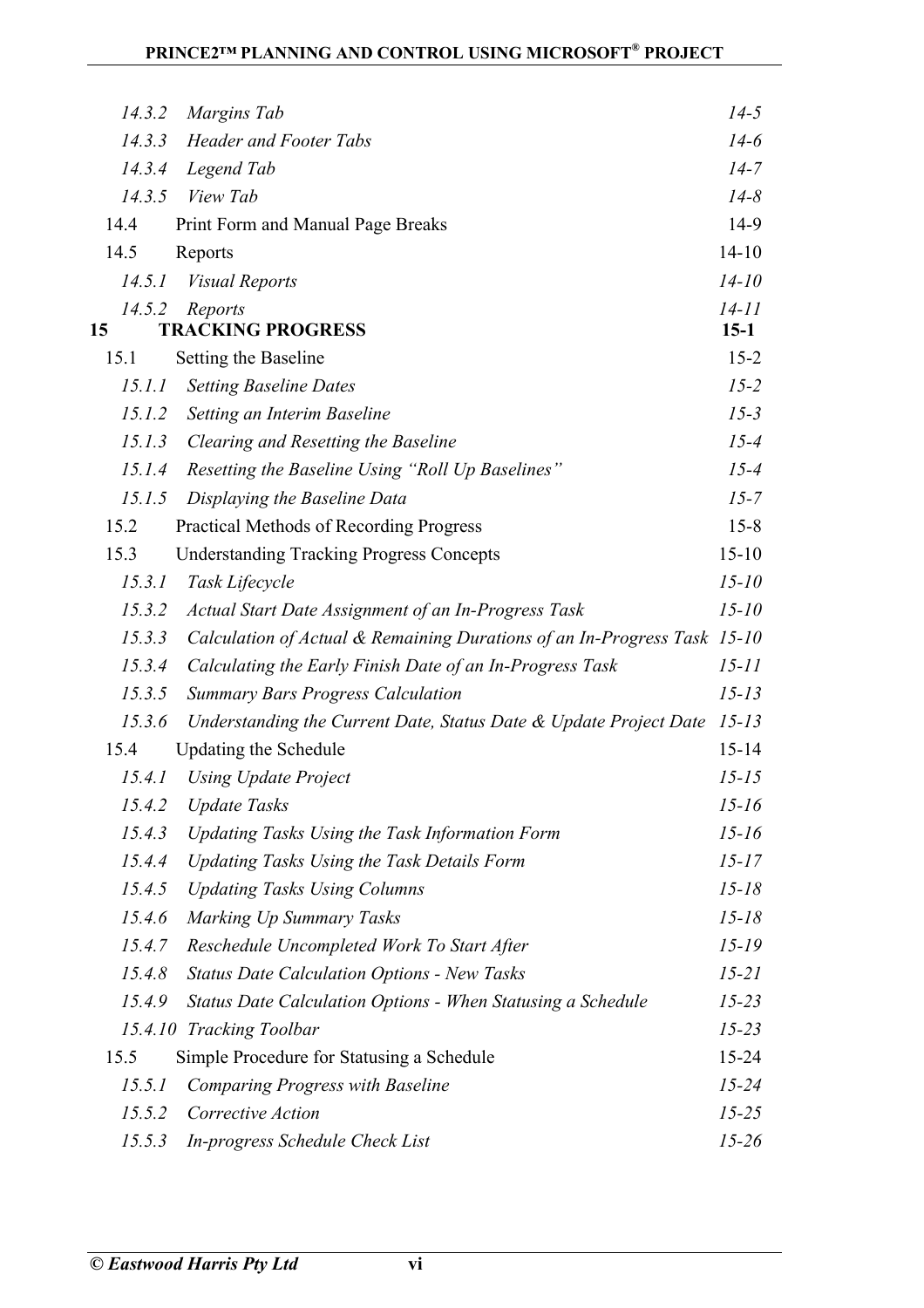| 16               | <b>GROUPING, OUTLINE CODES AND WBS</b>                         | $16-1$           |
|------------------|----------------------------------------------------------------|------------------|
| 16.1             | Understanding a Project Breakdown Structure                    | $16-1$           |
| 16.2             | Customize Fields                                               | $16-2$           |
| 16.3             | Grouping                                                       | $16-4$           |
| 16.3.1           | Customize Group                                                | $16 - 5$         |
| 16.3.2           | Using a Predefined Group                                       | $16-6$           |
| 16.3.3           | Creating a New Group                                           | $16-6$           |
| 16.3.4           | Grouping Resources in the Resource Sheet                       | $16 - 7$         |
| 16.4             | <b>Custom Outline Codes</b>                                    | $16 - 8$         |
| 16.4.1           | Define a Custom Outline Code Structure, Microsoft Project 2007 | $16 - 8$         |
| 16.4.2           | Define a Custom Outline Code Structure, $2000 - 2003$          | $16 - 10$        |
| 16.4.3           | Assigning Custom Codes to Tasks                                | $16 - 11$        |
| 16.4.4           | Organize Tasks Under a Custom Outline Code Structure           | $16 - 12$        |
| 16.5             | <b>Outline Codes</b>                                           | $16 - 12$        |
| 16.6             | User Defined WBS Function                                      | $16-13$          |
| 16.7             | Creating a Product Breakdown Structure Using Outline Codes     | $16 - 15$        |
| 17               | <b>OPTIONS</b>                                                 | $17-1$           |
| 17.1             | Options                                                        | $17-1$           |
| 17.2             | View                                                           | $17 - 2$         |
| 17.3             | General                                                        | $17 - 4$         |
| Edit<br>17.4     |                                                                | $17 - 5$         |
| Calendar<br>17.5 |                                                                | $17-6$           |
| 17.6             | Schedule                                                       | $17 - 8$         |
| 17.7             | Calculation                                                    | $17 - 11$        |
| 17.8             | Spelling                                                       | $17 - 14$        |
| 17.9             | Security                                                       | $17 - 14$        |
| 17.10            | Save                                                           | $17 - 15$        |
| 17.11            | Interface                                                      | $17 - 16$        |
|                  | 17.11.1 Graphical Indicators                                   | $17 - 16$        |
|                  | 17.11.2 Project Guide<br><b>CREATING RESOURCES</b>             | $17 - 16$        |
| 18<br>18.1       | Creating Resources in the Resource Sheet                       | $18-1$<br>$18-2$ |
| 18.2             | Grouping Resources in the Resource Sheet                       | $18-3$           |
| 18.3             | <b>Resources Information Form</b>                              | $18-4$           |
| 18.3.1           | General                                                        | $18-4$           |
|                  |                                                                | $18-4$           |
| 18.3.2<br>18.3.3 | <b>Editing and Using Resource Calendars</b><br>Costs           | $18-6$           |
| 18.3.4           | <b>Notes</b>                                                   | $18-6$           |
| 18.3.5           | Custom Fields                                                  | $18-6$           |
| 19               | <b>ASSIGNING RESOURCES AND COSTS TO TASKS</b>                  | $19-1$           |
| 19.1             | Task Type and Effort-Driven                                    | $19-2$           |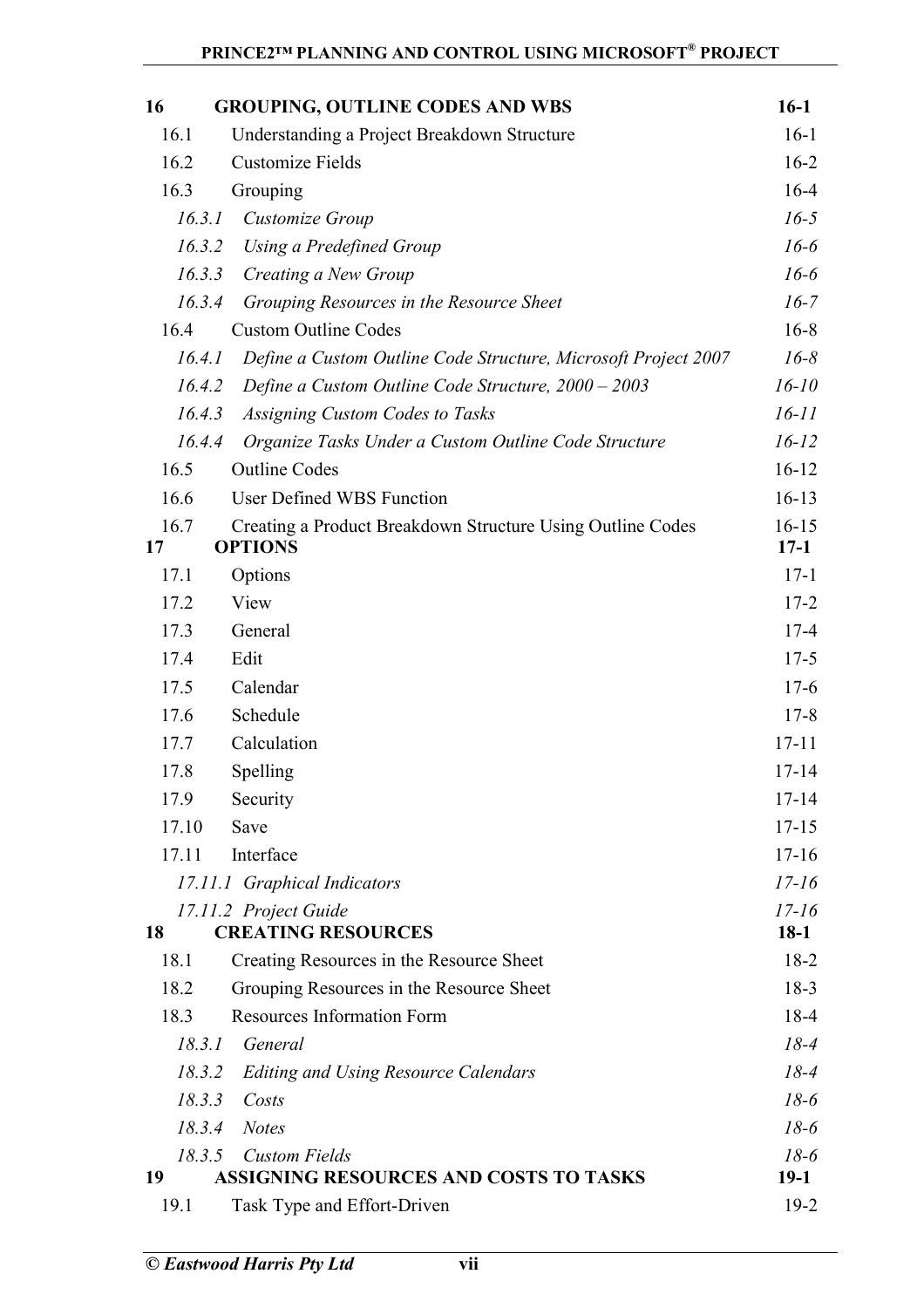| 19.1.1       | Task Type – Fixed Duration, Fixed Units, Fixed Work                                 | $19 - 2$         |  |
|--------------|-------------------------------------------------------------------------------------|------------------|--|
| 19.1.2       | Effort-Driven                                                                       | $19-2$           |  |
| 19.2         | <b>Fixed Costs</b>                                                                  |                  |  |
| 19.3         | Assigning Resources using the Resource Assignment Form                              |                  |  |
| 19.4         | Assigning Resources Using the Task Details Form                                     |                  |  |
| 19.5         | Assigning Task Information Form                                                     | $19-6$           |  |
| 19.6         | Assignment of Resources to Summary Tasks                                            |                  |  |
| 19.7         | Sharing Resources with Other Projects                                               | $19-6$           |  |
| 19.8         | Rollup of Costs and Hours to Summary Tasks                                          | $19-7$           |  |
| 19.9<br>20   | Contour the Resource Assignment<br>RESOURCE HISTOGRAMS, TABLES, S-CURVES & LEVELING | $19-8$<br>$20-1$ |  |
| 20.1         | Resource Graph Form                                                                 | $20-1$           |  |
| 20.2         | <b>Resource Graph View</b>                                                          | $20 - 2$         |  |
| 20.3         | <b>Resource Tables View</b>                                                         | $20-3$           |  |
| 20.4         | Detailed Styles Form                                                                | $20-3$           |  |
| 20.5         | Creating an S-Curve from Microsoft Project                                          | $20 - 4$         |  |
| 20.6         | Printing Resource Profiles and Tables                                               | $20 - 4$         |  |
| 20.7         | Creating Table, S-Curves and Histograms in a Spreadsheet                            | $20 - 4$         |  |
| 20.7.1       | <b>Export Time Phased Data Using Analysis Toolbar</b>                               | $20 - 5$         |  |
| 20.7.2       | <b>Export Using Time Phased Data Copy and Paste</b>                                 | $20 - 5$         |  |
| 20.7.3       | Creating S-Curves in Excel                                                          | $20 - 6$         |  |
| 20.8         | <b>Resolving Resource Overloading</b>                                               | $20 - 7$         |  |
| 20.8.1       | Methods of Resource Leveling                                                        | $20 - 7$         |  |
| 20.8.2       | Other Methods of Resolving Resource Peaks and Conflicts                             | $20 - 7$         |  |
| 20.8.3<br>21 | <b>Resource Leveling Function</b><br>STATUSING PROJECTS WITH RESOURCES              | $20 - 8$<br>21-1 |  |
| 21.1         | Understanding Baseline Dates, Duration, Costs and Hours                             | $21 - 2$         |  |
| 21.2         | Understanding the Data Date                                                         | $21 - 3$         |  |
| 21.3         | Formatting the Current Date and Status Date Lines                                   | $21 - 4$         |  |
| 21.4         | Information Required to Update a Resourced Schedule                                 | $21 - 5$         |  |
| 21.5         | <b>Updating Dates and Percentage Complete</b>                                       | $21-6$           |  |
| 21.6         | Entering a % Complete Against Summary Tasks                                         | $21-6$           |  |
| 21.7         | <b>Updating Resources</b><br>$21 - 7$                                               |                  |  |
| 21.7.1       | <b>Updating Tasks with Fixed Costs Only</b>                                         | $21 - 7$         |  |
| 21.7.2       | <b>Forecasting Resource Hours</b>                                                   | $21 - 8$         |  |
| 21.7.3       | <b>Forecasting Resource Hours and Costs Form</b>                                    | $21 - 9$         |  |
| 21.7.4       | Using the Task Usage and Resource Usage Views                                       | $21 - 10$        |  |
| 21.8         | <b>Splitting Tasks</b>                                                              | $21 - 11$        |  |
| 21.9         | Summary Task Interim Baseline Calculation                                           | $21 - 12$        |  |
| 21.10        | <b>Summary Tasks and Earned Value</b><br>$21 - 14$                                  |                  |  |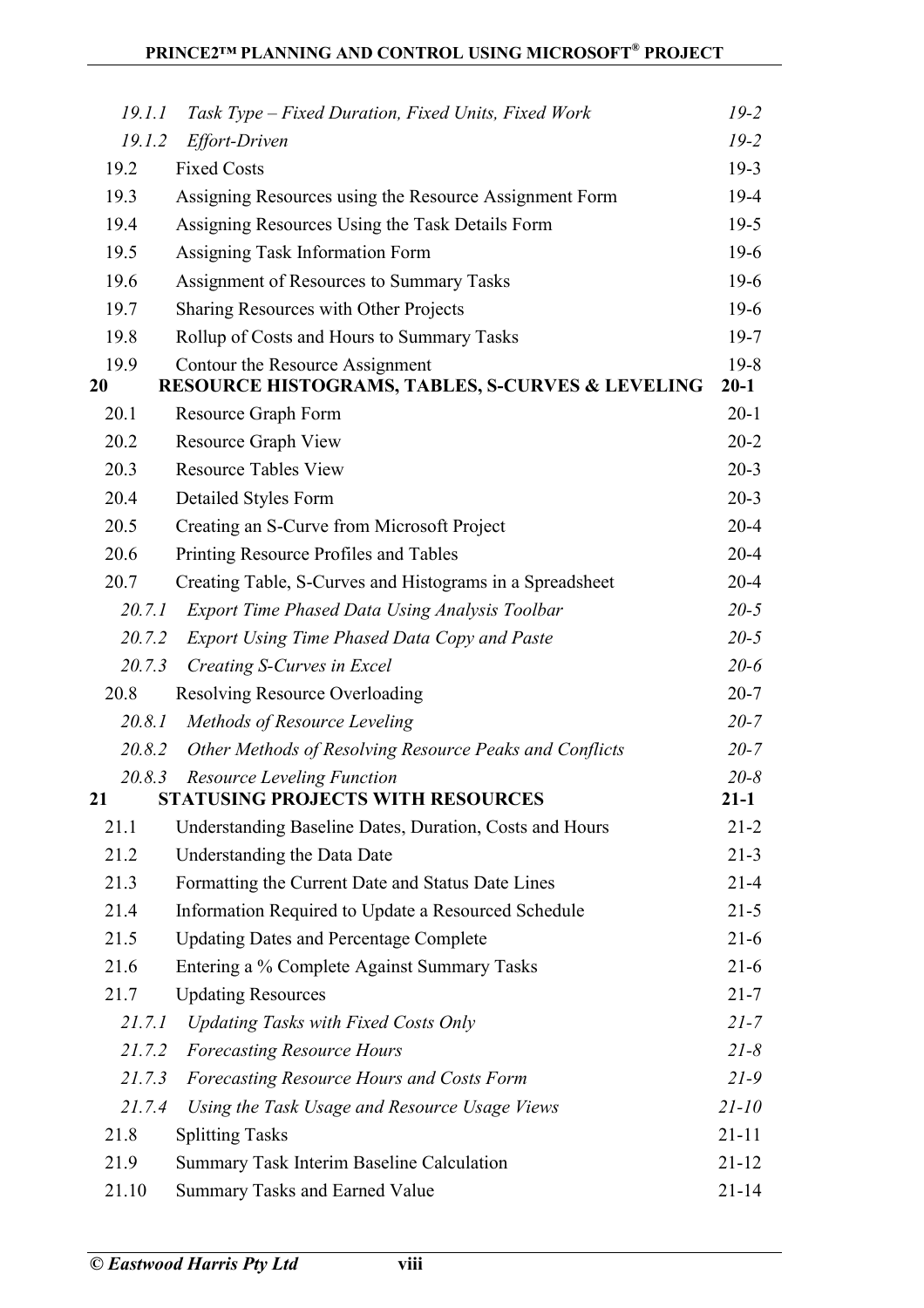| 22                                    | <b>TOOLS AND TECHNIQUES FOR SCHEDULING</b>                        | $22 - 1$ |
|---------------------------------------|-------------------------------------------------------------------|----------|
| 22.1                                  | <b>Understanding Menu Options</b>                                 | $22 - 1$ |
| 22.2                                  | Cut, Copy and Paste Row                                           | $22 - 1$ |
| 22.3                                  | Cut, Copy and Paste Cell                                          | $22 - 1$ |
| 22.4                                  | Copy Picture                                                      | $22 - 2$ |
| 22.5                                  | Fill                                                              | $22 - 2$ |
| 22.6                                  | Clear                                                             | $22 - 3$ |
| 22.7                                  | Find and Replace                                                  | $22 - 3$ |
| 22.8                                  | Go To                                                             | $22 - 3$ |
| 22.9                                  | <b>Insert Recurring Task</b>                                      | $22 - 3$ |
| 22.10                                 | Splitting a Task                                                  | $22 - 4$ |
| 22.11                                 | Copy or Cut-and-Paste to and from Spreadsheets                    | $22 - 4$ |
| 22.12                                 | Paste Link – Cell Values in Columns                               | $22 - 5$ |
| 22.13                                 | Unique Task, Resource and Assignment ID                           | $22 - 5$ |
|                                       | 22.13.1 Task Unique ID                                            | $22 - 5$ |
|                                       | 22.13.2 Resource Unique ID                                        | $22 - 5$ |
| 22.13.3 Resource Assignment Unique ID |                                                                   | $22 - 5$ |
| 22.14                                 | Organizer                                                         | $22-6$   |
| 23                                    | <b>WHAT IS NEW IN MICROSOFT PROJECT</b>                           | $23-1$   |
| 23.1                                  | WHAT IS NEW IN MICROSOFT OFFICE PROJECT 2007                      | $23-1$   |
|                                       | 23.1.1 New File Format                                            | $23 - 1$ |
|                                       | 23.1.2 Notes on Calendar Exceptions and Repeating Nonwork Periods | $23 - 1$ |
| 23.1.3                                | Multiple Undo                                                     | $23 - 1$ |
|                                       | 23.1.4 3-D Bars                                                   | $23 - 1$ |
| 23.1.5                                | <b>Format Fonts</b>                                               | $23 - 2$ |
| 23.1.6                                | <b>Highlighted Changed Fields</b>                                 | $23 - 2$ |
| 23.1.7                                | <b>Schedule Currency</b>                                          | $23 - 3$ |
| 23.1.8                                | Cost Resource                                                     | $23 - 3$ |
| 23.1.9                                | General                                                           | $23 - 3$ |
|                                       | 23.1.10 Reports Menu and New Reports                              | $23 - 3$ |
|                                       | 23.1.11 Task Drivers                                              | $23 - 4$ |
|                                       | 23.1.12 Security                                                  | $23 - 5$ |
| 23.2                                  | WHAT WAS NEW IN MICROSOFT PROJECT 2003 STANDARD                   | $23-6$   |
| 23.2.1                                | Copy Picture to Office Wizard                                     | $23 - 6$ |
| 23.2.2                                | Print a View as a Report                                          | $23 - 6$ |
| 23.2.3                                | <i>Options</i>                                                    | $23 - 6$ |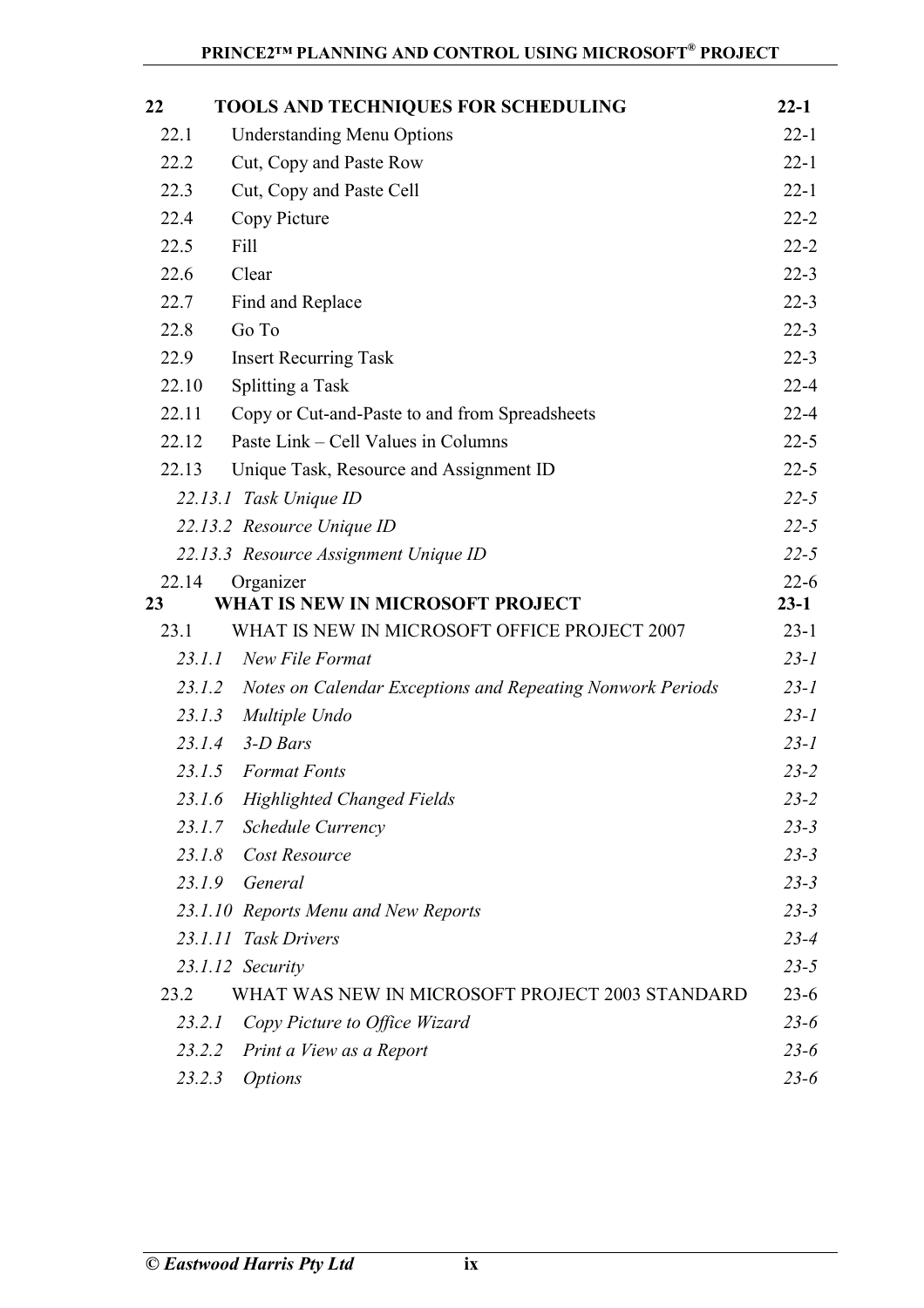| 26 |        | <b>INDEX</b>                                     | $26-1$   |
|----|--------|--------------------------------------------------|----------|
| 25 |        | <b>APPENDIX 1 – SCREENS USED TO CREATE VIEWS</b> | $25-1$   |
| 24 |        | <b>ITEMS NOT COVERED IN THIS BOOK</b>            | $24-1$   |
|    | 23.3.8 | Resource Graph Form                              | $23 - 7$ |
|    | 23.3.7 | <b>Summary Task Baseline Recalculation</b>       | $23 - 7$ |
|    | 23.3.6 | Project Guide                                    | $23 - 7$ |
|    | 23.3.5 | Earned Value                                     | $23 - 7$ |
|    | 23.3.4 | <b>Status Date Calculation Options</b>           | $23 - 7$ |
|    | 23.3.3 | <b>Multiple Baselines</b>                        | $23 - 7$ |
|    | 23.3.2 | <b>Smart Tags</b>                                | $23 - 7$ |
|    | 23.3.1 | Timescale                                        | $23 - 7$ |
|    | 23.3   | WHAT WAS NEW IN MICROSOFT PROJECT 2002 STANDARD  | $23 - 7$ |
|    |        |                                                  |          |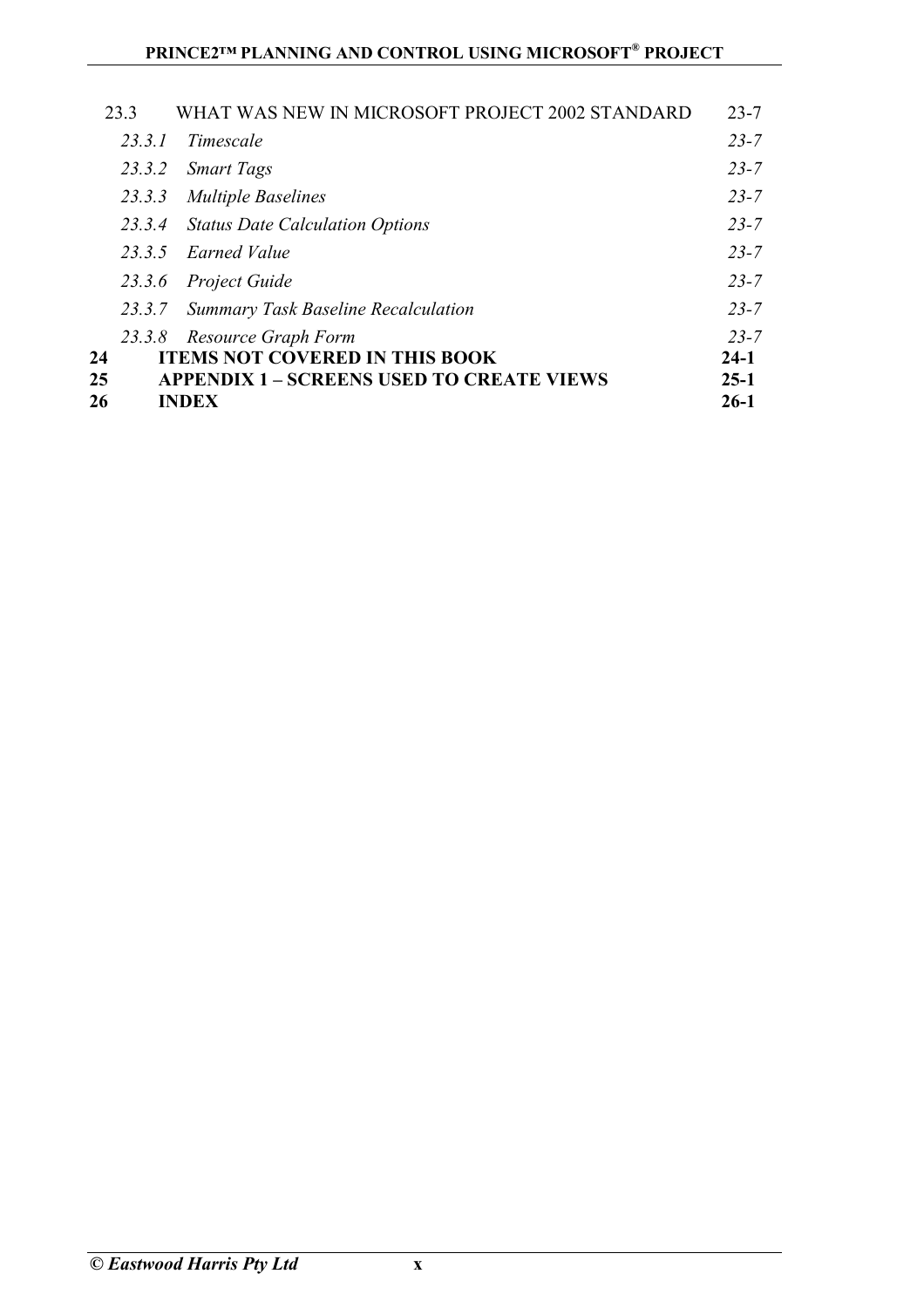# **1 INTRODUCTION**

# *1.1 Purpose*

The purpose of this book is to provide you with methods of using Microsoft Project and the PRINCE2 Planning and Controlling components in a single project environment. The PRINCE2 Product Based Planning Technique is not simply transposed to Microsoft Project; this book makes some suggestions on how to best handle these areas of incompatibility.

The screen shots in this book were captured using Microsoft Project Standard 2007 and Windows XP. Readers using Microsoft Project Professional 2007 will have additional menu options to those shown in this book, which will operate when their software is connected to Microsoft Project Server software. Users of Microsoft Project 2003, 2002 and 2000 will find some minor differences in how the software functions which are outlined in **Chapter 23 WHAT IS NEW IN MICROSOFT PROJECT** and in the relevant sections of this book.

By the end of this book, you should be able to:

- Understand the steps required to create a project plan using PRINCE2
- Set up the software
- Define calendars
- Add tasks which will represent the PRINCE2 **Products** and/or **Activities**
- Organize tasks and format the display
- Add logic and constraints
- Use Tables, Views and Filters to present PRINCE2 **Project Plans**, **Stage Plans**, **Exception Plans** and **Team Work Package Plans**
- Print reports
- Record and track progress, producing PRINCE2 **Highlight Reports** and **Checkpoint Reports**
- Customize the project options
- Create and assign resources
- Understand the impact of task types and effort driven tasks
- Analyze resource requirements and resource level a schedule
- Status projects that contain resources, producing resourced **Highlight Reports** and **Checkpoint Reports**
- Understand the different techniques for scheduling

The book does not cover every aspect of Microsoft Project, but it does cover the main features required to create and status a project schedule. It should provide you with a solid grounding, which will enable you to go on and learn the other features of the software by experimenting, using the Help files and reviewing other literature.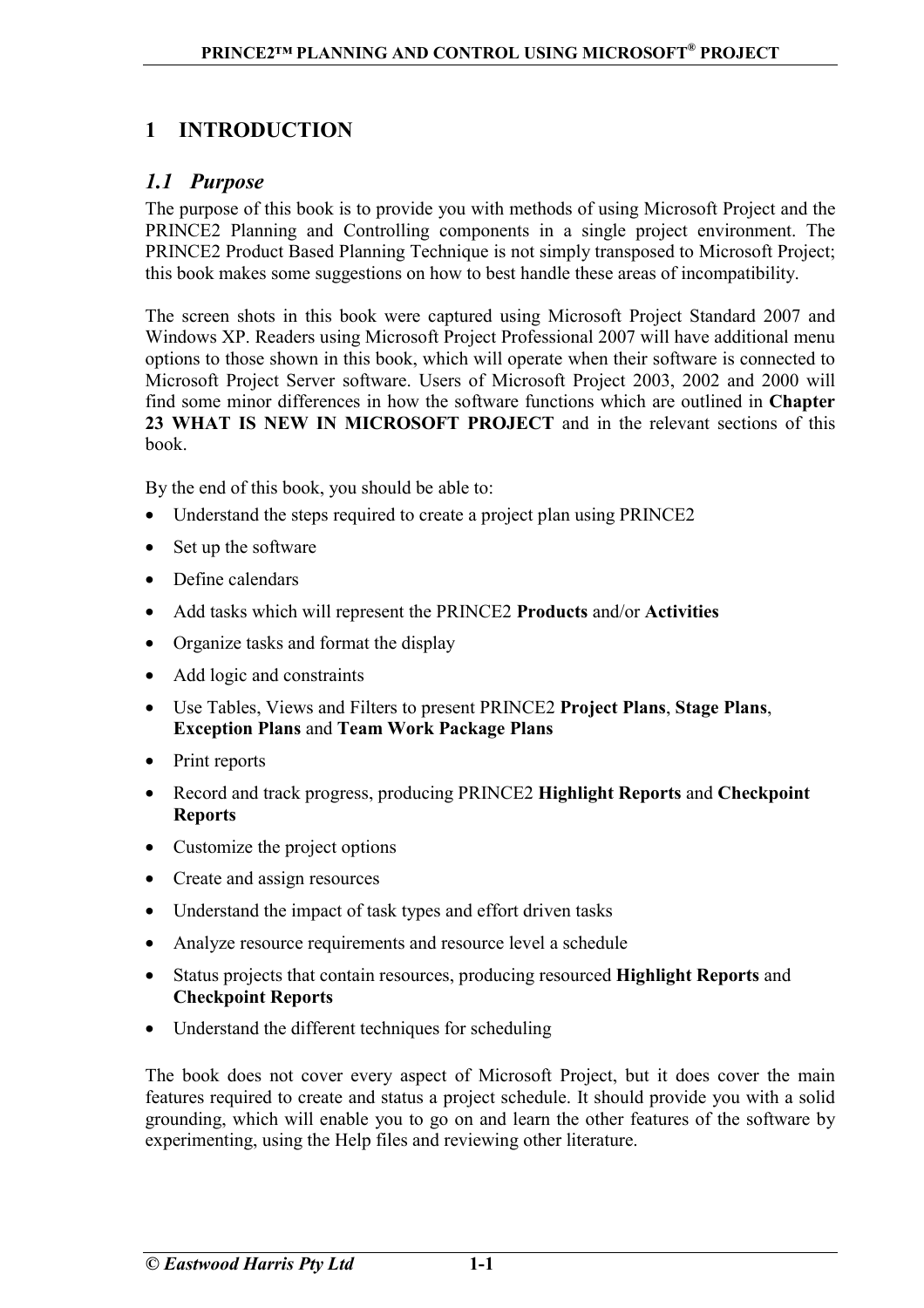This book has been written to minimize superfluous text, allowing the user to locate and understand the information contained in the book as quickly as possible. It does NOT cover functions of little value to common project scheduling requirements. If at any time you are unable to understand a topic in this book, it is suggested that you use the Microsoft Project Help menu to gain a further understanding of the subject.

# *1.2 Required Background Knowledge*

This book does not teach you how to use computers or to manage projects. The book is intended to teach you how to plan and control a project using Microsoft Project in a PRINCE2 project environment. Therefore, to be able to follow this book you should have the following background knowledge:

- An understanding of the PRINCE2 Project Management Methodology.
- The ability to use a personal computer and understand the fundamentals of the operating system.
- Experience using application software such as Microsoft Office, which would have given you exposure to Windows menu systems and typical Windows functions such as copy and paste.

# *1.3 Purpose of Planning*

The ultimate purpose of planning is to build a model that allows you to predict which tasks and resources are critical to the timely completion of the project. Strategies may then be implemented to ensure that these tasks and resources are managed properly, thus ensuring that the project will be delivered within **Tolerances**, or more traditionally described as delivered **On Time** and **Within Budget**.

A PRINCE2 **Tolerance** is the permissible deviation from plan without bringing the deviation to the attention of the next higher authority. This may be negative or positive and be defined in values such as costs, time, quality, scope and risks.

#### **Planning aims to:**

- Identify the Products and Activities required to deliver a project
- Evaluate different project delivery methods
- Identify and optimize the use of resources
- Optimize time and evaluate if target dates may be met
- Identify risks and set priorities
- Provide a baseline plan against which progress is measured
- Communicate the plan to all stakeholders, including what is to be done, when and by whom
- Provide early warning of potential problems and enable proactive and not reactive action to be taken
- Assist management to think ahead and make informed decisions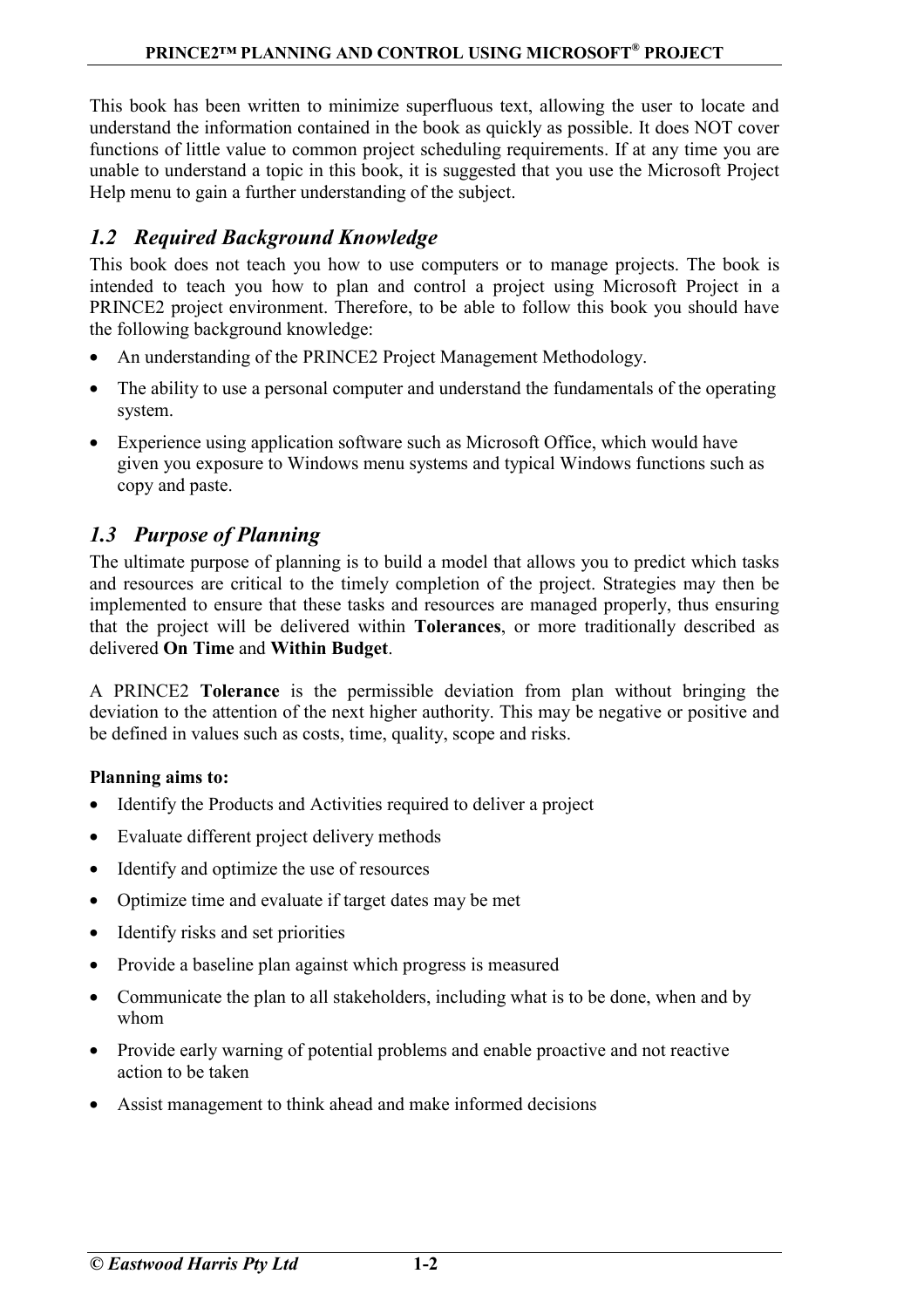#### **Planning helps to avoid:**

- Increased project costs or reduction in scope and/or quality
- Additional changeover and/or operation costs
- Extension of time claims
- Loss of your client's revenue
- Contractual disputes and associated resolution costs
- The loss of reputation of those involved in a project
- Loss of a facility or asset in the event of a total project failure

# *1.4 Definition of a Plan*

PRINCE2 defines a plan as a document identifying all the Products to be delivered by a project and their associated timescale, cost, quality and targets for the production of each.

A PRINCE2 Project Plan must at all times be able to deliver the expected benefits identified in the Business Case.

PRINCE2 also states that all plans must have the approval and commitment of all the appropriate management levels.

A plan is therefore not just a Microsoft Project Gantt Chart (bar chart), although a Gantt Chart is an important output of the planning process.

Microsoft Project is also able to record resource hours, costs and targets, and other basic information that can be kept in the Notes or Custom (user defined) Fields. It is neither a quality assurance nor a document management software package. Specialist packages should be considered for those processes.

# *1.5 Elements of a Plan*

PRINCE2 defines the elements of a plan as:

- Products to be produced, both Specialist and Management
- Activities required to produce the Products
- Activities to validate the Products' quality
- Resources required to produce the Products, including management and quality
- The relationships or dependencies between the Products and Activities
- External dependencies that will influence Product creation
- Timings for the Products
- Control points to measure progress
- Tolerances in time, cost and any other agreed variable

All these elements may be entered into Microsoft Project, as well as additional information such as Notes and links to documents.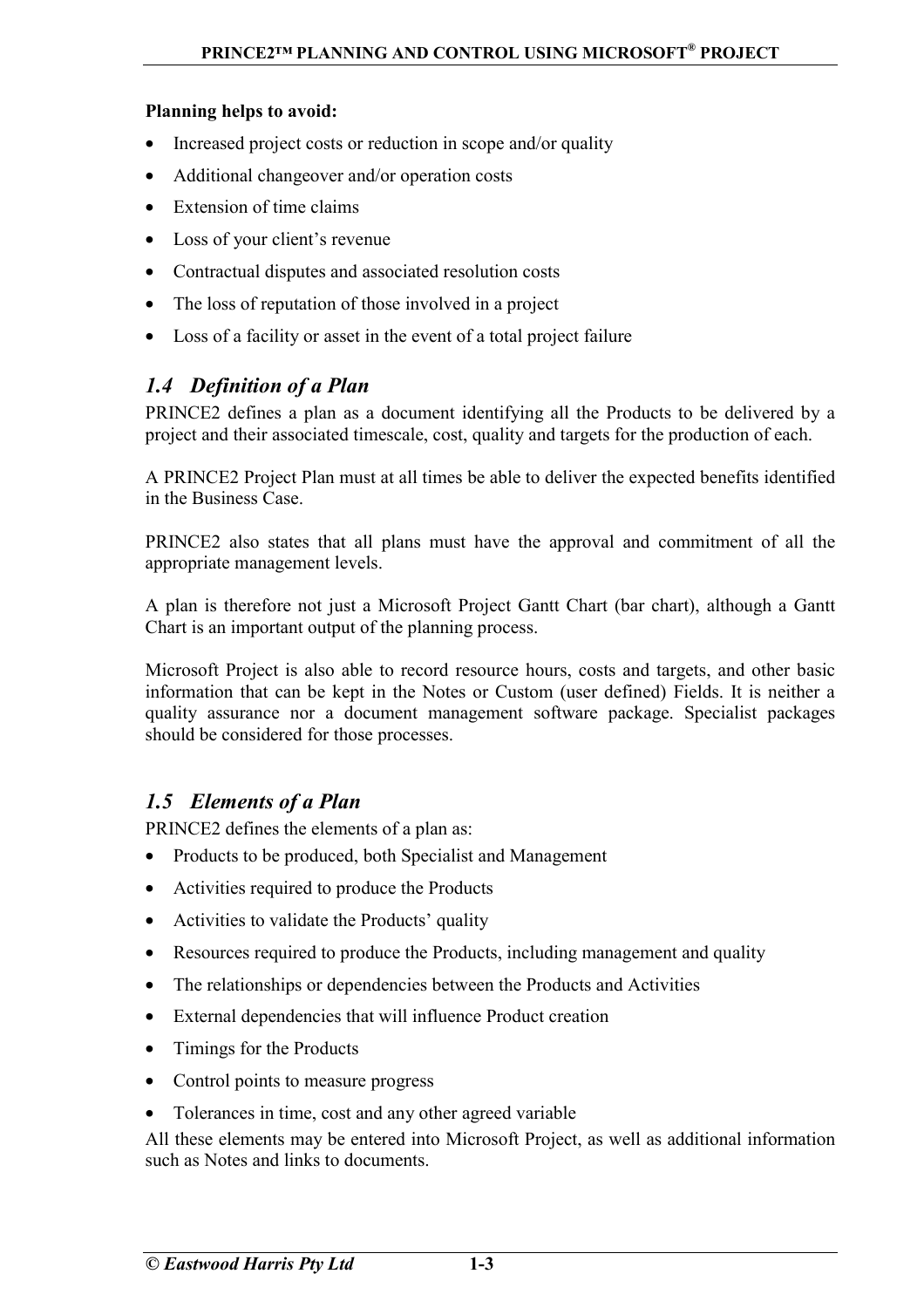A Plan must be supported with a document that explains:

- The scope of the Plan
- The method to be used to execute the project
- Methods to measuring progress and report
- Quality control techniques
- Assumptions and risks



Note the above picture was created using Microsoft Project 2007.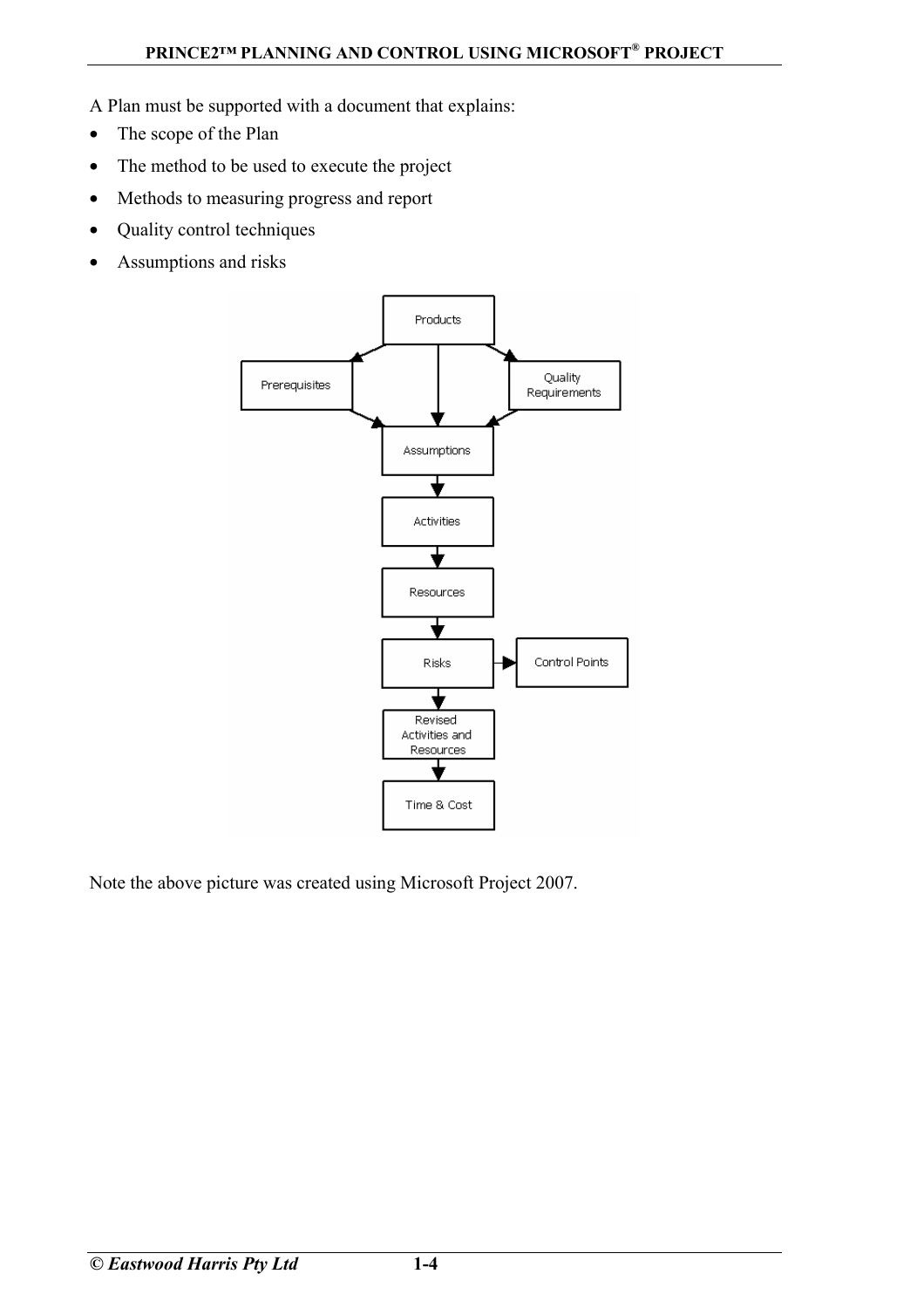# *1.6 Plan Levels*

PRINCE2 defines four levels and five types of plans:



- **Programme Plan**, a Project Plan may be a stand-alone plan or part of a portfolio of multiple projects within a programme.
- **Project Plan**, this is mandatory and updated throughout the duration of a project.
- **Stage Plan**, there are a minimum of two Stage Plans: an **Initiation Stage Plan** and **First Stage Plan**. (There would be usually one Stage Plan for each Stage.)
- **Exception Plan**, which is at the same level and detail as a Stage Plan and replaces a Stage Plan at the request of a Project Board when a Stage is forecast to exceed Tolerances.
- **Team Plan** is optional and would be used on larger projects where Teams are used for delivering Products which require detailed planning. A typical example is a contractor's plan that would be submitted during the bidding process.

#### **1.6.1 Programme Plan**

A **Programme Plan** contains a large amount of information including:

- The **Vision Statement**, a statement of the target or targets of an organisation and the performance measurements of the new capabilities.
- The **Blueprint**, the outline of practices, processes, information and technology required to deliver the Vision Statement.
- **Benefits**, a statement of the benefits that the programme will deliver the Organisation. Benefits may be scheduled and monitored using Microsoft Project with tasks in a programme level.
- **Projects**, which may be grouped under **Tranches**.
- **Resources**, which outlines the people, equipment, funding and all other assets required to deliver the Projects. This allows the management of resources amongst projects; it is possible to share a Microsoft Project Resource pool over more than one project.
- **Stakeholders**, identification and communication with the stakeholders to ensure that the right products are delivered; their acceptance is very important.
- **Risks**, managed at both Programme and Project level. A sound Risk Management Plan and supporting processes are required to successfully manage a Programme.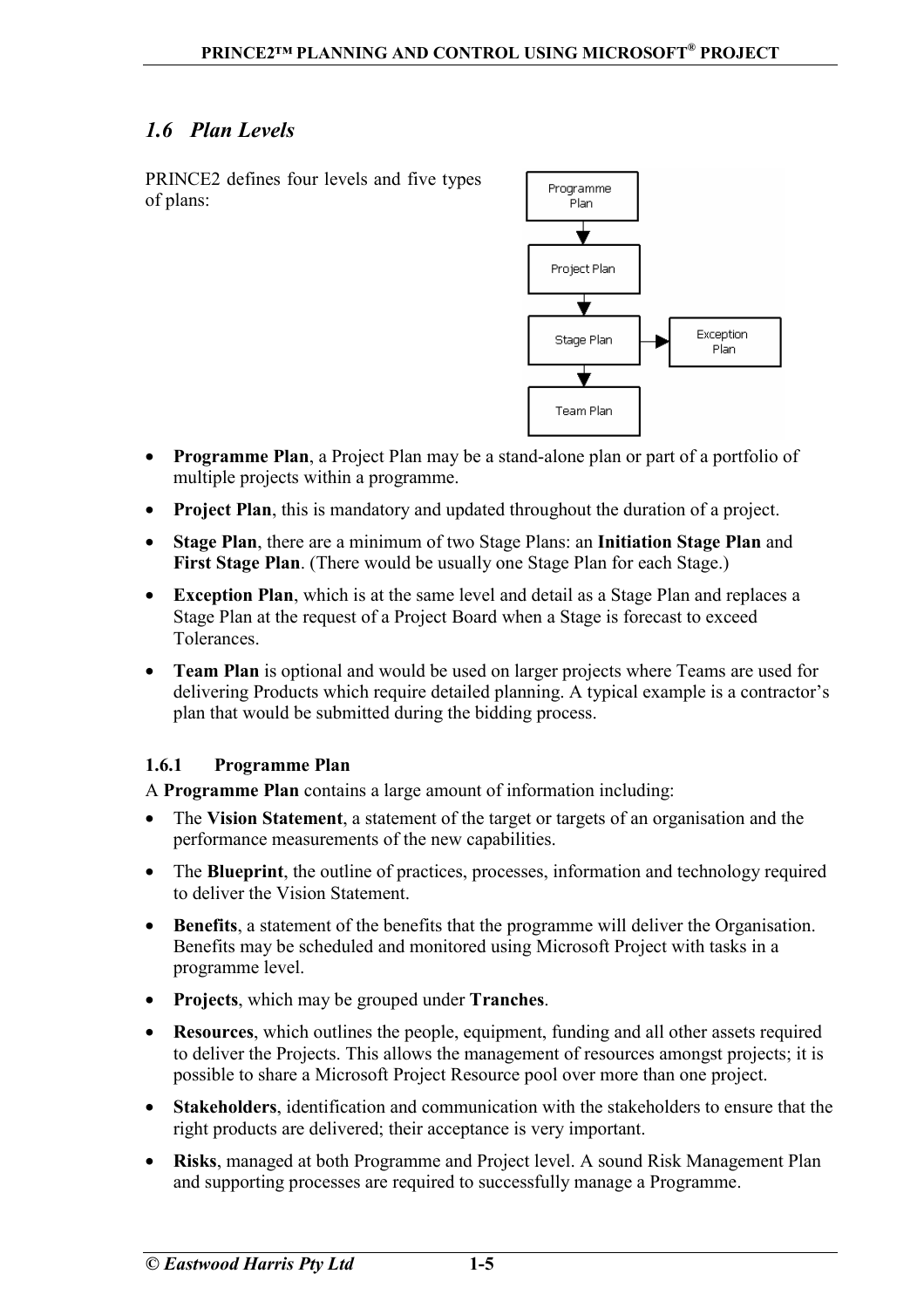- **Timetable**, this outlines deadlines and the timeline that the programme must work to. This timeline would usually impose start and completion dates for projects. The programme work may be scheduled with Microsoft Project and include tasks for Benefits Realisation.
- **Progress monitoring**, established in a programme. Programmes may be divided into **Tranches**, which are distinct steps of a Programme, they may be tied to a financial instalment and provide a point where the business benefits of completed projects may be evaluated.
- **Transition** addresses the cultural changes required in an organisation from the Project Approach through to the smooth operation of a new process.

Programme planning steps are as follows:

- The Portfolio of projects should be designed.
- The Projects and the Programme Benefits Realisation are scheduled and the Benefits Realisation should be aligned with the programme strategic objectives.
- The Project plans should show an increasing level of detail as they are executed and progress is reflected back into the Programme Plan.
- The Programme schedule will have to be monitored, reviewed and revised as the projects progress and the effects of external events and emerging risks impact on the Programme.

Below is a very simple example of a programme plan produced with Microsoft Project to demonstrate how Microsoft Project may be used to assist in the management of Programmes:

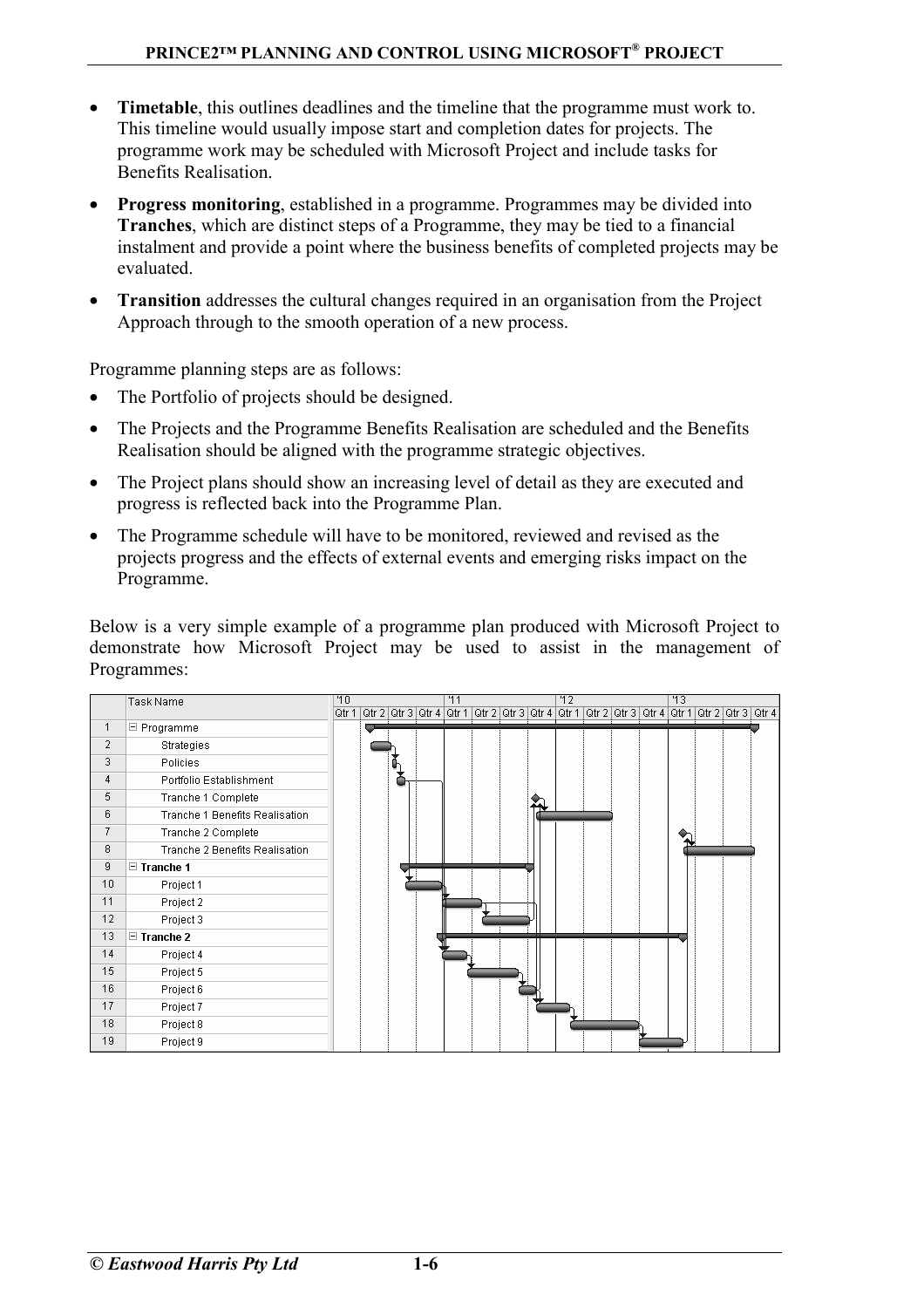#### **1.6.2 Project Plan**

The Project Plan is the overall control document for the **Project Board**, who is responsible for directing and monitoring the project in terms of Product, Cost, Timing, Resources and Control Points. Quality is documented in the Project Quality Plan. The Project Plan is part of the Project Initiation Document (PID) and the Project Plan is Baselined after the project has been authorised in **DP2 – Authorising a Project**.

The Project Plan is updated at least:

- At the end of each Stage, and
- When a Project has exceeded Tolerances and the Project Board has requested the Exception Plan.

#### **1.6.3 Stage Plan**

There are a minimum of 2 Stages in a PRINCE2 project and each have a plan:

- Initiation Stage Plan, created during Starting Up a Project, and
- First Stage Plan, created during the Initiation Stage.

A **Next Stage Plan** is created towards the end of the previous Stage and approved by the Project Board before the next Stage commences.

A Stage Plan provides the Project Manager with a tool for day-to-day management of the project. It would have a greater level of detail than the Project Plan and would fit into the timing of the Project Plan. A Stage Plan may be created in Microsoft Project in several ways:

- Granulating the Project schedule into more detail in the Projects schedule file, thus creating a single schedule that contains both Project and Stage schedules, or
- Creating a stand-alone schedule for each Stage that is manually aligned to the Project Plan. This allows the Project Manager to set tighter time Tolerances on a Stage schedule than the Project schedule. Thus creating a Stage schedule with a tight Stage Tolerances to force Team Managers to deliver the products on time, or
- Creating a stand-alone schedule for each Stage that is inserted into a Project Schedule.

#### **1.6.4 Exception Plan**

When a Stage exceeds Tolerances, normally identified as a breach of time or cost but could include Scope, Quality, Risk or Benefit, then the project is in Exception. If a Stage breaks Tolerances:

- The Project Manager may create an Exception Report in the sub-process **CS8 Escalating Project Issues** and would submit the Exception Report, which should include options for the future course of the project, to the Project Board.
- The Project Board may request an Exception Plan from the Project Manager in **DP4 Giving Ad Hoc Direction**.
- The Project Manager would produce an Exception Plan in **SB6 Producing an Exception Plan** and submit it for approval by the Project Board,
- Should the Project Board approve the Exception Plan in **DP3 Authorising a Stage or Exception Plan**, this plan would replace the current failed Stage Plan.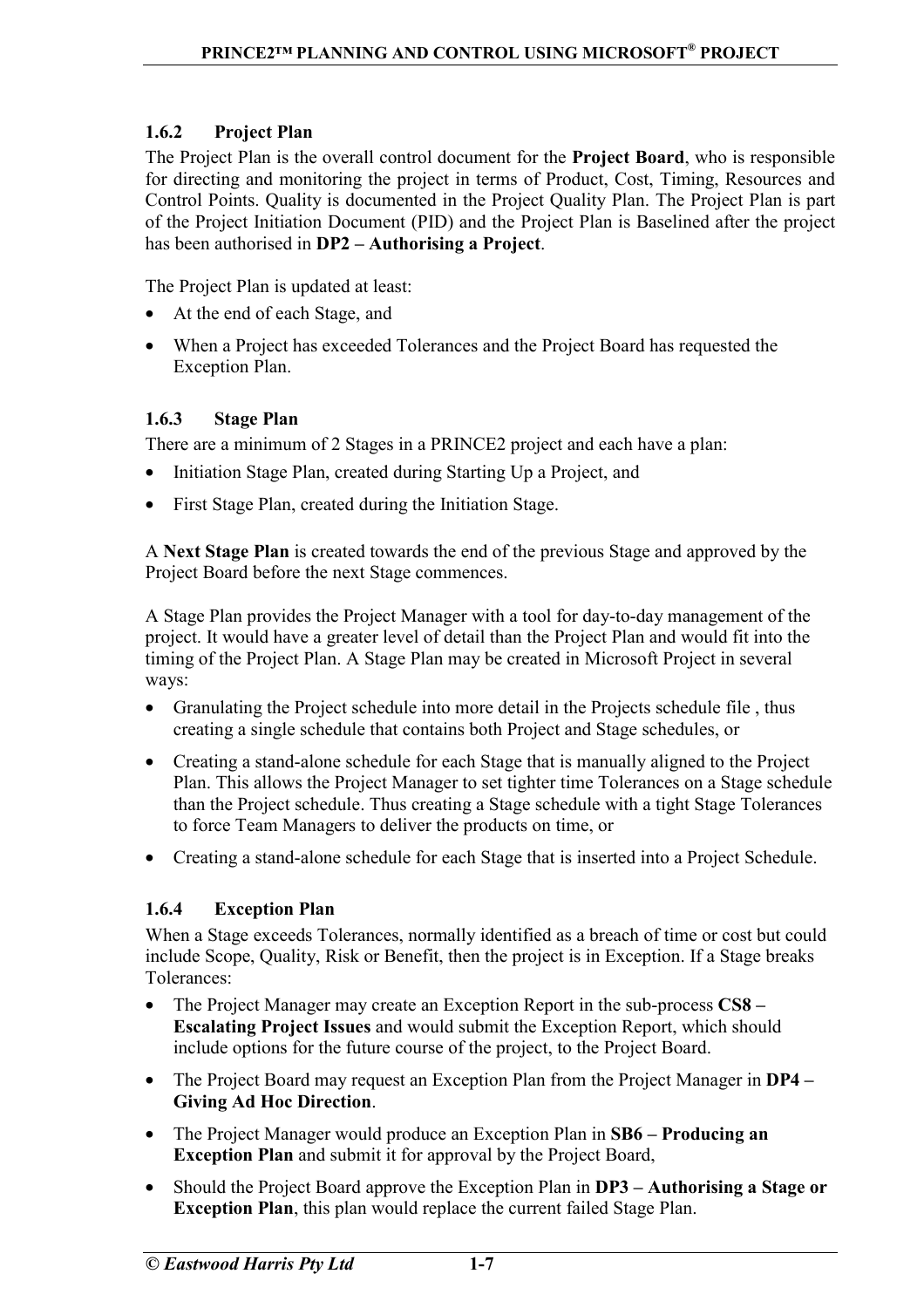#### **1.6.5 Team Plan**

Team Plans are optional plans for detailing out the delivery of one or more products included in a **Work Package** and would typically be represented by:

- A subcontractor plan for the delivery of a product which could be submitted with a bid for work, or
- A plan supplied by another team, group or department for the internal delivery of products.

A Team Plan should be approved as part of **Accepting a Work Package** and progress would be reported in **Checkpoint Reports** from a **Team Manager** to the **Project Manager**. In a similar way to the development of a Stage Plan from a Project plan, a Team Plan may be integrated into a Stage Plan in several ways. For example:

- A single task may be manually inserted in the Stage schedule to represent all the tasks from a Team schedule, and manually updated.
- A single task representing each of the Team schedule summary tasks may be manually inserted into the Stage schedule and manually updated, thus providing a summary of the Team schedule with more than one task.
- When a Team schedule is received electronically it may have all its tasks copied and pasted into the Stage plan as long as all the activities and resources are common.
- When a Team schedule is received electronically it may be inserted into the Stage schedule and look like a sub-project.

# *1.7 Controlling a Project*

Controlling a project ensures:

- The work is being authorised in accordance with the plan
- The required products are being produced
- The required quality is being met
- The products are being produced on time, with the planned resources and to the planned costs
- The project products will achieve the **Business Case**

Controlling a project provides the next level of management with information allowing them to:

- Monitor the progress of products
- Compare the progress with the plan
- Review options
- Forecast problems as early as possible enabling corrective action to be taken as early as possible
- Authorise further work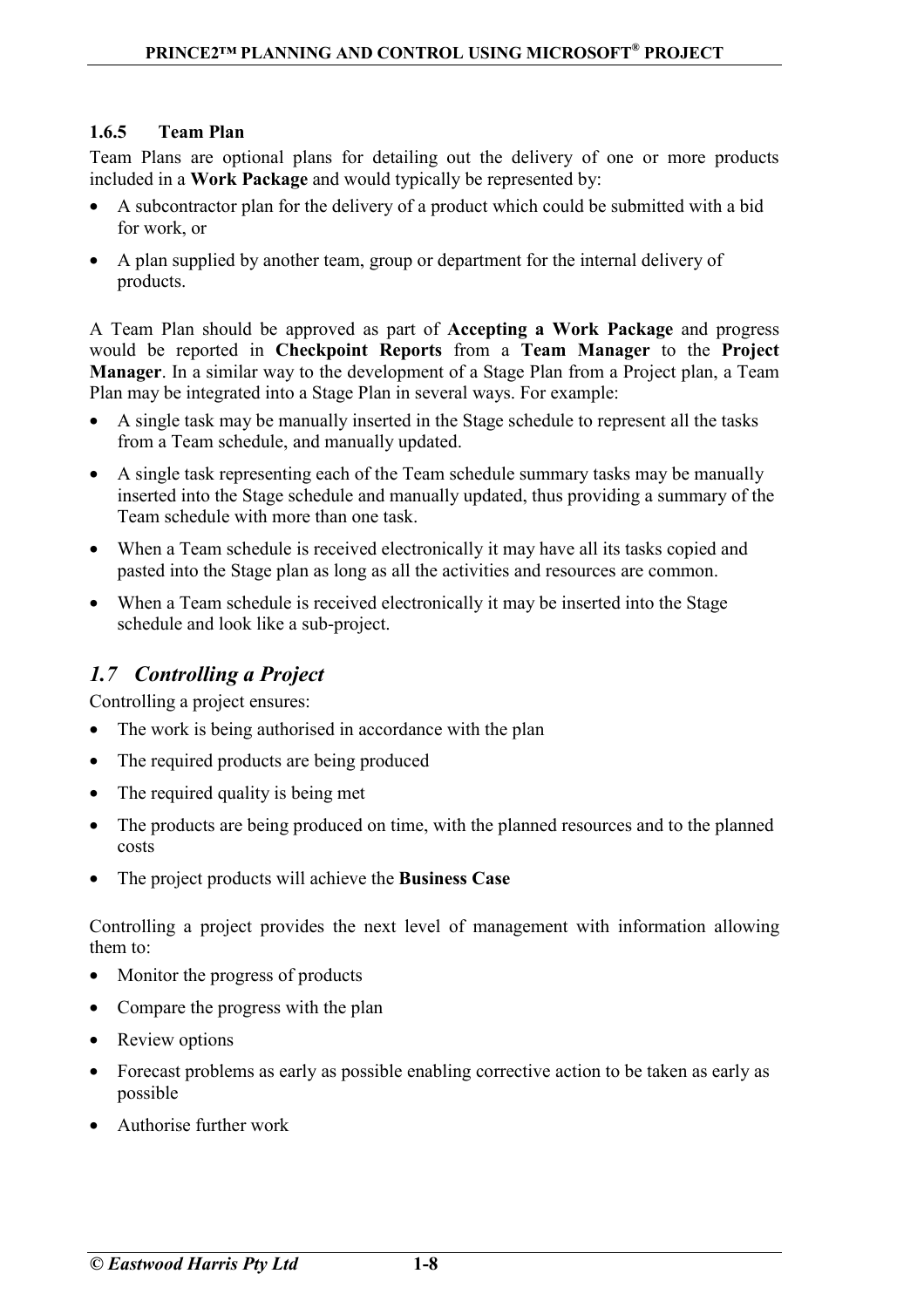#### **1.7.1 Project Board Controls**

The Project Board controls the project using the following processes:

- **DP1 Authorising Initiation** where an Initiation Stage Plan would be reviewed and approved.
- **DP2 Authorising a Project** where the Project Plan and First Stage would be reviewed and approved.
- **DP3 Authorising a Stage Plan** where:
	- $\triangleright$  A Stage would be reviewed and approved, or
	- ¾ After receiving an Exception Plan and holding an Exception Assessment meeting, the Exception Plan would be reviewed and approved.
- **DP4 Giving Ad Hoc Direction** after reviewing:
	- ¾ Highlight Reports from the Project Manager produced in **CS6 Reporting Highlights** which would include an update of the Stage Plan, or
	- ¾ Review Exception Reports created by the Project Manager in **CS8 Escalating Project Issues**, which would show Tolerances being exceeded.
- **DP5 Confirming Project Closure** where the Actual Duration and Costs would be compared to the Planned Duration and Costs.

#### **1.7.2 Project Manager Controls**

The Project Manager controls the project through the normal day-to-day management activities which should be recorded on the **Daily Log**. The Project Manager controls Product delivery through:

- The definition of Products in **PL2 Defining and Analysing Products**,
- Authorising work to commence in **CS1 Authorising Work Packages**,
- **CS2 Assessing Progress** where the Project Manager would review Checkpoint Reports created by Team Managers, and
- **CS9 Receiving Completed Products**.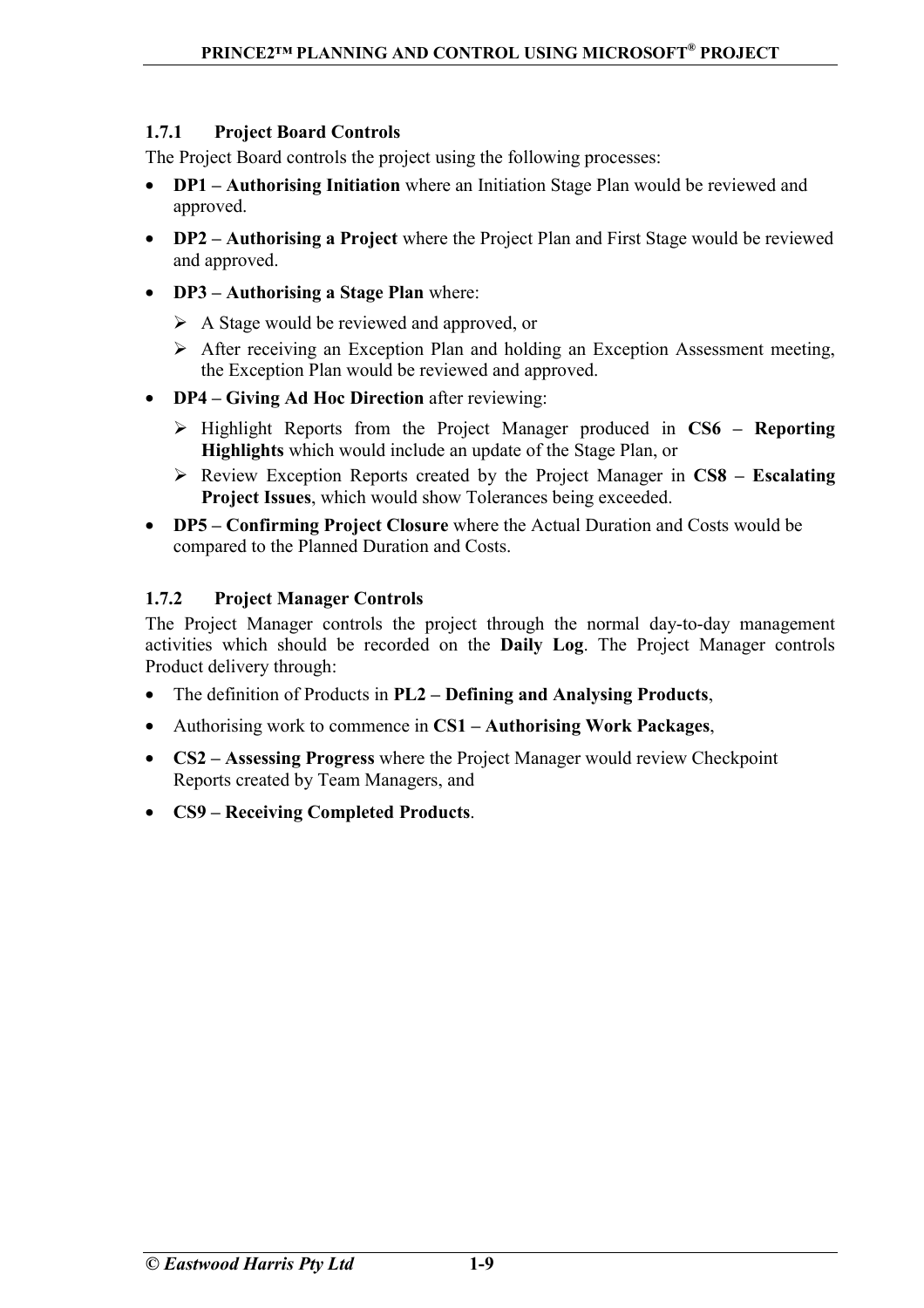# *1.8 Project Planning Metrics*

There are four components that are usually measured and controlled using planning and scheduling software:

- Time
- Effort (resources)
- Cost
- Scope



Resources Costs

A change in any one of these components normally results in a change in one or both of the other two.

Other project management functions that are not traditionally managed with planning and scheduling software but may have components reflected in the schedule include:

- Document Management and Control,
- Quality Management,
- Contract Management,
- Issue Management,
- Risk Management,
- Industrial Relations, and
- Accounting.

The development of Enterprise Project Management systems has resulted in the inclusion of more of these functions in project planning and scheduling software.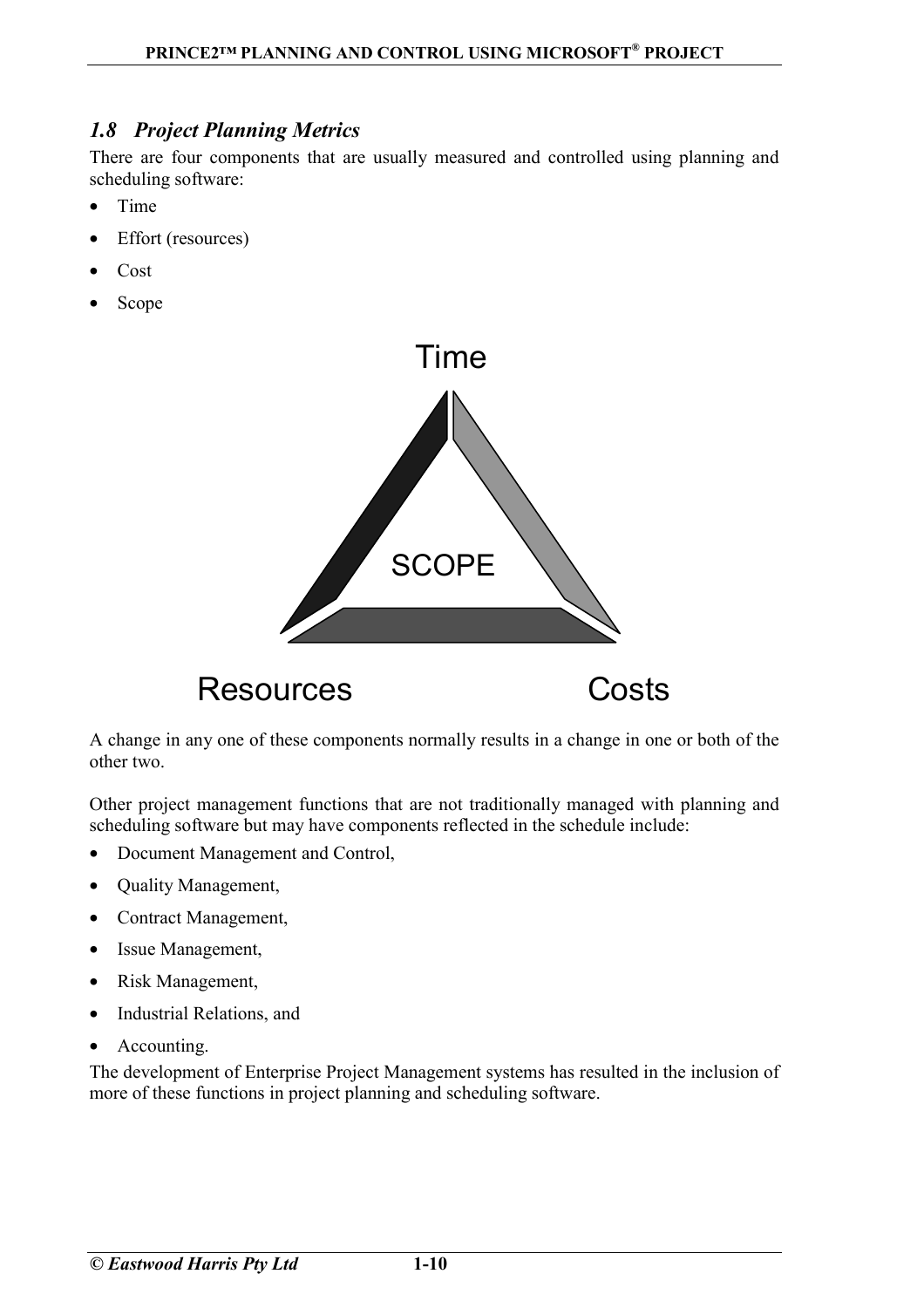# *1.9 Planning Cycle*

The planning cycle is an integral part of managing a project. A software package such as Microsoft Project makes this task much easier.

When the original plan is agreed to, either Project or Stage, the **Baseline** is set. The **Baseline** is a record of the original plan. The **Baseline** dates may be recorded in Microsoft Project in data fields titled **Baseline Start** and **Baseline Finish**.

After project planning has ended and project execution has begun, the actual progress is monitored, recorded in **CS2 – Assessing Progress** and compared to the **Baseline** dates in **CS5 – Reviewing Stage Status**.

The progress is then reported in **Checkpoint Reports** produced by **Team Managers** for the **Project Manager** or **Highlight Reports** produced by the Project Manager for the **Board**.

The plan may be amended by adding or deleting tasks and adjusting Remaining Durations or Resources. A revised plan is then published as progress continues.

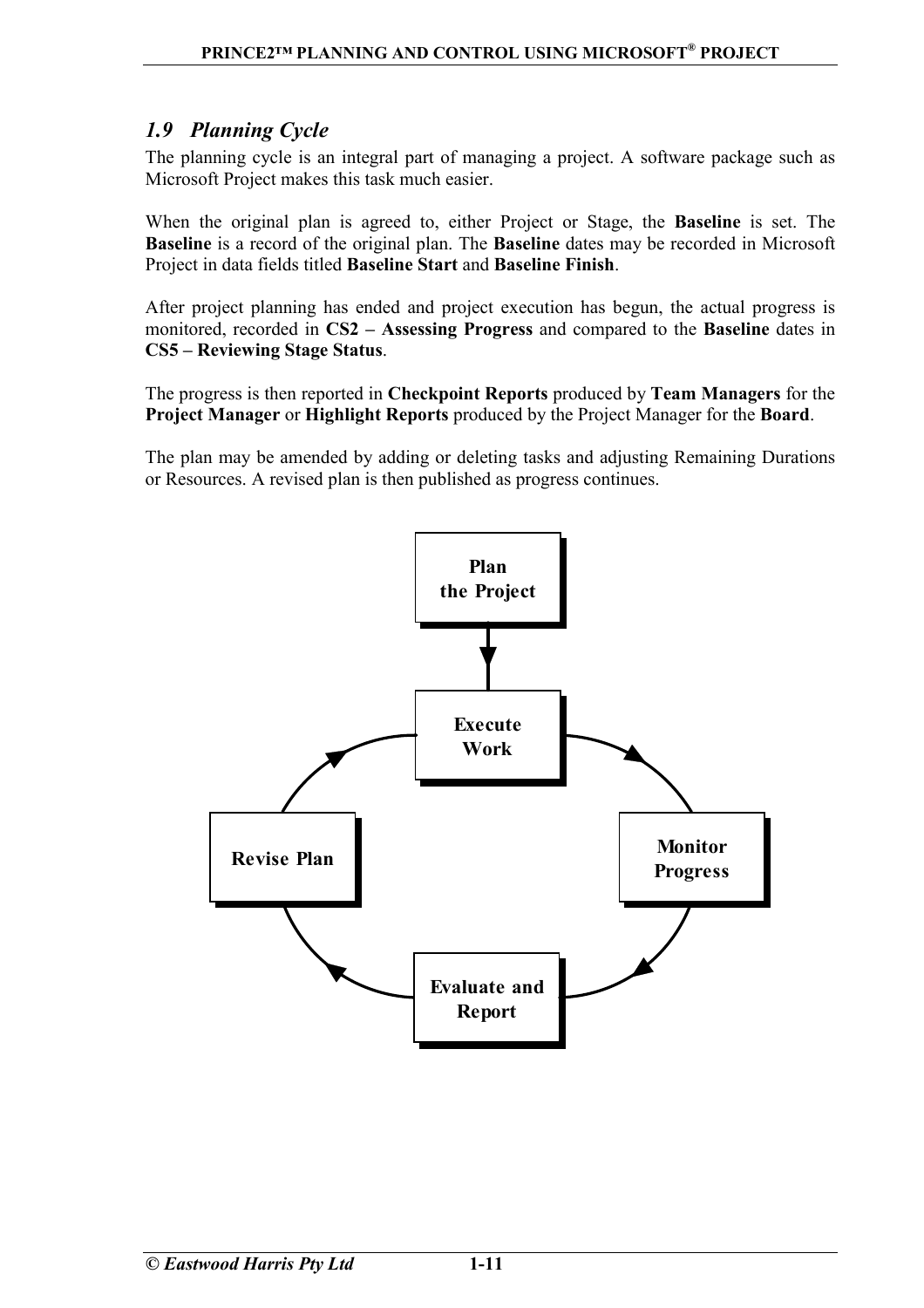# *1.10 PRINCE2 Planning Component and Microsoft Project*

The picture below shows the PRINCE2 processes:



It is possible to use Microsoft Project to support most PRINCE2 processes, as presented in the table below:

| SU <sub>2</sub> | Designing a PM          | There are some functions in Microsoft Project that allow    |
|-----------------|-------------------------|-------------------------------------------------------------|
|                 | Team                    | Organisation information to be recorded. This may be        |
|                 |                         | achieved by using either a Resource Customized Field or a   |
|                 |                         | Resource Customized Outline Code to record the              |
|                 |                         | Organisation Structure and assign these codes to resources. |
| SU <sub>6</sub> | Planning an             | The Initiation Stage plan may be prepared and presented in  |
|                 | <b>Initiation Stage</b> | Microsoft Project.                                          |
| PL1             | Designing a Plan        | Microsoft Project may be nominated as the planning tool in  |
|                 |                         | this process. However it would not be used to define this   |
|                 |                         | process, normally a word processor software package such as |
|                 |                         | Microsoft Word to create the Plan Design document.          |
| PL <sub>2</sub> | Defining and            | The PRINCE2 Product Based Planning technique is a good      |
|                 | Analysing               | technique and is used to define and analyze products.       |
|                 | Products                | Products may be represented as Tasks, or Summary Tasks      |
|                 |                         | using the Outlining feature, or by using a Custom Outline   |
|                 |                         | Code.                                                       |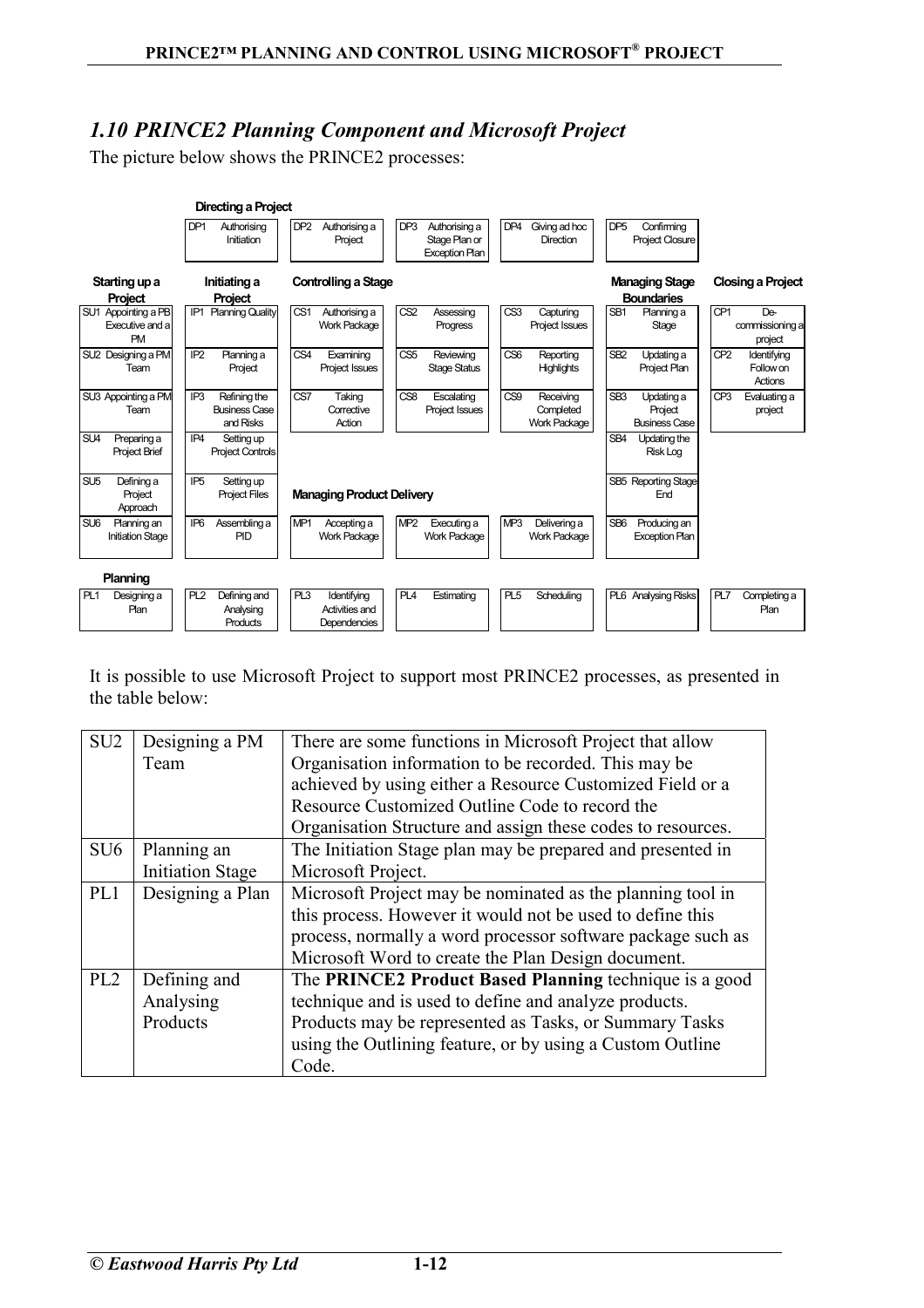|                 | <b>Product Based</b>              | 1. Defining the <b>Product Breakdown Structure</b> may not be    |
|-----------------|-----------------------------------|------------------------------------------------------------------|
|                 | Planning                          | duplicated exactly in Microsoft Project due to formatting        |
|                 |                                   | limitations. Graphical flow charting tools or specialist         |
|                 |                                   | PRINCE2 tools may be used to duplicate this process              |
|                 |                                   | exactly. Only a close approximation of a Product                 |
|                 |                                   | Breakdown Structure may be duplicated using Outlining            |
|                 |                                   | or a Custom Outline Code structure.                              |
|                 |                                   | <b>Product Descriptions</b> may be recorded in Microsoft<br>2.   |
|                 |                                   | Project using a number of methods including:                     |
|                 |                                   | $\triangleright$ Notes, as an attached file, or                  |
|                 |                                   | $\triangleright$ Custom Fields.                                  |
|                 |                                   | When data such as Product Descriptions are entered into          |
|                 |                                   | Notes or in User Defined Fields in Microsoft Project, this       |
|                 |                                   | information is no longer accessible to those who do not          |
|                 |                                   | have access to the software. This may deter the use of           |
|                 |                                   | Microsoft Project to record such data.                           |
|                 |                                   | 3. A PRINCE2 type Product Flow Diagram may be created            |
|                 |                                   | in Microsoft Project by using the Network Diagramming            |
|                 |                                   | function; however, users may find this software function a       |
|                 |                                   | little time consuming to use for this purpose.                   |
| PL3             | Identifying                       | Microsoft Project will handle this process as it is the primary  |
|                 | Activities &                      | purpose of the product.                                          |
|                 | Dependencies                      |                                                                  |
| PL <sub>4</sub> | Estimating                        | Microsoft Project may be used for estimating and has a           |
|                 |                                   | number of functions that would assist including Labor            |
|                 |                                   | Resources, Material Resources, Cost Resources (new to            |
|                 |                                   | Microsoft Project 2007) and Fixed Costs. A user must be          |
|                 |                                   | aware that a detailed schedule with many resources and costs     |
|                 |                                   | is very difficult to update and maintain as the project          |
|                 |                                   | progresses. Consider the use of an external estimating system    |
|                 |                                   | or a spreadsheet with the summary costs then transferred to      |
|                 |                                   | Microsoft Project.                                               |
| PL5             | Scheduling                        | Microsoft Project is designed to handle this function.           |
| PL <sub>6</sub> | <b>Analysing Risks</b>            | Microsoft Project is not a Risk Analysis tool. It may be used    |
|                 |                                   | to evaluate options and include risk countermeasure activities;  |
|                 |                                   | however, it is recommended that Risk Analysis data be            |
|                 |                                   | recorded outside Microsoft Project.                              |
| PL7             | Completing a                      | The output from Microsoft Project would form part of the         |
|                 | Plan                              | plan, but it should not be the only element in the plan.         |
|                 |                                   | Microsoft Project Views and Tables would be used to create       |
|                 |                                   | reports for stakeholders to review the schedule.                 |
| DP1             | Authorising<br>Initiation         | The Initiation Stage schedule would be created in Microsoft      |
|                 |                                   | Project and form part of the Initiation Stage Plan authorised in |
|                 |                                   | this PRINCE2 sub-process.                                        |
| DP <sub>2</sub> | Authorising a                     | During this process a project schedule created in Microsoft      |
|                 | Project                           | Project would be analyzed. Microsoft Project Views and           |
|                 |                                   | Tables would be used to create reports for the Project Board     |
| DP3             |                                   | to review.                                                       |
|                 | Authorising a                     | The review of a Microsoft Project Stage schedule would form      |
|                 | Stage or<br><b>Exception Plan</b> | part of this review.                                             |
|                 |                                   |                                                                  |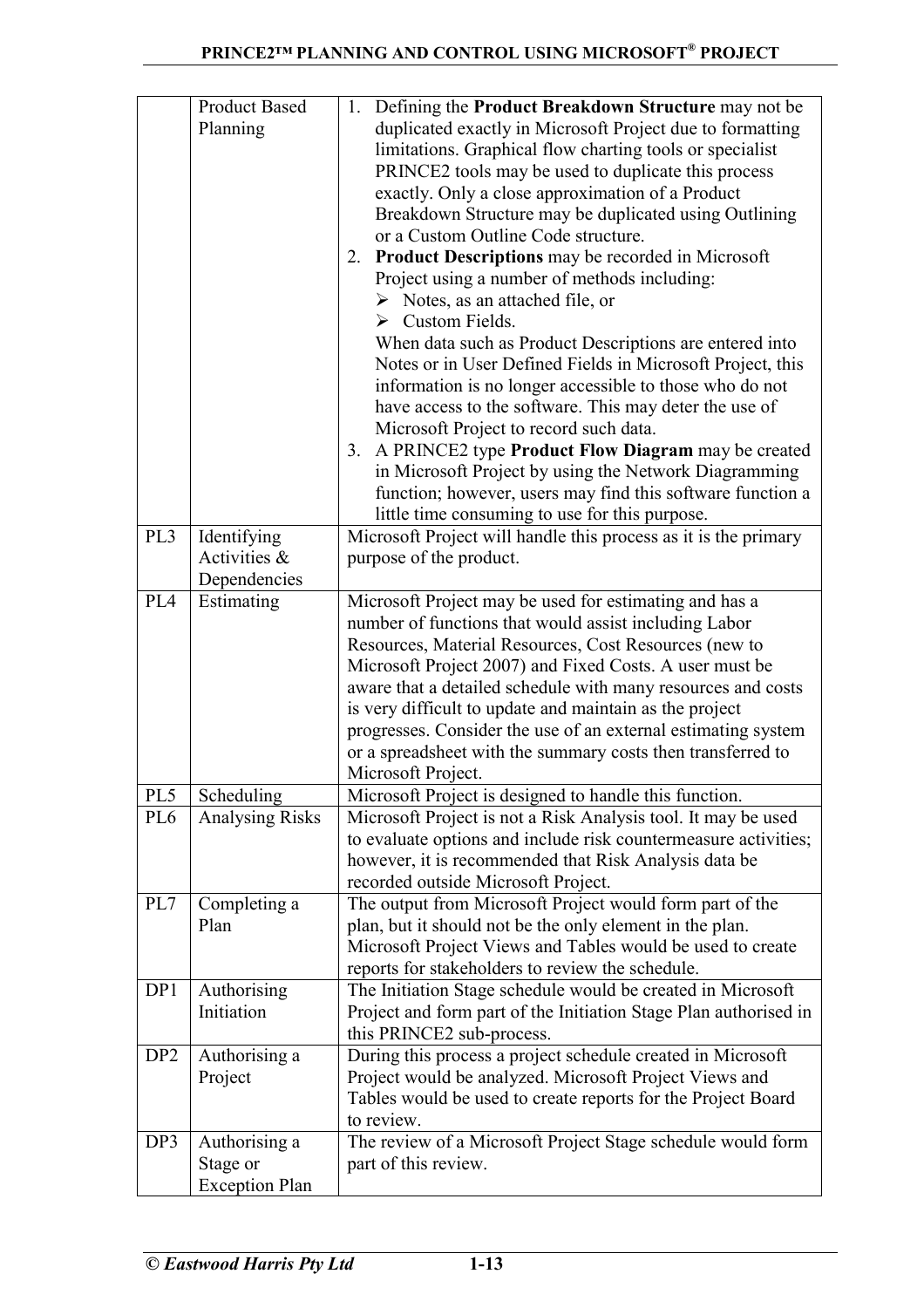| DP5             | Confirming             | The Project and Last Stage Plan should be reviewed to ensure   |
|-----------------|------------------------|----------------------------------------------------------------|
|                 | Project Closure        | all activities are complete.                                   |
| CS1             | Authorising and        | The Timing and Costs aspects of a Work Package may be          |
| and             | Accepting a            | calculated and recorded in Microsoft Project. When there is    |
| MP1             | <b>Work Package</b>    | more than one task per Work Package then tasks associated      |
|                 |                        | with a Work Package may be tagged with a Custom Field and      |
|                 |                        | all the WP tasks viewed with a filter when the WP tasks are    |
|                 |                        | separated by other activities, or if the activities are in one |
|                 |                        | location they may be demoted under a summary task.             |
| CS <sub>2</sub> | Assessing              | These processes could be managed in Microsoft Project by       |
| and             | Progress and           | statusing the schedule in the normal way.                      |
| CS5             | <b>Reviewing Stage</b> | Microsoft Project Filters would assist in isolating Stage      |
|                 | <b>Status</b>          | activities and the Baseline function would show deviation      |
|                 |                        | from the Approved Stage Plan.                                  |
| MP <sub>2</sub> | Executing a            | Microsoft Project may be used to record and report the         |
|                 | <b>Work Package</b>    | progress of a Work Package.                                    |
| CS <sub>6</sub> | Reporting              | Microsoft Project Views, Tables and Filters may be used to     |
|                 | Highlight              | create elements of a Highlight Report.                         |
| MP3             | Delivering a           | A Microsoft Project Schedule would be updated when a Work      |
| and             | Work Package           | Package is completed and delivered.                            |
|                 | and                    |                                                                |
| CS9             | Receiving              |                                                                |
|                 | Completed Work         |                                                                |
|                 | Package                |                                                                |
| SB <sub>1</sub> | Planning a Stage       | Microsoft Project may be used in the way identified in PL1 to  |
|                 |                        | PL7 above.                                                     |
| SB <sub>2</sub> | Updating a             | The Project schedule would be updated as part of this process. |
|                 | Project Plan           | Activities would be updated with progress and compared to      |
|                 |                        | the Approved Project Plan.                                     |
| SB <sub>5</sub> | <b>Reporting Stage</b> | The Stage schedule would be updated as part of this process.   |
|                 | End                    |                                                                |
| SB <sub>6</sub> | Producing an           | The replacement Stage schedule and possibly the Project        |
|                 | <b>Exception Plan</b>  | schedule would be updated as part of this process.             |
| CP3             | Evaluating a           | The Baseline schedule should be compared to the actuals and    |
|                 | Project                | the performance evaluated from this comparison.                |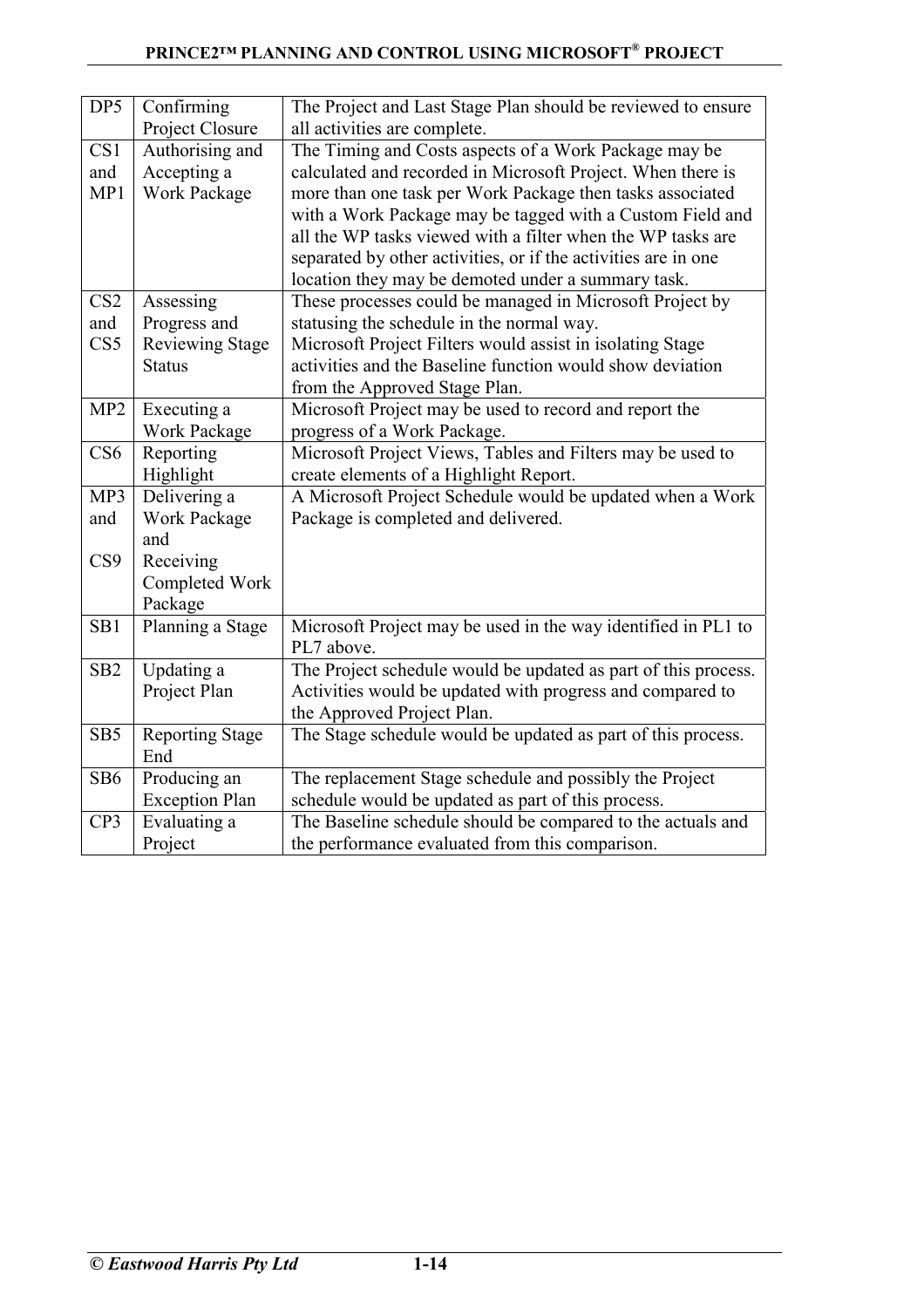# **4 NAVIGATING AROUND THE SCREEN**

# *4.1 Identify the Parts of the Project Screen*

After a blank project has been created from a template, the default Microsoft Project 2007 screen will look like this:



Microsoft Project has a Windows-style menu system with a typical Windows look-and-feel.

- The project name is displayed after **Microsoft Project** at the top of the left-hand side of the screen.
- The drop-down menus are just below the project name.
- The toolbars are displayed below the menu.
- The left-hand side of the line underneath the toolbars is the **Entry Bar** and **Edit Box**. Any editable data may be edited in the **Edit Box** or directly in the field.

|   | X√ Project Kickoff |          |           |        |        |                        |                |                        |
|---|--------------------|----------|-----------|--------|--------|------------------------|----------------|------------------------|
| ค | Task Name          | Duration | Start     | Finish | s<br>s | 24 Nov '08<br>IW.<br>M | S I<br>s<br>F. | 1 Dec '08<br> W T<br>M |
|   | Project Kickoff    | day?     | 1 Dec '08 | 1 Decl |        |                        |                | L.                     |

The and  $\mathbf{\times}$  icons are displayed on the left of the **Edit Box** only when performing editing, and may be used for accepting and not accepting data changes that are made from within the edit box.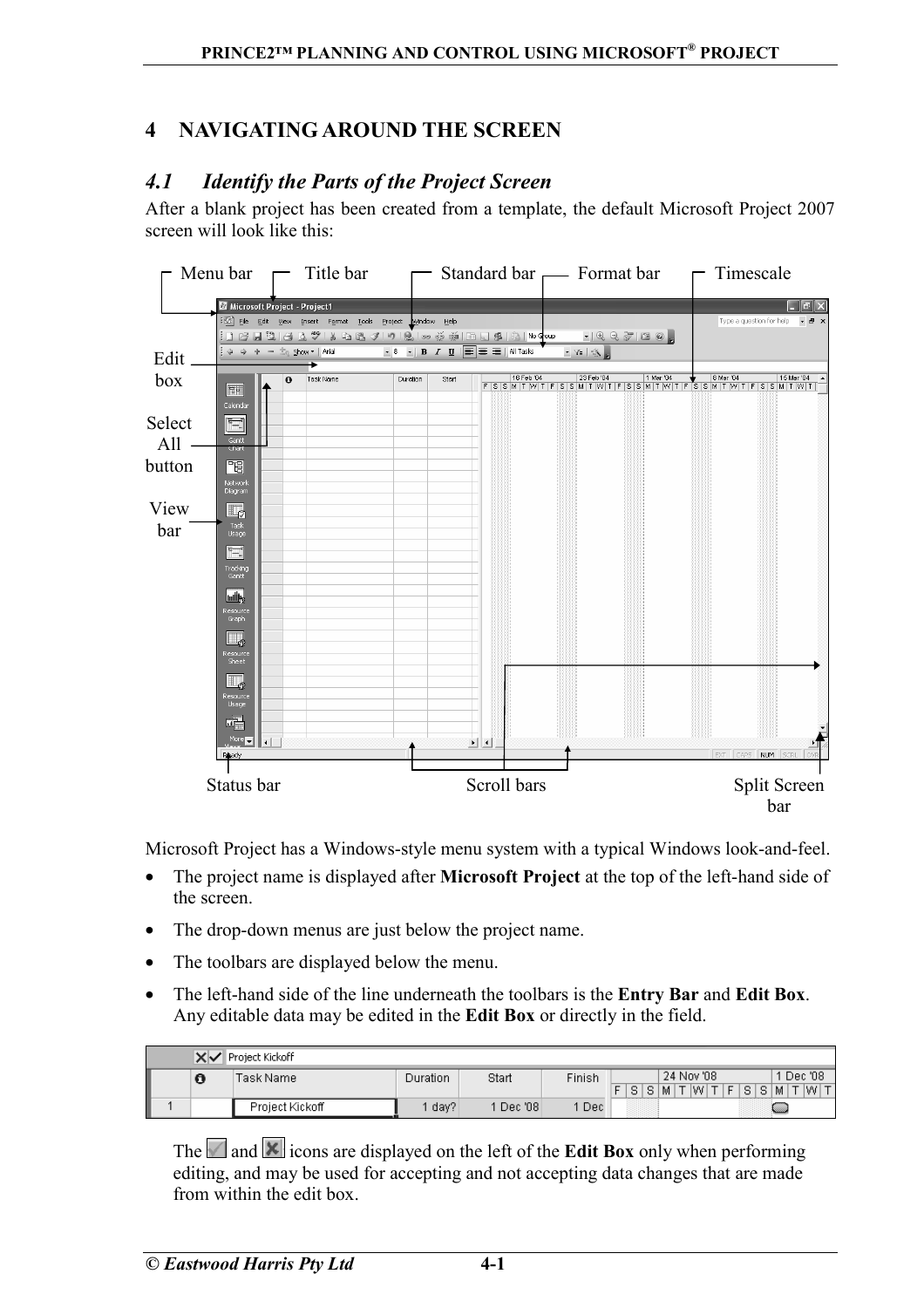- The main display has the **Bar Chart** or **Gantt Chart** on the right-hand side, with the **Timescale** above, and the **Data Columns** on the left-hand side with their column titles above them. The divider between the two areas may be dragged from side to side by holding down the left mouse button.
- The **View Bar** displays the same options as the **View** menu and is located on the far left of the screen. This may be hidden or displayed by:
	- ¾ Selecting **View**, **View Bar**, or
	- ¾ Holding the mouse pointer over the **View Bar**, right-clicking to display a menu, and selecting **View Bar**.
- The horizontal **Scroll Bars** are at the bottom of the screen and the **Status Bar** is below the **Scroll Bars**. The vertical **Scroll Bar** is at the right-hand side of the screen.



It is recommended screens to hide the **View Bar** when using computers with small as it consumes valuable screen space that is often better utilized showing project data.

# *4.2 Customizing the Screen*

The screen may be customized in a number of ways to suit your preferences. The toolbars and menu bar may be moved around the screen by holding down the right mouse button and dragging them to a new position on the screen.

#### **4.2.1 Toolbars**

Toolbars will not be covered in detail but significant productivity improvements may be made by ensuring that functions frequently used are available on a toolbar.

- There are many built-in toolbars in Microsoft Project. These may be displayed or hidden by:
	- ¾ Using the command **View**, **Toolbar** or **Tools**, **Customize**, **Toolbars…** and selecting the **Toolbar** tab, then checking or un-checking the required boxes to display or hide the toolbars, or
	- $\triangleright$  Right-clicking the mouse in the toolbar area to display a Toolbar menu.
- Icons may be added to a bar by selecting **Tools**, **Customize**, **Toolbars…**, **Commands**  tab. **Toolbar Icons** may be selected from the dialog box and dragged onto any toolbar.
- Icons may be removed from the toolbars after the **Customize** (Toolbar**)** form is opened by holding down the left mouse button on the icon and dragging them off the toolbar.
- Icons may be reset to default by selecting **Tools**, **Customize**, **Toolbars…**, selecting the **Toolbar** tab and clicking on **Reset**...
- Other toolbar display options are found under **Tools**, **Customize**, **Toolbars…** and then selecting the **Options** tab.



It is recommended to check the **Always show full menus** option in the **Tools**, **Customize**, **Toolbars…**, **Options** tab to ensure full menus are always displayed. This saves time waiting for the menu item you require to be displayed.

#### **4.2.2 Menu Bar**

The **Menu Bar** display options are found under **Tools**, **Customize**, **Toolbars…** and then selecting the **Options** tab.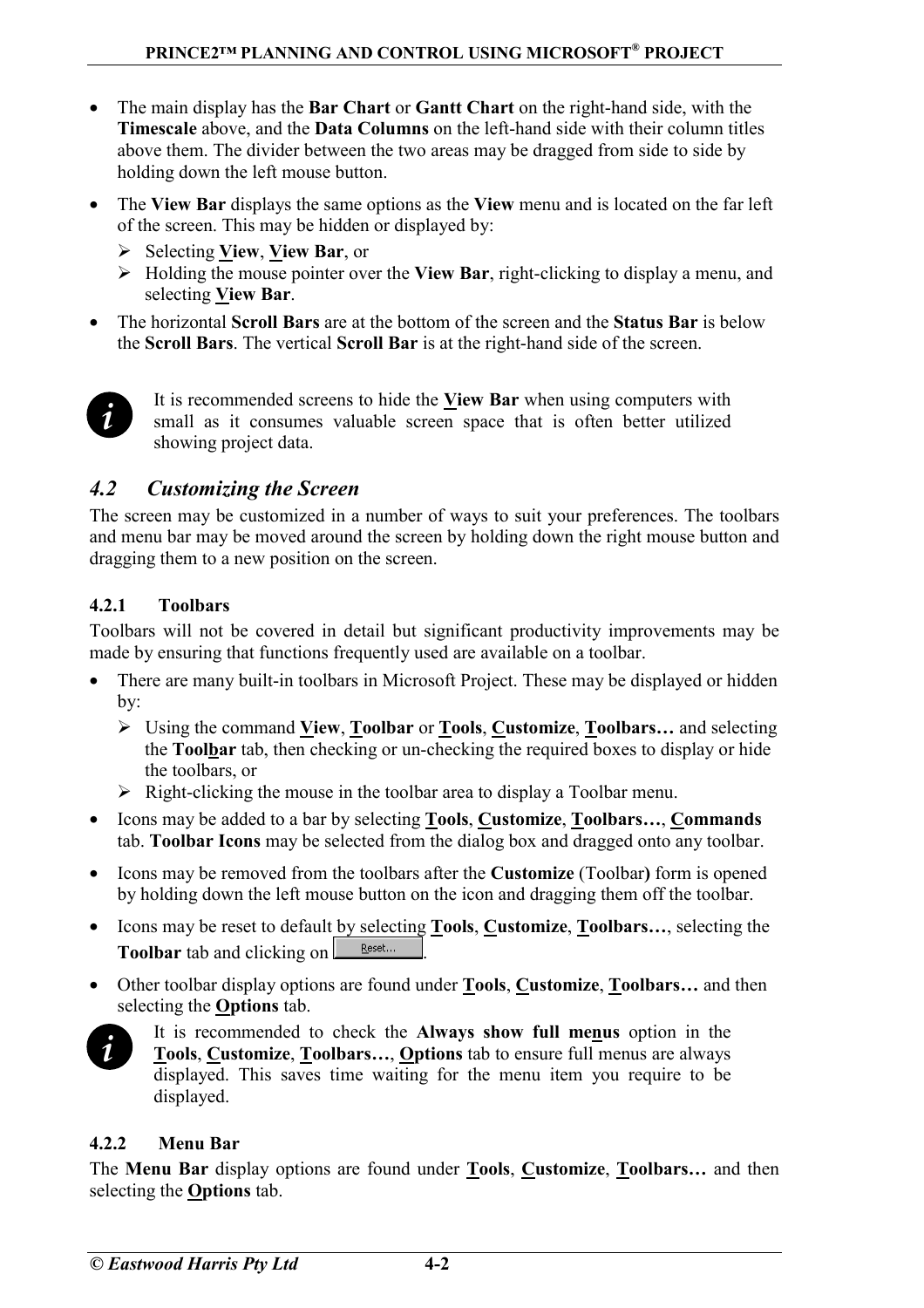#### *4.3 Setting up the Options*

The basic parameters of the software must be configured so it will operate the way you desire. In order for the software to operate and/or calculate the way you want, some of the defaults must be turned on, or off, or changed. These configuration items may be found under **Tools**, **Options…**.

We will discuss some of the more important options now. All the Options are discussed in the **OPTIONS** chapter. Select **Tools**, **Options…** to display the **Options** form.

Select the **View** tab:

| <b>Options</b>                                                                                                                                                   |                                              |                                           |                                                                                                                                                 |    |                           |
|------------------------------------------------------------------------------------------------------------------------------------------------------------------|----------------------------------------------|-------------------------------------------|-------------------------------------------------------------------------------------------------------------------------------------------------|----|---------------------------|
| Interface                                                                                                                                                        |                                              | Security                                  |                                                                                                                                                 |    |                           |
| Schedule<br>View                                                                                                                                                 |                                              | Calculation<br>General                    | Spelling<br>Edit                                                                                                                                |    | Save<br>Calendar          |
|                                                                                                                                                                  |                                              |                                           |                                                                                                                                                 |    |                           |
| Default view:                                                                                                                                                    | Gantt Chart                                  |                                           |                                                                                                                                                 |    |                           |
| Calendar type:                                                                                                                                                   | Gregorian Calendar                           |                                           |                                                                                                                                                 |    |                           |
| Date format:                                                                                                                                                     | 28 Jan '02                                   |                                           |                                                                                                                                                 |    |                           |
| Show                                                                                                                                                             |                                              |                                           |                                                                                                                                                 |    |                           |
| ☑ Status bar                                                                                                                                                     |                                              | □ Scroll bars                             |                                                                                                                                                 |    | OLE links indicators      |
| V Windows in Taskbar                                                                                                                                             | $\vee$ Bars and shapes in Gantt views in 3-D | $\triangledown$ Entry bar                 |                                                                                                                                                 |    | √ Project screentips      |
| Show external successors<br>Show external predecessors<br>Currency options for 'Workshop 1.mpp'<br>Symbol:<br>Placement:<br>Outline options for 'Workshop 1.mpp' | \$<br>\$1                                    | Decimal digits:<br>Currency:              | Show links between projects dialog box on open<br>Automatically accept new external data<br>$\mathbf{2}$<br>$\frac{\lambda}{\nu}$<br><b>AUD</b> |    |                           |
| $\boxed{\checkmark}$ Indent name<br>Show outline number                                                                                                          |                                              | Show outline symbol<br>Show summary tasks |                                                                                                                                                 |    | Show project summary task |
| Help                                                                                                                                                             |                                              |                                           |                                                                                                                                                 | OK | Cancel                    |

• **Date format:** This is used to select the display style of the dates for all projects. The date format will be displayed according to a combination of your system default settings and the Microsoft Project Options settings. You may adjust your date format under the system Control Panel, Regional and Language Options and the Microsoft Project settings in the Options form, which are covered in the **OPTIONS** chapter.



There is often confusion on international projects between the numerical US date style, mmddyy and the numerical European date style, ddmmyy. For example, in the United States 020710 is read as 07 Feb 10 and in many other countries as 02 Jul 10. Consider always adopting the ddmmmyy style, **06 Jan '07** or mmmddyy style, **Jan 06 '07**.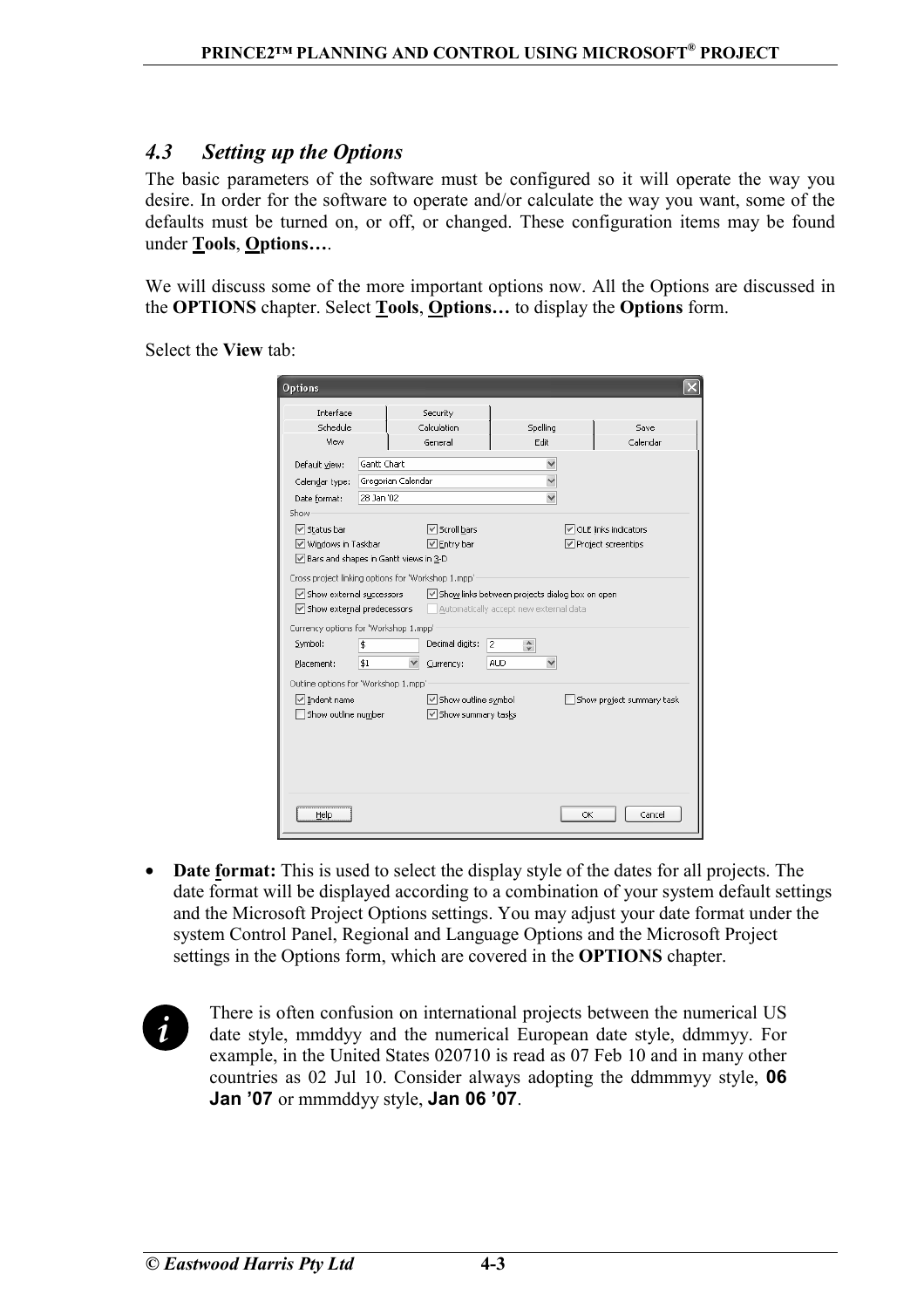• Select the **Schedule** tab:

| <b>Options</b>                                                                                                                                                                    |                                                |          |                |
|-----------------------------------------------------------------------------------------------------------------------------------------------------------------------------------|------------------------------------------------|----------|----------------|
| View<br>Interface                                                                                                                                                                 | General<br>Security                            | Edit     | Calendar       |
| Schedule                                                                                                                                                                          | Calculation                                    | Spelling | Save           |
| Schedule options for Microsoft Office Project                                                                                                                                     |                                                |          |                |
| ☑ Show scheduling messages                                                                                                                                                        |                                                |          |                |
| Show assignment units as a:                                                                                                                                                       | Decimal                                        |          | $\checkmark$   |
| Scheduling options for 'Workshop 1.mpp'                                                                                                                                           |                                                |          |                |
| New tasks:                                                                                                                                                                        | Start On Project Start Date                    |          |                |
| Duration is entered in:                                                                                                                                                           | Days                                           |          |                |
| Work is entered in:                                                                                                                                                               | Hours                                          |          |                |
| Default task type:                                                                                                                                                                | <b>Fixed Duration</b>                          |          |                |
| New tasks are effort driven<br>Autolink inserted or moved tasks<br>Split in-progress tasks<br>v<br>Show that tasks have estimated durations<br>New tasks have estimated durations | Tasks will always honor their constraint dates |          | Set as Default |
| Help                                                                                                                                                                              |                                                |          | Cancel<br>ОК   |

• **New tasks:** - When the option of **Start on Current Date** is selected new tasks are assigned an Early Start constraint as they are added to the schedule.



It is not desirable to have activities assigned constraints as they are created in a Critical Path schedule, therefore Start On Project Start Date should always be selected when creating a Critical Path schedule.

- **Duration is entered in:** This option specifies the format in which durations are entered via the keyboard. If **Day** is selected as the default, then a duration of 2 days is entered as 2 (without the d). If **Hours** is selected as the default, then a 2-hour duration should be entered as 2h.
- It is important that both the **Autolink inserted or moved tasks** and the **Tasks will always honor their constraint dates** are both unchecked.
	- ¾ **Autolink inserted or moved tasks** option will result in relationships being changed when tasks are dragged to another position.
	- ¾ **Tasks will always honor their constraint dates** results in the possibility of tasks being scheduled earlier than it is technically possible.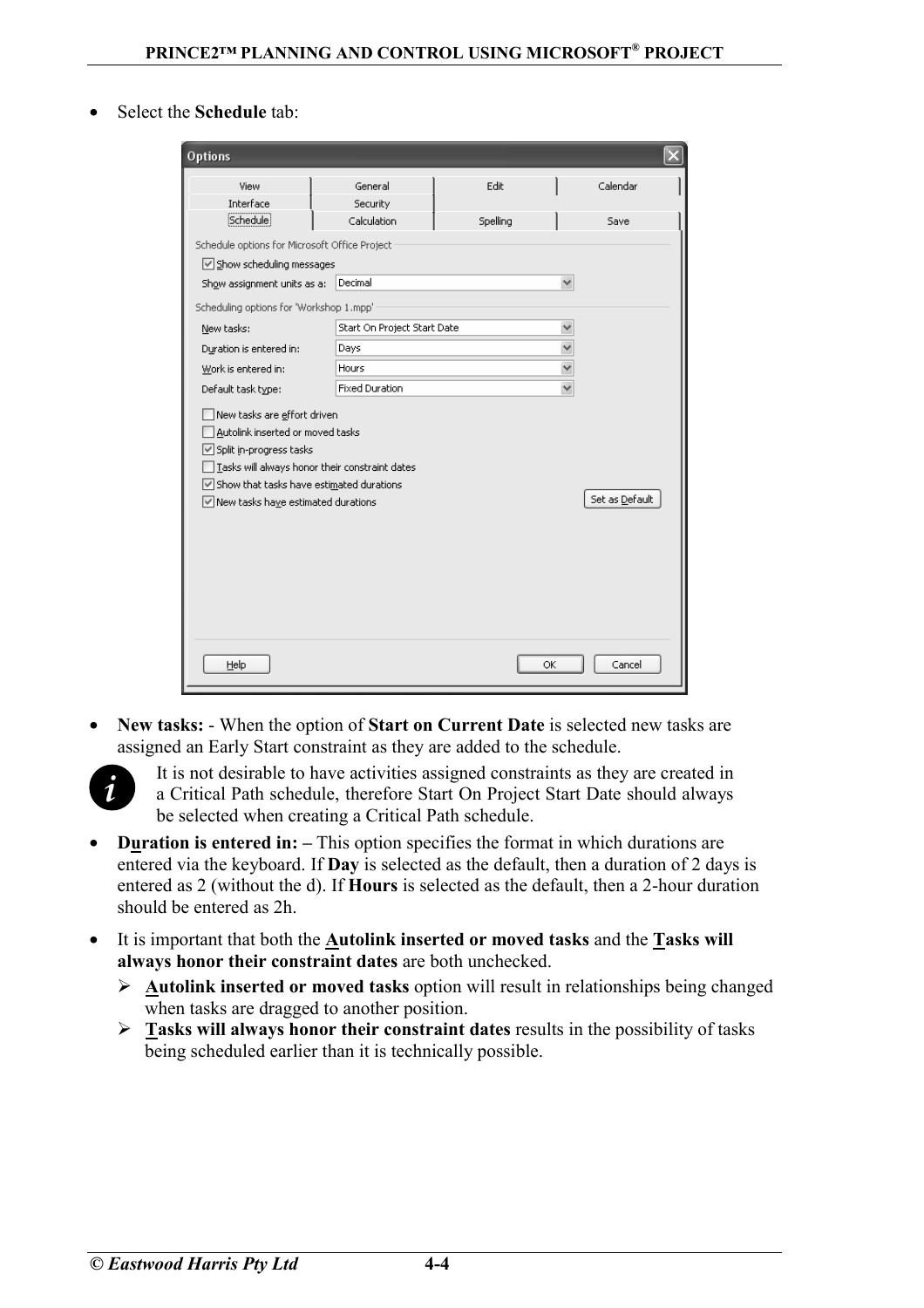# *4.4 Splitting the Screen Views and Details Forms*

The screen may be split horizontally into two panes. A different **View** may be displayed in each pane. This is termed **Dual-Pane view**. To open or close the dual-pane view:

- Select **Window**, **Split** or **Window**, **Remove Split**, or
- Grab the horizontal dividing bar at the bottom of the screen (see the picture in paragraph 4.1) by holding down the left mouse button and dragging the line to resize the panes.
- Right-click in the right-hand side of the top pane and you will, in most views, be able to display a menu to open or remove the split.
- Double-click the dividing line or drag it to also remove or open the split window.

|              |       |                   |             |           | Microsoft Project - OzBuild 04.mpp                             |         |              |                |                         |                        |                                                        |                    |                  |                                  |           |                          |                          |            | $\Box$ $\times$ |
|--------------|-------|-------------------|-------------|-----------|----------------------------------------------------------------|---------|--------------|----------------|-------------------------|------------------------|--------------------------------------------------------|--------------------|------------------|----------------------------------|-----------|--------------------------|--------------------------|------------|-----------------|
|              | 回     | File              |             |           | Edit View Insert Format Tools                                  |         | Project      | Report         | Window                  | Help                   |                                                        |                    |                  |                                  |           |                          | Type a question for help |            | $   \times$     |
|              |       |                   |             |           | $=$ $\pm$ <sub>0</sub> Show $\cdot$ Arial                      |         |              |                |                         |                        | • 8 •   B <i>I</i> U   三 三 三 当 《 Y Level Now All Tasks |                    |                  |                                  |           |                          |                          |            |                 |
| Active       |       | È                 |             |           | ● Q   ダ   り - ロ - 図   e3   so m   Task Drivers 三 g5   No Group |         |              |                |                         |                        |                                                        | $-QQ$              |                  | HATTESSES 1                      |           |                          |                          |            |                 |
|              |       |                   |             |           | <b>Bid Request Documents Received</b>                          |         |              |                |                         |                        |                                                        |                    |                  |                                  |           |                          |                          |            |                 |
| pane has     |       |                   | $\bullet$   |           | <b>Task Name</b>                                               |         |              | Duration       | Start                   |                        | Finish                                                 | $\sqrt{08}$        | 1 Dec '08        | WITFSSMTWTFSSMTWTFSSMTWTFSSMTWTF | 8 Dec '08 |                          |                          | 15 Dec '08 |                 |
|              |       | $\mathbf{1}$      |             |           | <b>Bid Request Documents Received</b>                          |         |              | 0 days         |                         | 1 Dec '08              | 1 Dec '08                                              |                    | 4112             |                                  |           |                          |                          |            |                 |
| dark         |       | $\overline{2}$    |             |           | <b>Bid Strategy</b>                                            |         |              | 1 day          |                         | 1 Dec '08              | 1 Dec '08                                              |                    | 0                |                                  |           |                          |                          |            |                 |
|              |       | 3                 |             |           | <b>Technical Feasibility Study</b>                             |         |              | 8 days         |                         | 1 Dec '08              | 10 Dec '08                                             |                    |                  |                                  |           |                          |                          |            |                 |
| band         |       | 4                 | $Q_{\rm H}$ |           | Installation Requirements                                      |         |              | 4 days         |                         | 1 Dec '08              | 4 Dec '08                                              |                    |                  |                                  |           |                          |                          |            |                 |
|              |       | 5                 |             |           | Supplier Component Bids                                        |         |              | 3 days         |                         | 1 Dec '08              | 3 Dec '08                                              |                    |                  |                                  |           |                          |                          |            |                 |
|              |       | 6                 | G,          |           | Project Schedule                                               |         |              | 4 days         |                         | 1 Dec '08              | 4 Dec '08                                              |                    |                  |                                  |           |                          |                          |            |                 |
|              |       | $\overline{7}$    |             |           | <b>Technical Specification</b>                                 |         |              | 9 days         |                         | 1 Dec '08              | 11 Dec '08                                             |                    |                  |                                  |           |                          |                          |            |                 |
|              |       | 8<br>$\mathbf{a}$ |             |           | Component Bids Costs                                           |         |              | 2 days         |                         | 1 Dec '08              | 2 Dec '08                                              |                    |                  |                                  |           |                          |                          |            |                 |
| Grab this    |       | 10                |             |           | <b>Draft Bid Document</b><br>Reviewed Draft Bid Document       |         |              | 3 days         |                         | 1 Dec '08<br>1 Dec '08 | 3 Dec '08<br>1 Dec '08                                 |                    |                  |                                  |           |                          |                          |            |                 |
|              |       | 11                |             |           | Design Validation                                              |         |              | 1 day<br>1 day |                         | 1 Dec '08              | 1 Dec '08                                              |                    | $\bullet$        |                                  |           |                          |                          |            |                 |
| line with    |       | 12                |             |           | Revised Bid Document                                           |         |              | 1 day          |                         | 1 Dec '08              | 1 Dec '08                                              |                    | ◒                |                                  |           |                          |                          |            |                 |
|              |       | 13                |             |           | Component Packages Negotiated                                  |         |              | 6 days         |                         | 1 Dec '08              | 8 Dec '08                                              |                    |                  |                                  |           |                          |                          |            |                 |
| the mouse    |       | 14                |             |           | <b>Bid Document Final</b>                                      |         |              | 1 day          |                         | 1 Dec '08              | 1 Dec '08                                              |                    |                  |                                  |           |                          |                          |            |                 |
|              |       | 15                |             |           | <b>Bid Submitted</b>                                           |         |              | 0 days         |                         | 1 Dec '08              | 1 Dec '08                                              |                    | $\triangle$ 1/12 |                                  |           |                          |                          |            |                 |
| to split and |       | $\leftarrow$      |             |           |                                                                |         |              |                |                         |                        | $\rightarrow$ <                                        |                    |                  |                                  |           |                          |                          |            | $\rightarrow$   |
| resize the   |       | Name:             |             |           | <b>Bid Request Documents Received</b>                          |         |              | Duration:      | 0d                      | $\ddot{\phantom{0}}$   |                                                        | Effort driven      |                  | Previous                         | Next      |                          |                          |            |                 |
|              |       | Start:            |             | 1 Dec '08 | $\checkmark$                                                   | Finish: | 1 Dec '08    |                |                         | $\checkmark$           | Task type:                                             | <b>Fixed Units</b> |                  | % Complete:                      | 0%        | $\div$                   |                          |            |                 |
| screen       |       | ID                |             |           | Resource Name                                                  |         | <b>Units</b> | Work           | $\widehat{\phantom{a}}$ | ID.                    | Predecessor Name                                       |                    |                  | Type                             | Lag       | $\overline{\phantom{a}}$ |                          |            |                 |
|              |       |                   |             |           |                                                                |         |              |                |                         |                        |                                                        |                    |                  |                                  |           |                          |                          |            |                 |
|              |       |                   |             |           |                                                                |         |              |                |                         |                        |                                                        |                    |                  |                                  |           |                          |                          |            |                 |
|              |       |                   |             |           |                                                                |         |              |                |                         |                        |                                                        |                    |                  |                                  |           |                          |                          |            |                 |
|              |       |                   |             |           |                                                                |         |              |                |                         |                        |                                                        |                    |                  |                                  |           |                          |                          |            |                 |
|              |       |                   |             |           |                                                                |         |              |                |                         |                        |                                                        |                    |                  |                                  |           |                          |                          |            |                 |
|              |       |                   |             |           |                                                                |         |              |                | $\checkmark$            |                        |                                                        |                    |                  |                                  |           | $\checkmark$             |                          |            |                 |
|              | Ready |                   |             |           |                                                                |         |              |                |                         |                        |                                                        |                    |                  |                                  |           |                          |                          |            |                 |
|              |       |                   |             |           |                                                                |         |              |                |                         |                        |                                                        |                    |                  |                                  |           |                          |                          |            |                 |

A pane needs to be **Active** before menu items pertaining to that pane become available. A dark blue band (with the standard Windows color scheme) on the left-hand side is displayed in the **Active Pane**.

The menu options will often change when different **Views** are selected in a pane.

A **Pane** is made **Active** just by:

- Clicking anywhere in the pane, or
- Pressing **F6** to swap active panes.



*i* Not all panes may be printed and only the **Active Pane** may be printed, thus it is not possible to create a printout with a Gantt Chart and a Resource Sheet (Table) or Graphs (Histograms) with Microsoft Project.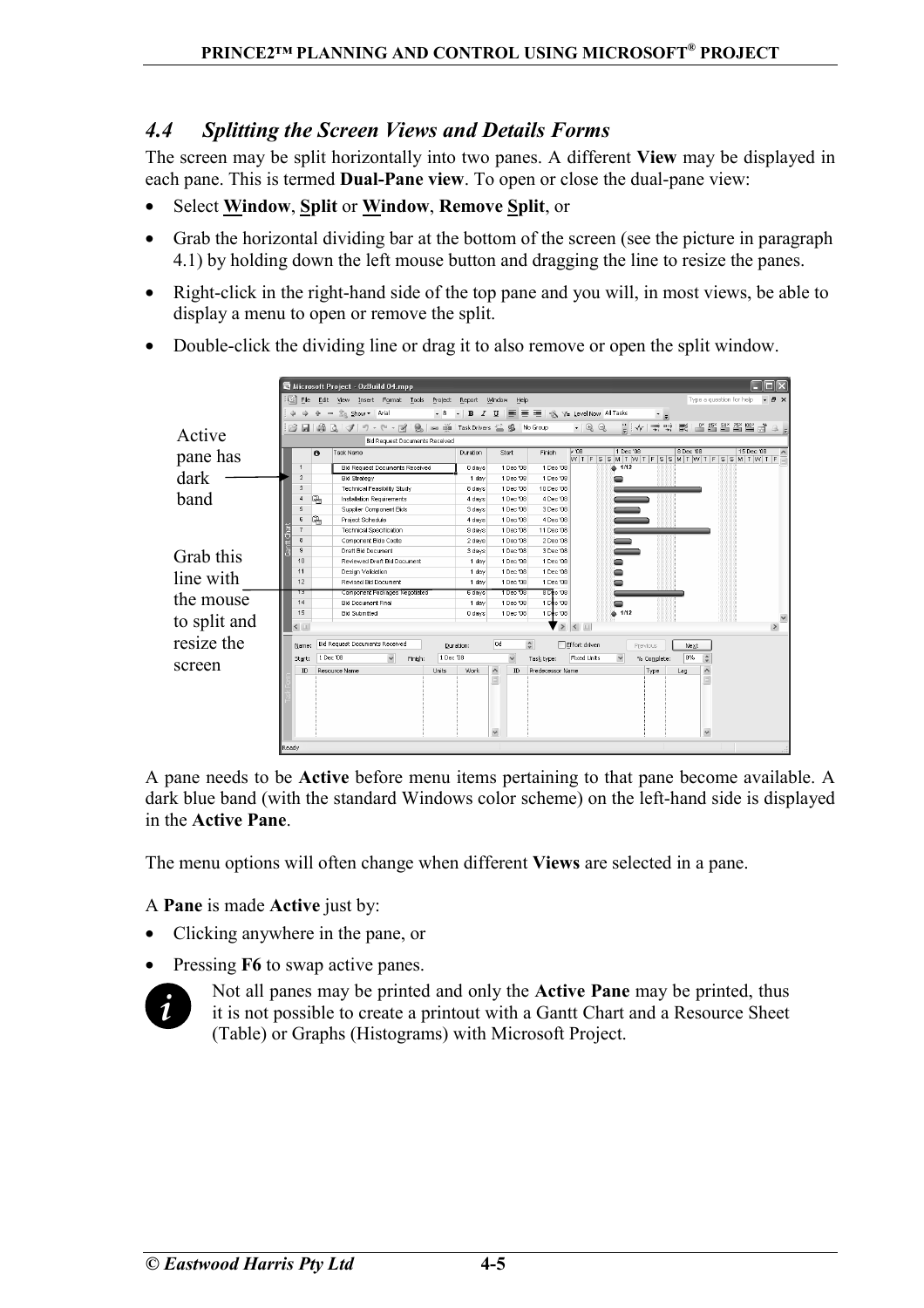Some **Views** displayed in **Panes** have further options for displaying data. These are titled **Details** forms. The **Details** forms may be selected, when available, by:

- Making the pane active, then
- Selecting:
	- ¾ **Format**, **Details**, or
	- $\triangleright$  Right-clicking in the right-hand side of the screen and clicking the required form.

The example below is for the **Task Information** form:

| Format |                    |   |                           |
|--------|--------------------|---|---------------------------|
| А      | Font               |   |                           |
|        | Bar                |   |                           |
|        | Timescale          |   |                           |
|        | Gridlines          |   |                           |
| -29    | Gantt Chart Wizard |   |                           |
|        | Text Styles        |   |                           |
|        | Bar Styles         |   |                           |
|        | Details            | v | Resources & Predecessors  |
|        | Layout             |   | Resources & Successors    |
|        | Layout Now         |   | Predecessors & Successors |
|        | Drawing<br>▶       |   | Resource Schedule         |
|        |                    |   | Resource Work             |
|        |                    |   | Resource Cost             |
|        |                    |   | <b>Notes</b>              |
|        |                    |   | Objects                   |

# *4.5 Right-clicking with the Mouse*

It is very important that you become used to using the right-click function of the mouse as this is often a quicker way of operating the software than using the menus. The right-click will normally display a menu, which is often different depending on the displayed View and which pane is the Active Pane. It is advised that you experiment with each view to become familiar with the menus.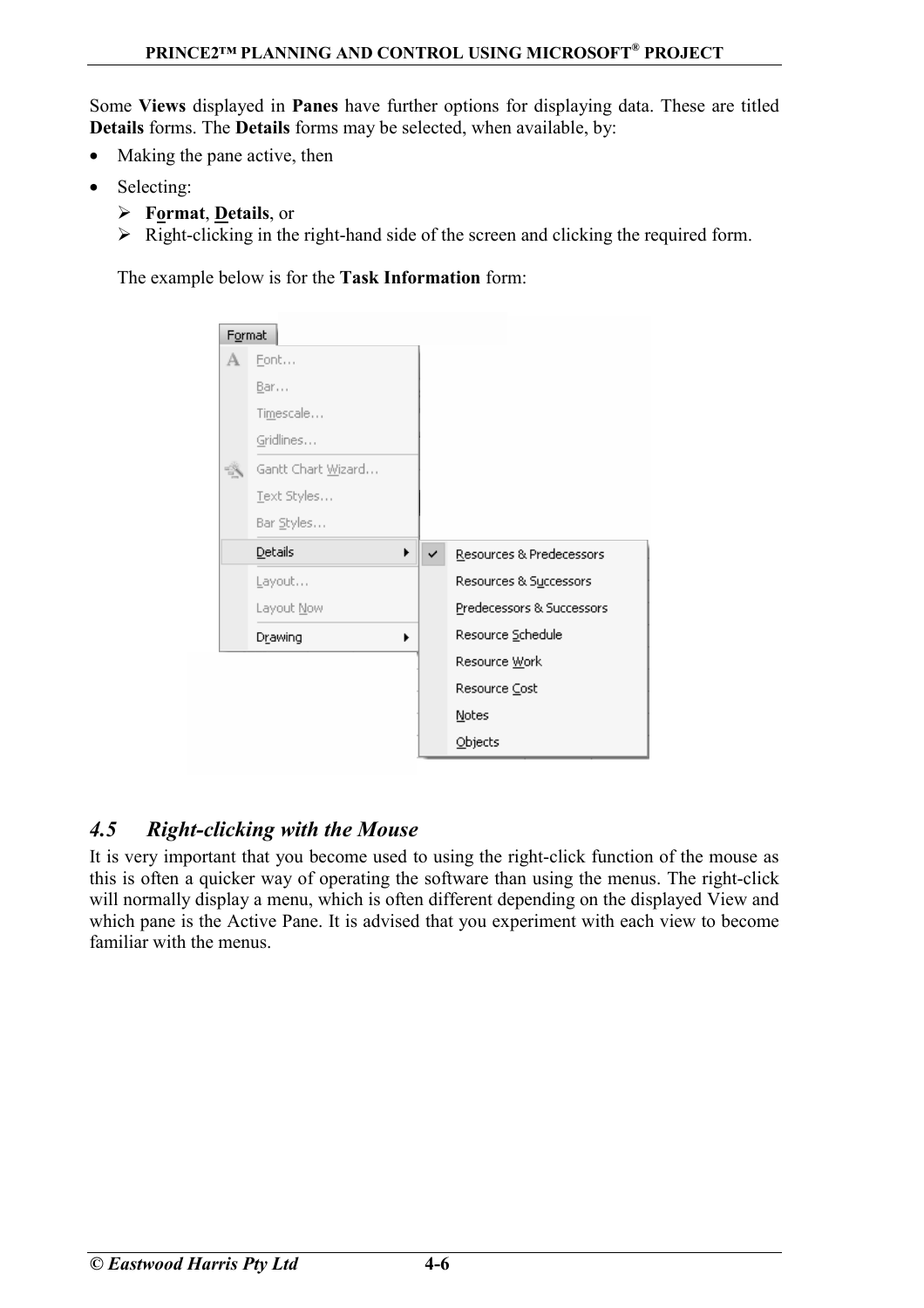# **WORKSHOP 2**



*Setting Your Project Options* 

#### **Background**

For control purposes it is expected that all tasks will be entered in days.

#### **Assignment**

- 1. Select **Tools**, **Options…** and open the **Project Options** form. Click on each tab and familiarize yourself with the forms. set your options as follows:
	- ¾ Select **View** tab, set the **Date format** to:
		- 1. "**ddmmmyy**" i.e., 28 Jan '02, or
		- 2. "**mmmddyy**" i.e., Jan 28 '02.

The available date format will depend on your system settings.

 $\triangleright$  Select the Schedule tab and set the Schedule Options as per the picture below:

| Options                                                                                                                                                                                          |                                                |                  |                  |
|--------------------------------------------------------------------------------------------------------------------------------------------------------------------------------------------------|------------------------------------------------|------------------|------------------|
| View<br>Interface<br>Schedule                                                                                                                                                                    | General<br>Security<br>Calculation             | Edit<br>Spelling | Calendar<br>Save |
| Schedule options for Microsoft Office Project<br>$\vee$ Show scheduling messages                                                                                                                 |                                                |                  |                  |
| Show assignment units as a:<br>Scheduling options for 'Workshop 1.mpp'                                                                                                                           | Percentage                                     |                  | $\checkmark$     |
| New tasks:                                                                                                                                                                                       | Start On Project Start Date                    |                  |                  |
| Duration is entered in:                                                                                                                                                                          | Days                                           |                  |                  |
| Work is entered in:                                                                                                                                                                              | Hours                                          |                  |                  |
| Default task type:                                                                                                                                                                               | <b>Fixed Units</b>                             |                  | v                |
| New tasks are effort driven<br>Autolink inserted or moved tasks<br>▽ Split in-progress tasks<br>Show that tasks have estimated durations<br>∣√<br>$\sqrt{\ }$ New tasks have estimated durations | Tasks will always honor their constraint dates |                  | Set as Default   |
| Help                                                                                                                                                                                             |                                                | ОK               | Cancel           |

Continued over….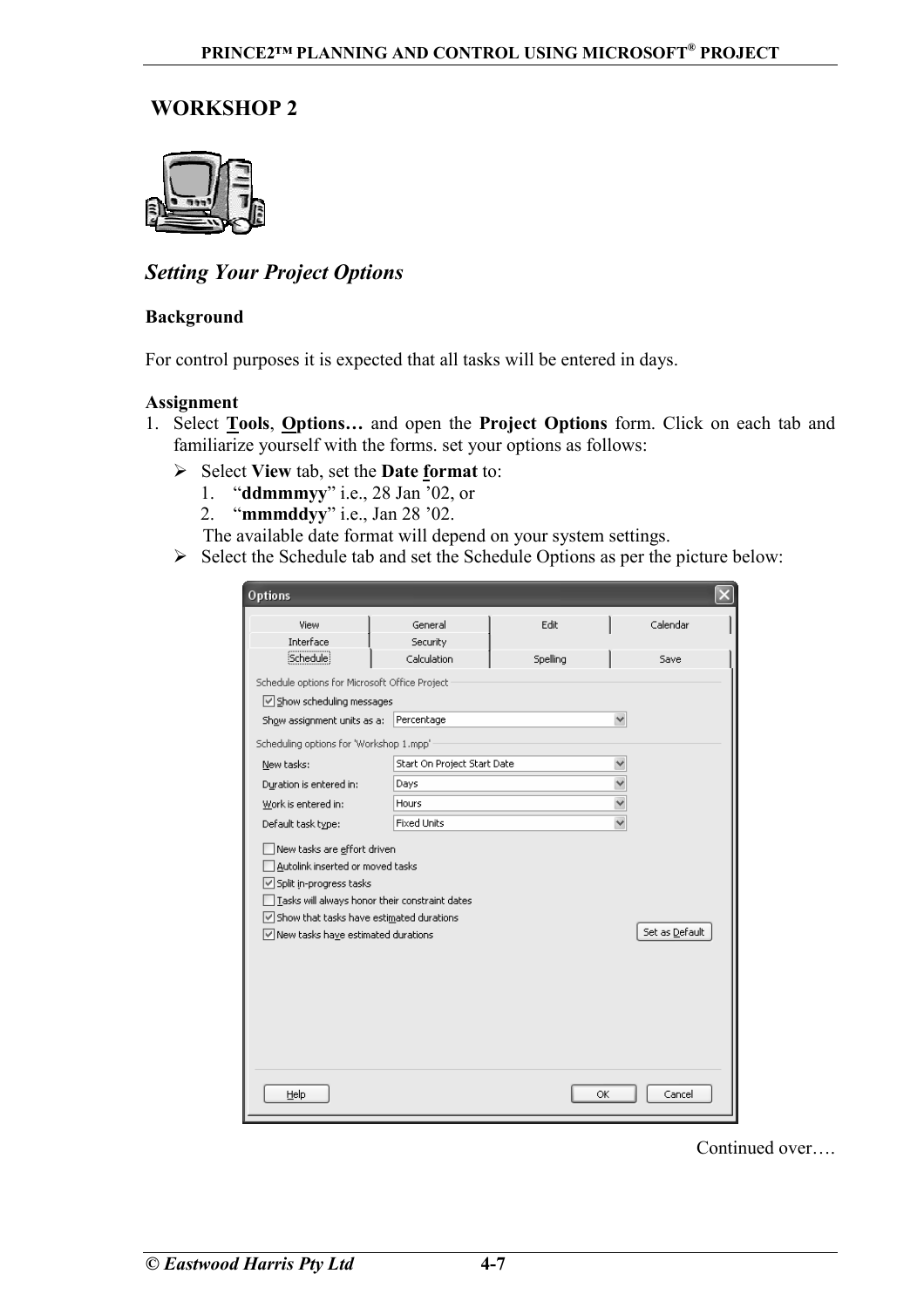- 2. Hide and display the **Standard** and **Formatting** toolbars using the **View** menu.
- 3. To ensure full menus are always displayed (and thus save time waiting for the menu item you require to be displayed) check the **Always show full menus** option in the under **Tools**, **Customize**, **Toolbars…**, **Options** tab.
- 4. Experiment by dragging the toolbars around the screen with your mouse.
- 5. Hide and display the **View** bar by selecting **View**, **View Bar**.
- 6. Split the screen into two panes by right-clicking with the mouse in the right-hand side of the screen, and selecting **Split** from the menu.
- 7. Activate the lower pane by clicking in it; note the blue bar (or a different shade of bar if you do not have the default Windows colors) on the left-hand side of the screen has moved from the top pane to the bottom pane.
- 8. Activate the upper pane, by clicking in it.
- 9. Resize the panes by dragging the Split screen bar.
- 10. Close the Split screen by double-clicking on the horizontal dividing line.
- 11. Split the screen by double-clicking on the small bar in the bottom right-hand corner of the screen.
- 12. Save your **OzBuild Bid** Project.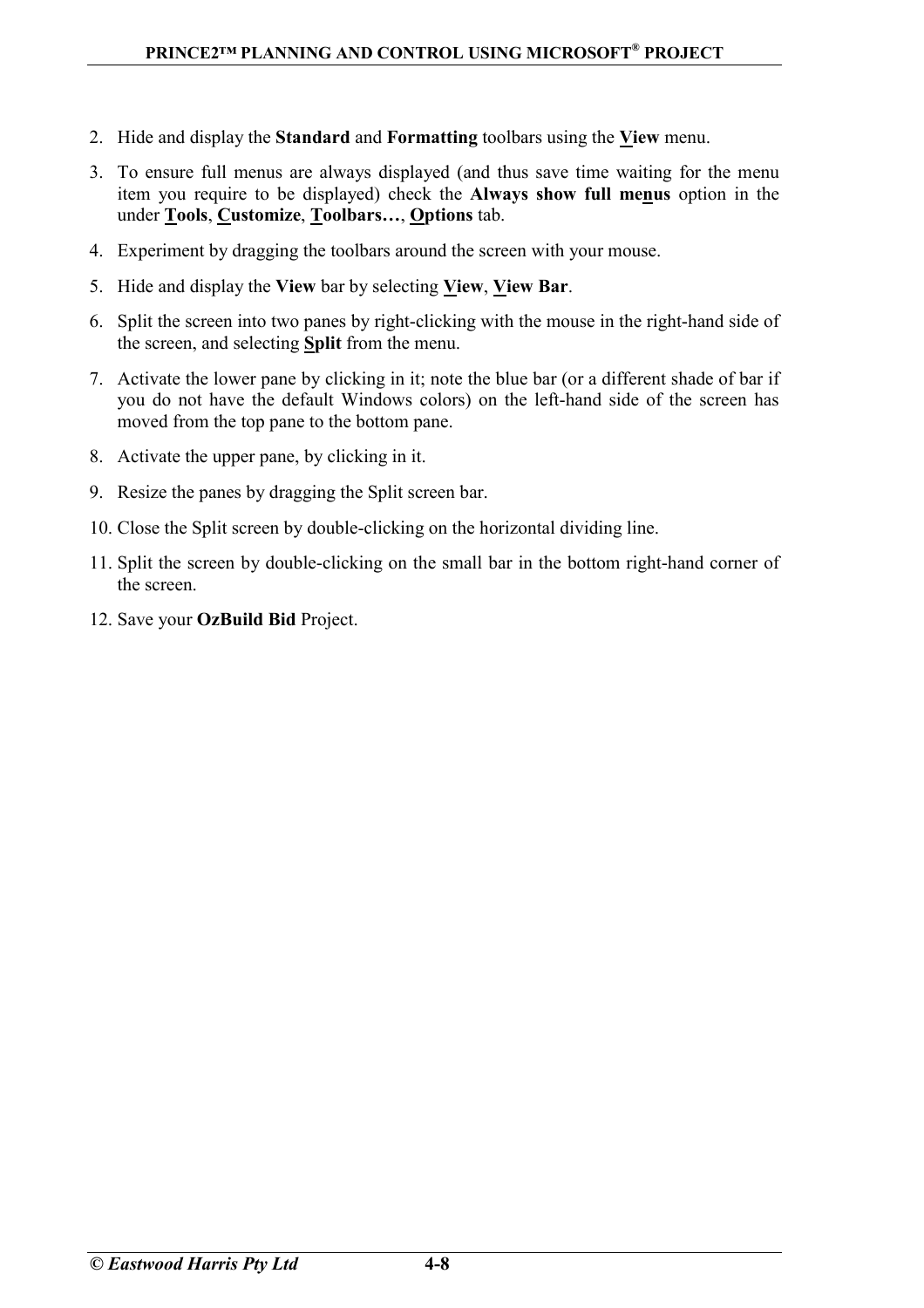# **7 ORGANIZING TASKS USING OUTLINING**

Outlining is used to summarize and group tasks under a hierarchy of **Parent** or **Summary Tasks**. They are used to present different views of your project during planning, scheduling and statusing. These headings are normally based on your project breakdown structure. In a PRINCE2 project these Summary Tasks may be used to represent the project Stages and/or the Product Breakdown Structure.

Defining the project's breakdown structure can be a major task for project managers. The establishment of templates makes this operation simpler because a standard breakdown is predefined and does not have to be typed in for each new project.

Projects should be broken into manageable areas by using a structure based on a breakdown of the project deliverables, systematic functions, disciplines or areas of work. The Outline structure created in your project should reflect the primary breakdown of your project, normally as the PBS and Stages.

Microsoft Project 2000 introduced a new feature titled **Grouping**, which is similar to the **Organize** function found in Primavera software. This feature allows the grouping of tasks under headings other than the Outline Structure. Unlike Primavera software, **Grouping** is not the primary method of organizing tasks. It is covered in the **GROUPING, OUTLINE CODES AND WBS** chapter.

# *7.1 Creating an Outline*

To create an **Outline**:

• Insert a new **Summary task** above the **Detailed tasks**:

|                | Θ | Task Name | Duration | Start | Finish |   |   |   | 1 Sep |     |  |   |   |   |   | 8 Sep |   |  |   |  |
|----------------|---|-----------|----------|-------|--------|---|---|---|-------|-----|--|---|---|---|---|-------|---|--|---|--|
|                |   |           |          |       |        | s | s | м |       | lW. |  | F | s | s | м |       | w |  | F |  |
|                |   | Summary   | 1 day?   | 1 Sep | 1 Sep  |   |   |   |       |     |  |   |   |   |   |       |   |  |   |  |
| 2              |   | Task 1    | 3 days   | 1 Sep | 3 Sep  |   |   |   |       |     |  |   |   |   |   |       |   |  |   |  |
| 3              |   | Task 2    | 2 days   | 4 Sep | 5 Sep  |   |   |   |       |     |  |   |   |   |   |       |   |  |   |  |
| $\overline{4}$ |   | Task 3    | 3 days   | 8 Sep | 10 Sep |   |   |   |       |     |  |   |   |   |   |       |   |  |   |  |

• Then **Demote** the **Detailed tasks** below **Summary task**. (Demoting is explained in the next section.):

|   | Θ | Task Name  | Duration | Start | Finish   |    |   |   | 1 Sep |    |   |   |   | 8 Sep |  |      |  |   |
|---|---|------------|----------|-------|----------|----|---|---|-------|----|---|---|---|-------|--|------|--|---|
|   |   |            |          |       |          | sΙ | s | м |       | W. | F | s | s | м     |  | IW I |  | F |
|   |   | ∣⊟ Summary | 8 days   | 1 Sep | $10$ Sep |    |   |   |       |    |   |   |   |       |  |      |  |   |
| 2 |   | Task 1     | 3 days   | 1 Sep | 3 Sep    |    |   |   |       |    |   |   |   |       |  |      |  |   |
| 3 |   | Task 2     | 2 days   | 4 Sep | 5 Sep    |    |   |   |       |    |   |   |   |       |  |      |  |   |
| 4 |   | Task 3     | 3 days   | 8 Sep | 10 Sep   |    |   |   |       |    |   |   |   |       |  |      |  |   |

The Start and Finish dates of the **Summary task** are adopted from the earliest start date and latest finish date of the **Detailed tasks**.

The duration of the **Summary** is calculated from the adopted start and finish dates over the **Summary** task calendar, which is initially the **Project Calendar**.

The Duration and Finish dates of the Summary task are shaded because these were changed after Tasks 1 to 3 were demoted. This shading may be removed by pressing F9 to recalculate the schedule or saving the file.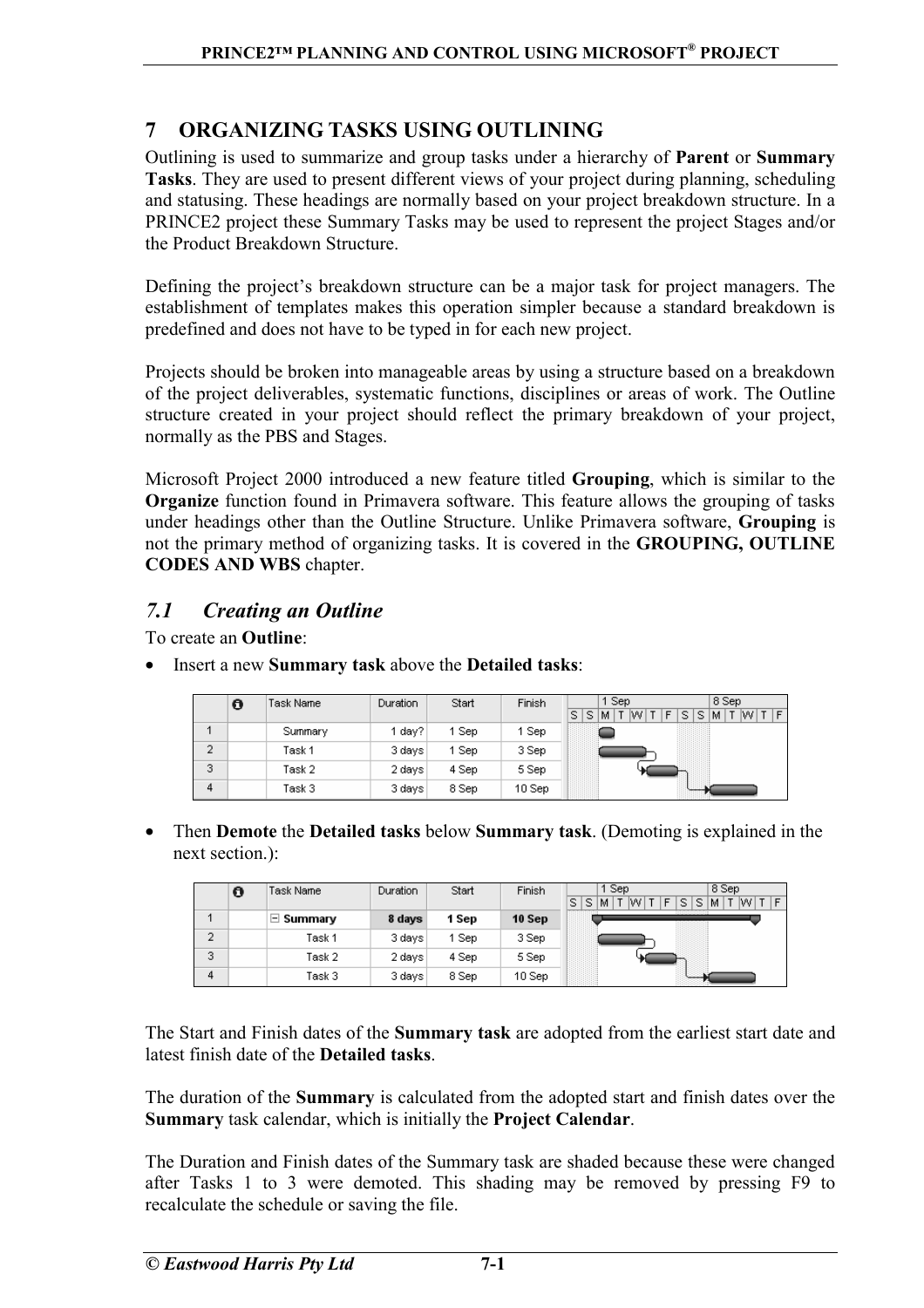# *7.2 Promoting and Demoting Tasks*

**Demoting** or **Indenting** tasks may be achieved in a number of ways. Select the task or tasks you want to **Demote**. Ensure you have selected the whole task and not just some cells. You may use any of the following methods to **Demote a selected task**:

- Click on the Indent  $\frac{1}{\sqrt{2}}$  button, or
- Right-click on the **Task ID** column to open the task shortcut menu, click on the Indent button, or ♣
- Move the mouse until you see a double-headed horizontal arrow in the task name, leftclick and drag the task right. A vertical line (see lower of the two pictures below) will appear indicating the outline level you have dragged the task(s) to, or



|   | ο | Task Name         | Duration |    |   |   | 1 Sep |         |  |     |   |   | 8 Sep |   |     |  |
|---|---|-------------------|----------|----|---|---|-------|---------|--|-----|---|---|-------|---|-----|--|
|   |   |                   |          | s. | s | м |       | WIT IF. |  | IS. | s | м |       | w | F I |  |
|   |   | $\boxdot$ Summary | 8 days   |    |   |   |       |         |  |     |   |   |       |   |     |  |
| 2 |   | Task 1            | 3 days   |    |   |   |       |         |  |     |   |   |       |   |     |  |
| 3 |   | Task 2            | 2 days   |    |   |   |       |         |  |     |   |   |       |   |     |  |
|   |   | Task 3            | 3 days   |    |   |   |       |         |  |     |   |   |       |   |     |  |

• Hold down the **Alt** and **Shift keys** and press the **Right Arrow Key** on your keyboard.

**Promoting** or **Outdenting tasks** uses the same principle as demoting tasks. Select the task or tasks you want to demote, ensure you have selected the whole task and not just some cells, then you may:

- Click on the Outdent  $\bullet$  button, or
- Right-click on the **Task ID** column to open the task shortcut menu, click on the **Qutdent** button, or ⇚
- Move the mouse until you see a double-headed horizontal arrow in the task name column, left-click and drag the tasks left, or
- Hold down the **Alt** and **Shift keys** together and press the **Left Arrow Key** on your keyboard.

Tasks may be added under a **Detailed** task and demoted to a third level and so on.

|                | O | Task Name         | Duration | 1 Sep<br>8 Sep                                     |
|----------------|---|-------------------|----------|----------------------------------------------------|
|                |   |                   |          | s.<br>s<br>s I<br>s<br>w<br>w<br>м<br>F<br>м<br>١F |
| 1              |   | $\boxdot$ Summary | 8 days   |                                                    |
| $\overline{2}$ |   | Task 1            | 3 days   |                                                    |
| 3              |   | Task 2            | 2 days   |                                                    |
| 4              |   | Task 3<br>н.      | 3 days   |                                                    |
| 5              |   | Task 3.1          | 1 day    |                                                    |
| 6              |   | Task 3.2          | 1 day    |                                                    |
| 7              |   | Task 3.3          | 1 day    |                                                    |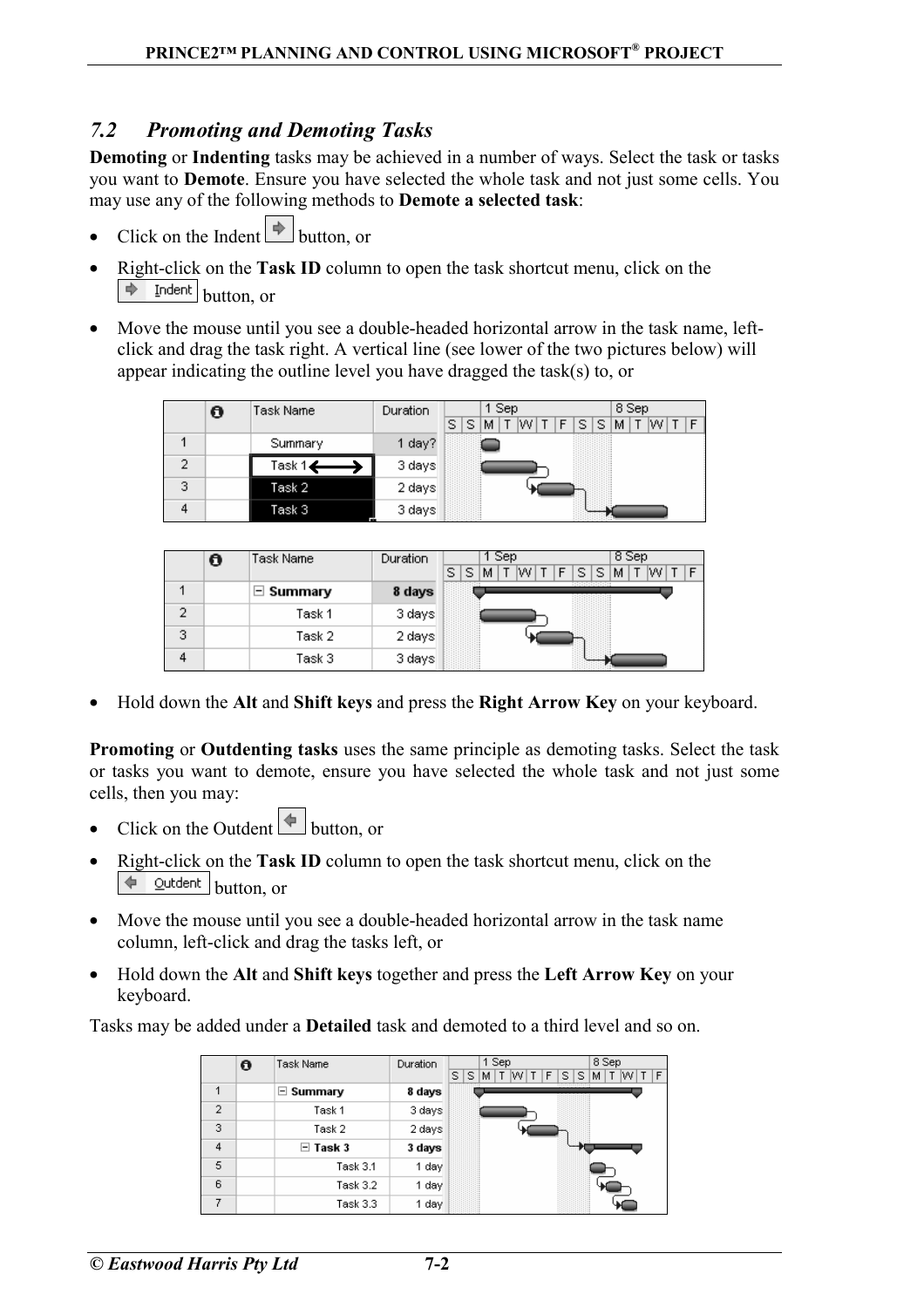# *7.3 Summary Task Duration Calculation*

The Summary Task duration is calculated from the Start to the Finish over the calendar assigned to the task, thus changing the summary task calendar will change the displayed duration of the Summary Task:

|              | Task Name           | Duration | Task Calendar |   |  |   | 5 Mar |   |   | 12 Mar |     |  |   |   |   |   |   |    |     |
|--------------|---------------------|----------|---------------|---|--|---|-------|---|---|--------|-----|--|---|---|---|---|---|----|-----|
|              |                     |          |               | w |  | F | s     | s | м |        | W T |  | F | s | s | м | T | W. | T F |
| $\mathbf{1}$ | $\boxdot$ Summary 1 | 14 days  | 7 Day/Week    |   |  |   |       |   |   |        |     |  |   |   |   |   |   |    |     |
| 2            | Task                | 5 days   | 5 Day/Week    |   |  |   |       |   |   |        |     |  |   |   |   |   |   |    |     |
| 3            | Task                | 5 days   | 5 Day / Veek  |   |  |   |       |   |   |        |     |  |   |   |   |   |   |    |     |
| 4            | $\equiv$ Summary 2  | 10 days  | 5 Day/Week    |   |  |   |       |   |   |        |     |  |   |   |   |   |   |    |     |
| 5            | Task                | 5 days   | 5 Day / Veek  |   |  |   |       |   |   |        |     |  |   |   |   |   |   |    |     |
| 6            | Task                | 5 days   | 5 Day/Week    |   |  |   |       |   |   |        |     |  |   | . |   |   |   |    |     |

# *7.4 Summarizing Tasks*

Once you have created summary tasks, the detailed tasks may be rolled up or summarized under the summary tasks. Rolled up tasks are symbolized by the  $+$  sign to the left of the summarized task description:

• This picture shows **Detailed Task 3** rolled up.

|                | Θ | Task Name                    | Duration |   | 1 Sep |   |  |         |  |  |      |    |   | 8 Sep |   |  |    |  |  |
|----------------|---|------------------------------|----------|---|-------|---|--|---------|--|--|------|----|---|-------|---|--|----|--|--|
|                |   |                              |          | s | s     | м |  | IWIT IF |  |  | IS I | s. | M |       | w |  | 1F |  |  |
|                |   | $\boxdot$ Summary            | 8 days   |   |       |   |  |         |  |  |      |    |   |       |   |  |    |  |  |
| $\overline{2}$ |   | Task 1                       | 3 days   |   |       |   |  |         |  |  |      |    |   |       |   |  |    |  |  |
| 3              |   | Task 2                       | 2 days   |   |       |   |  |         |  |  |      |    |   |       |   |  |    |  |  |
| 4              |   | Task 3<br>$\left  + \right $ | 3 days   |   |       |   |  |         |  |  |      |    |   |       |   |  |    |  |  |
|                |   |                              |          |   |       |   |  |         |  |  |      |    |   |       |   |  |    |  |  |

• This picture shows **SUMMARY TASK** rolled up.

| A | Task Name | <b>Duration</b> |    |    | 8 Sep<br>1 Sep |  |            |  |  |  |    |  |    |  |          |
|---|-----------|-----------------|----|----|----------------|--|------------|--|--|--|----|--|----|--|----------|
|   |           |                 | s. | s. | M.             |  | W[T F S S] |  |  |  | MI |  | wl |  | <b>C</b> |
|   | ⊞ Summary | 8 days          |    |    |                |  |            |  |  |  |    |  |    |  |          |
|   |           |                 |    |    |                |  |            |  |  |  |    |  |    |  |          |

### **7.4.1 To Roll Up Summary Tasks and Show Tasks**

The Outline Symbols,  $\Box$  and  $\Box$ , in front of the tasks may be hidden and displayed from the **Tools**, **Options…**, **View** tab, **Show outline symbol**.

Select the task you want to roll up:

- Click on the  $\Box$  to the left of the Task Name, or
- Click on the **Hide Subtasks**  $\boxed{\phantom{a}}$  icon, or
- Double-click on the **Task ID** (not the **Task Name** as this will open the **Task** form).

Displaying rolled-up tasks is similar to rolling them up. To do this, select the task you want to expand. Then:

- Click on the  $\blacksquare$  to the left of the Task Name, or
- Click on the **Show Subtasks**  $\left| \frac{+}{+} \right|$  icon, or
- Double-click on the **Task ID**.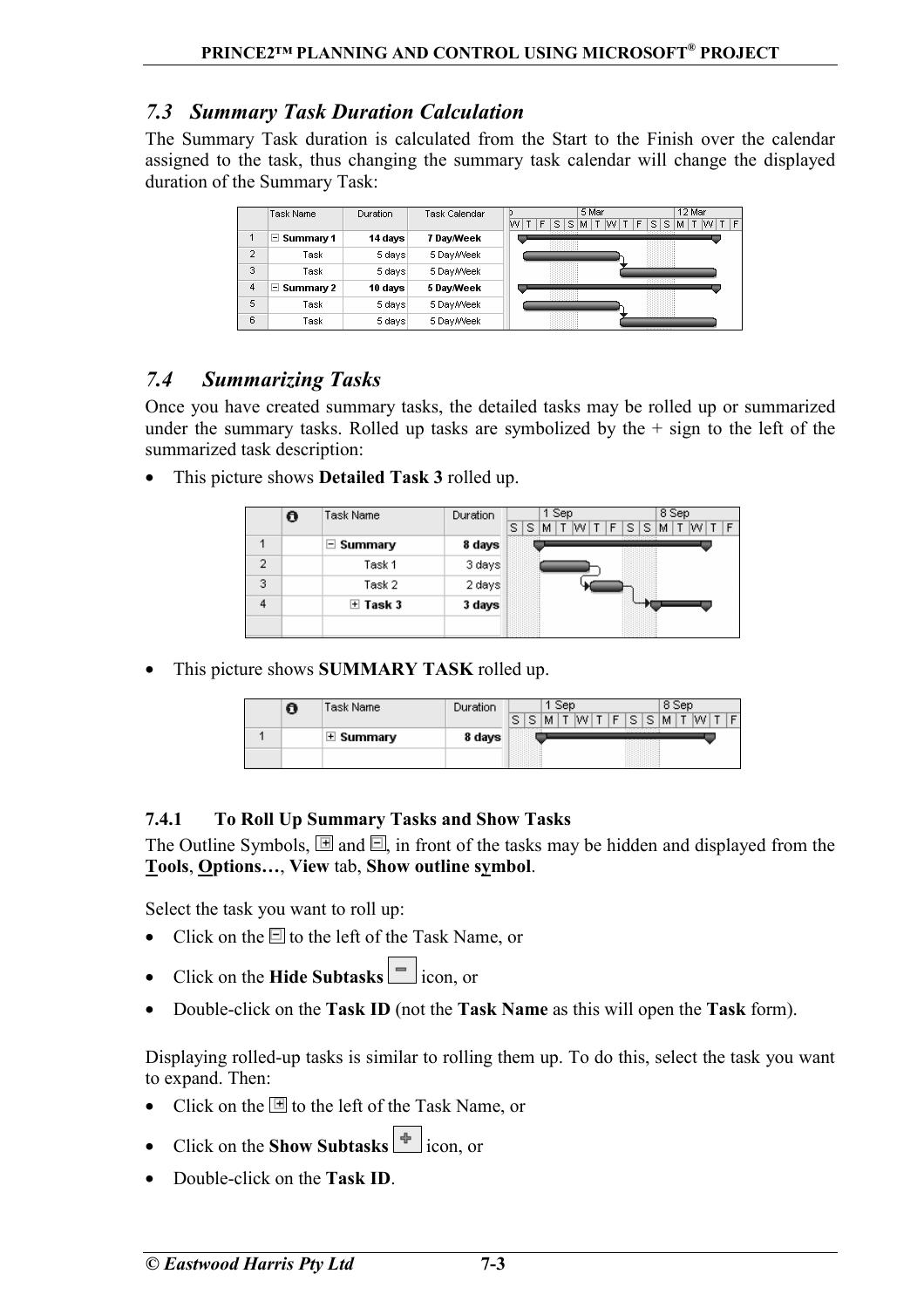#### **7.4.2 Roll Up All Tasks to an Outline Level**

A schedule may be rolled up to any Outline Level by selecting the desired Outline Level from the  $\boxed{\frac{\text{Show } \cdot \cdot}{\text{drop-down box on the Formating Toolbox}}$ .

|    |          |                       | Strw * | Arial                                     |        |                                                |           |  |            |            | - Y=   % |            |
|----|----------|-----------------------|--------|-------------------------------------------|--------|------------------------------------------------|-----------|--|------------|------------|----------|------------|
|    |          |                       |        | Final Rev $\sqrt[+1]{\text{Al}}$ Subtasks |        |                                                |           |  |            |            |          |            |
|    | $\theta$ | Task Name             |        | Outline Level 1                           |        | Dec '08<br>TWTFSSMTWTFSSMTWTFSSMTWTFTXTFSSMTWT | 8 Dec '08 |  | 15 Dec '08 | 22 Dec '08 |          | 29 Dec '08 |
|    |          | $\boxdot$ OzBuild Bid |        | Outline Level 2                           |        |                                                |           |  |            |            |          |            |
| 2  |          | $\boxminus$ Research  |        | Outline Level 3                           |        |                                                |           |  |            |            |          |            |
| 3  |          | Bid R                 |        | Outline Level 4                           | lived. |                                                |           |  |            |            |          |            |
| 4  |          | <b>Bid SI</b>         |        | Outline Level 5                           |        |                                                |           |  |            |            |          |            |
| 5  |          | Invest                |        | Outline Level 6                           |        |                                                |           |  |            |            |          |            |
| 6  | G,       | Docul                 |        | Outline Level 7                           | men:   |                                                |           |  |            |            |          |            |
| 7  |          | $\boxdot$ Estimatio   |        | Outline Level 8                           |        |                                                |           |  |            |            |          |            |
| 8  | ĦΒ       | Regul                 |        |                                           |        |                                                |           |  |            |            |          |            |
| 9  | G,       | Devel                 |        | Outline Level 9                           |        |                                                |           |  |            |            |          |            |
| 10 |          |                       |        | Draft Technical Details Schedule          |        |                                                |           |  |            |            |          |            |
| 11 |          |                       |        | Compile Costs from Component Bi           |        |                                                |           |  |            |            |          |            |

#### **7.4.3 Show All Tasks**

Select the  $\frac{1}{\sqrt{2}}$   $\frac{d}{dx}$  subtasks option at the top to display all tasks.

# *7.5 Project Summary Task*

A Project Summary Task may be displayed by checking the **Show project summary task** box from the **Tools**, **Options…**, **View** tab. This task spans from the first to the last task in the project and is in effect a built-in Level 1 outline. The description of the Summary Task is the Project Title entered in the **File**, **Properties** form. A Project Summary Task is a virtual task and may not have resources, relationships or constraints assigned.

|              | $\bullet$ | Task Name                          |                                          |                              | Dec '08  | 8 Dec '08 | 15 Dec '08<br>TMTFSSMTMTFSSMTMTFSSMTMTT | 22 Dec '08 |
|--------------|-----------|------------------------------------|------------------------------------------|------------------------------|----------|-----------|-----------------------------------------|------------|
| $\mathbf{0}$ | ⊜         | $\boxdot$ Wilson International Bid |                                          |                              |          |           |                                         |            |
| 1            |           | Research<br>E.                     |                                          |                              |          |           |                                         |            |
| 2            |           |                                    | <b>Bid Request Documents Recieved</b>    |                              |          |           |                                         |            |
| 3            |           | <b>Bid Strategy Meeting</b>        |                                          |                              |          |           |                                         |            |
| 4            |           |                                    | Investigate Technical Feasibility        |                              |          |           |                                         |            |
| 5            | G,        | Docume                             | 040712 OzBuild Workshop 9.mpp Properties |                              |          |           |                                         |            |
| 6            |           | Estimation<br>E                    |                                          |                              |          |           |                                         |            |
| 7            | ĦΡ        | Request                            | General                                  | Summary<br><b>Statistics</b> | Contents | Custom    |                                         |            |
| 8            | q,        | Develop                            | Title:                                   | Wilson International Bid     |          |           |                                         |            |
| 9            |           | Draft Ted                          |                                          |                              |          |           |                                         |            |
| 10           |           | Compile                            | Subject:                                 | Bid                          |          |           |                                         |            |
| 11           |           | Proposal<br>⊟                      | Author:                                  | Paul E Harris                |          |           |                                         |            |
| 12           |           | Draft Bid                          |                                          |                              |          |           |                                         |            |
| 13           |           | Meeting t                          | Manager:                                 | Carol Peterson               |          |           |                                         |            |
| 14           |           | Design F                           | Company:                                 | Eastwood Harris              |          |           |                                         |            |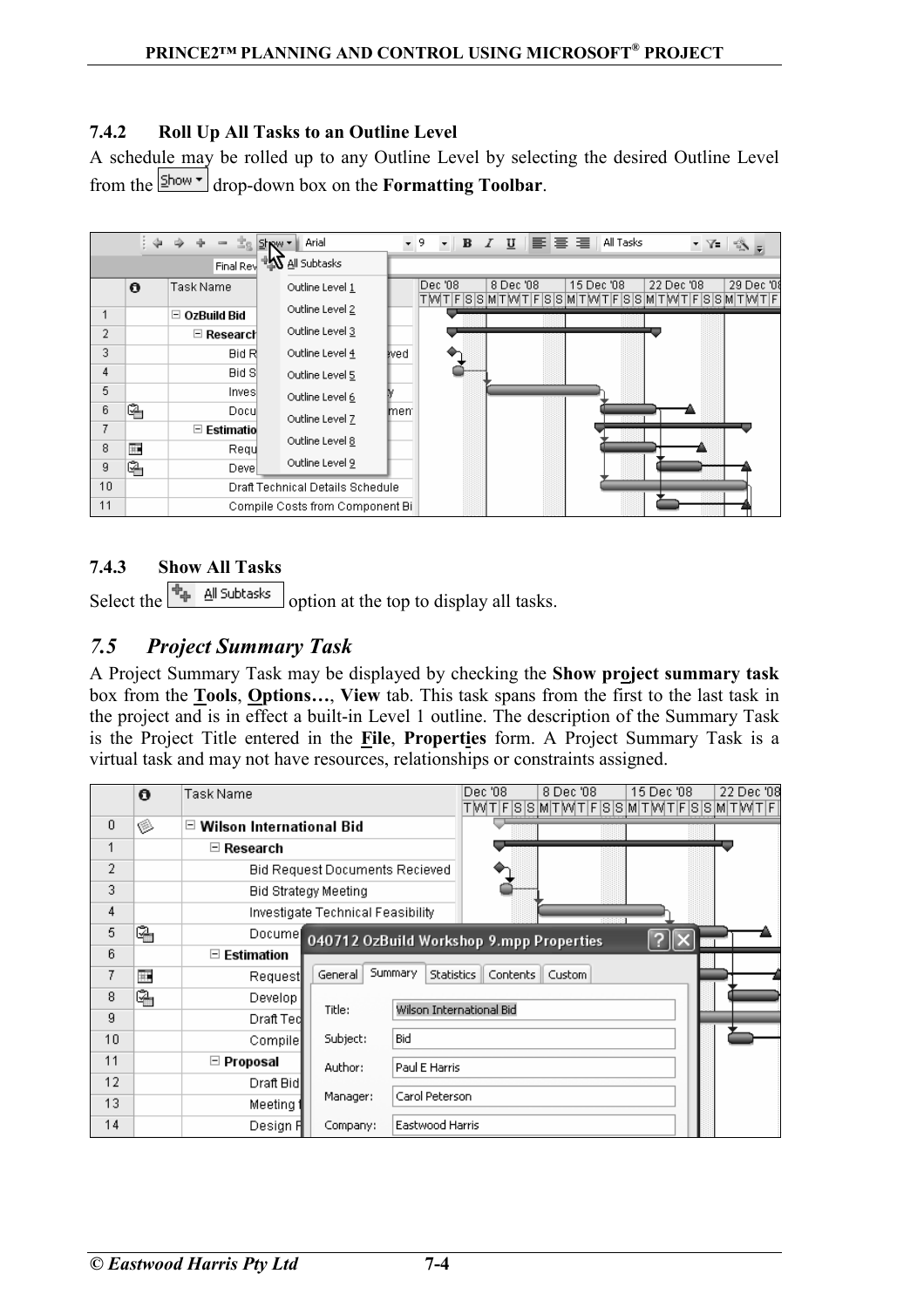### **WORKSHOP 5**



### *Entering Stages*

#### **Background**

The summary tasks may be used to represent

The PRINCE2 Planning Process shows that you need to identify the following stages:

- $\triangleright$  Research
- $\triangleright$  Estimation
- ¾ Proposal

These will be added as Summary Tasks in this workshop.

#### **Assignment**

- 1. Go to the **View** tab in the **Tools**, **Options…** form and check the option to display the Project Summary Task, close the form and observe how the Project Summary Task is formatted
- 2. Remove the Project Summary Task as we will create an Outline Level for the Project Summary Task.
- 3. Create an Outline Level 1 for the whole project entitled "OzBuild Bid" and
- 4. Create an Outline Level 2 for each of the three Stages: Research, Estimation and Proposal. Try using the various methods for indenting and outdenting tasks.
- 5. Your schedule should look like this:

|                | O  | Task Name                             | Duration | Start     | Finish                 | 1 Dec '08<br>8 Dec '08<br>s<br>$S$ M $T$ W $T$<br>l F<br>S S<br>M[T W T F] |
|----------------|----|---------------------------------------|----------|-----------|------------------------|----------------------------------------------------------------------------|
| $\mathbf{1}$   |    | $\boxdot$ OzBuild Bid                 | 9 days   |           | 1 Dec '08   11 Dec '08 |                                                                            |
| $\overline{2}$ |    | $\boxdot$ Research                    | 8 days   |           | 1 Dec '08   10 Dec '08 |                                                                            |
| 3              |    | <b>Bid Request Documents Received</b> | 0 days   | 1 Dec '08 | 1 Dec '08              | 1/12                                                                       |
| 4              |    | <b>Bid Strategy</b>                   | 1 day    | 1 Dec '08 | 1 Dec '08              |                                                                            |
| 5              |    | Technical Feasibility Study           | 8 days   |           | 1 Dec '08   10 Dec '08 |                                                                            |
| 6              |    | $\Box$ Estimate                       | 9 days   |           | 1 Dec '08   11 Dec '08 |                                                                            |
| $\overline{7}$ | 噅  | Installation Requirements             | 4 days   | 1 Dec '08 | 4 Dec '08              |                                                                            |
| 8              |    | Supplier Component Bids               | 3 days   | 1 Dec '08 | 3 Dec '08              |                                                                            |
| 9              | G, | Project Schedule                      | 4 days   | 1 Dec '08 | 4 Dec '08              |                                                                            |
| 10             |    | <b>Technical Specification</b>        | 9 days   |           | 1 Dec '08   11 Dec '08 |                                                                            |
| 11             |    | Component Bids Costs                  | 2 days   | 1 Dec '08 | 2 Dec '08              |                                                                            |
| 12             |    | $\Box$ Proposal                       | 6 days   | 1 Dec '08 | 8 Dec '08              |                                                                            |
| 13             |    | Draft Bid Document                    | 3 days   | 1 Dec '08 | 3 Dec '08              |                                                                            |
| 14             |    | Reviewed Draft Bid Document           | 1 day    | 1 Dec '08 | 1 Dec '08              |                                                                            |
| 15             |    | Design Validation                     | 1 day    | 1 Dec '08 | 1 Dec '08              |                                                                            |
| 16             |    | Revised Bid Document                  | 1 day    | 1 Dec '08 | 1 Dec '08              |                                                                            |
| 17             |    | Component Packages Negotiated         | 6 days   | 1 Dec '08 | 8 Dec '08              |                                                                            |
| 18             |    | <b>Bid Document Final</b>             | 1 day    | 1 Dec '08 | 1 Dec '08              |                                                                            |
| 19             |    | <b>Bid Submitted</b>                  | 0 days   | 1 Dec '08 | 1 Dec '08              | 1/12                                                                       |

6. Save your **OzBuild Bid** project.

Continued over…